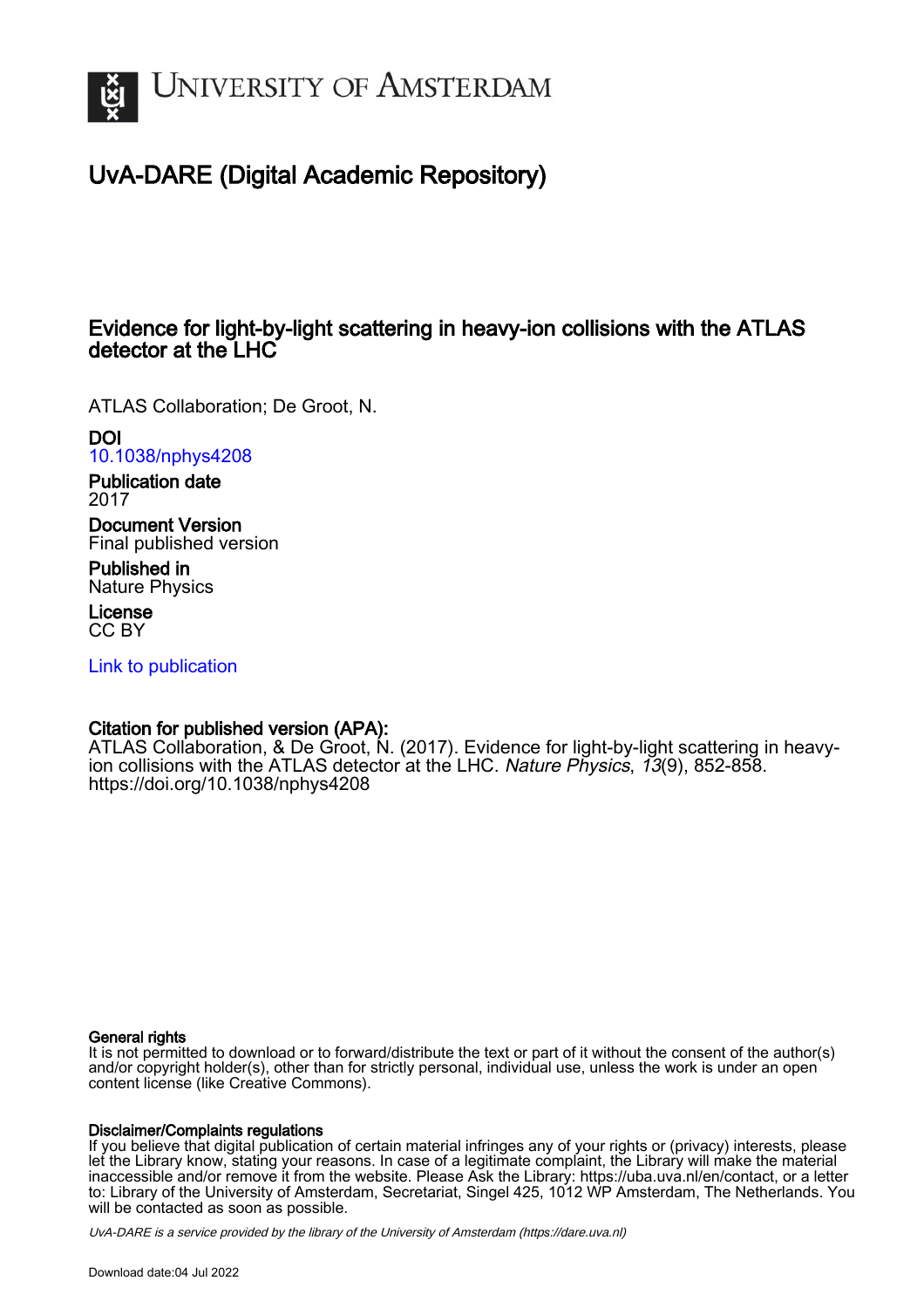# **Evidence for light-by-light scattering in heavy-ion collisions with the ATLAS detector at the LHC**

**ATLAS Collaboration†**

Light-by-light scattering ( $\gamma \gamma \to \gamma \gamma$ ) is a quantum-mechanical process that is forbidden in the classical theory of **electrodynamics. This reaction is accessible at the Large Hadron Collider thanks to the large electromagnetic field strengths generated by ultra-relativistic colliding lead ions. Using 480** µ**b** <sup>−</sup>**<sup>1</sup> of lead–lead collision data recorded at a centre-of-mass energy per nucleon pair of 5.02 TeV by the ATLAS detector, here we report evidence for light-by-light scattering. A total of 13 candidate events were observed with an expected background of 2.6** ± **0.7 events. After background subtraction and analysis corrections, the fiducial cross-section of the process Pb + Pb (** $\gamma \gamma$ **)**  $\rightarrow$  **Pb<sup>(\*)</sup> + Pb<sup>(\*)</sup>y, for photon transverse energy**  $E_T > 3$  **GeV, photon absolute pseudorapidity** |η|<**2.4, diphoton invariant mass greater than 6 GeV, diphoton transverse momentum lower than 2 GeV and diphoton acoplanarity below 0.01, is measured to be 70** ± **24 (stat.)** ±**17 (syst.) nb, which is in agreement with the standard model predictions.**

**O** are of the key features of Maxwell's equations is their linearity in both the sources and the fields, from which follows the superposition principle. This forbids effects such as light-by-light (LbyL) scattering,  $\gamma \$ ne of the key features of Maxwell's equations is their linearity in both the sources and the fields, from which follows the superposition principle. This forbids effects such quantum-mechanical process. It was realized in the early history of quantum electrodynamics (QED) that LbyL scattering is related to the polarization of the vacuum<sup>[1](#page-6-0)</sup>. In the standard model of particle physics, the virtual particles that mediate the LbyL coupling are electrically charged fermions or  $W^{\pm}$  bosons. In QED, the  $\gamma \gamma \rightarrow \gamma \gamma$ reaction proceeds at lowest order in the fine-structure constant  $(\alpha_{em})$  via virtual one-loop box diagrams involving fermions (Fig. [1a\)](#page-2-0), which is an  $\mathcal{O}(\alpha_{\rm em}^4 \approx 3 \times 10^9)$  process, making it challenging to test experimentally. Indeed, the elastic LbyL scattering has remained unobserved: even the ultra-intense laser experiments are not yet powerful enough to probe this phenomenon<sup>[2](#page-6-1)</sup>.

LbyL scattering via an electron loop has been precisely, albeit indirectly, tested in measurements of the anomalous magnetic moment of the electron and muon<sup>[3,](#page-6-2)[4](#page-6-3)</sup> where it is predicted to contribute substantially, as one of the QED corrections<sup>[5](#page-6-4)</sup>. The  $\gamma \gamma \rightarrow \gamma \gamma$  reaction has been measured in photon scattering in the Coulomb field of a nucleus (Delbrück scattering) at fixed photon energies below 7 GeV (refs [6–](#page-6-5)[9\)](#page-6-6). The analogous process, where a photon splits into two photons by interaction with external fields (photon splitting), has been observed in the energy region of 0.1–0.5 GeV (ref. [10\)](#page-6-7). A related process involving only real photons, in which several photons fuse to form an electron–positron pair  $(e^+e^-)$ , has been measured in ref. [11.](#page-6-8) Similarly, the multiphoton Compton scattering, in which up to four laser photons interact with an electron, has been observed<sup>[12](#page-6-9)</sup>.

An alternative way by which LbyL interactions can be studied is by using relativistic heavy-ion collisions. In 'ultra-peripheral collision' (UPC) events, with impact parameters larger than twice the radius of the nuclei<sup>[13,](#page-6-10)[14](#page-6-11)</sup>, the strong interaction does not play a role. The electromagnetic (EM) field strengths of relativistic ions scale with the proton number (Z). For example, for a lead (Pb) nucleus with  $Z = 82$  the field can be up to  $10^{25}$  V m<sup>-1</sup> (ref. [15\)](#page-6-12), much larger than the Schwinger limit<sup>[16](#page-6-13)</sup> above which QED corrections become important. In the 1930s it was found that highly relativistic charged particles can be described by the equivalent photon approximation (EPA)[17–](#page-6-14)[19](#page-6-15), which is schematically shown in Fig. [1b.](#page-2-0) The EM fields produced by the colliding Pb nuclei can be treated as a beam of quasi-real photons with a small virtuality of  $Q^2 < 1/R^2$ , where R is the radius of the charge distribution and so  $Q^2 < 10^{-3}$  GeV<sup>2</sup>. Then, the cross-section for the reaction Pb + Pb ( $\gamma \gamma$ )  $\rightarrow$  Pb + Pb  $\gamma \gamma$  can be calculated by convolving the respective photon flux with the elementary cross-section for the process  $\gamma \gamma \rightarrow \gamma \gamma$ . Since the photon flux associated with each nucleus scales as  $Z^2$ , the cross-section is extremely enhanced as compared with proton–proton  $(pp)$  collisions.

nature

physics

In this article, a measurement of LbyL scattering in  $Pb + Pb$ collisions at the Large Hadron Collider (LHC) is reported, following the approach recently proposed in ref. [20.](#page-6-16) The final-state signature of interest is the exclusive production of two photons,  $Pb + Pb$  $(\gamma \gamma) \rightarrow Pb^{(*)} + Pb^{(*)} \gamma \gamma$ , where a possible EM excitation of the outgoing ions<sup>[21](#page-6-17)</sup> is denoted by  $(*)$ . Hence, the expected signature is two photons and no further activity in the central detector, since the Pb<sup>(\*)</sup> ions escape into the LHC beam pipe. Moreover, it is predicted that the background is relatively low in heavy-ion collisions and is dominated by exclusive dielectron ( $\gamma \gamma \rightarrow e^+ e^-$ ) production<sup>[20,](#page-6-16)[22](#page-6-18)</sup>. The misidentification of electrons as photons can occur when the electron track is not reconstructed or the electron emits a hardbremsstrahlung photon. The fiducial cross-section of the process  $\gamma \gamma \rightarrow \gamma \gamma$  in Pb + Pb collisions is measured, using a data set  $\gamma\gamma \rightarrow \gamma\gamma$  in P0 + P0 collisions is measured, using a data set recorded at a nucleon–nucleon centre-of-mass energy ( $\sqrt{s_{NN}}$ ) of 5.02 TeV. This data set was recorded with the ATLAS detector at the LHC in 2015 and corresponds to an integrated luminosity of  $480 \pm 30 \,\mathrm{\upmu b^{-1}}$ . In addition to the measured fiducial cross-section, the significance of the observed number of signal candidate events is given, assuming the background-only hypothesis.

### **Experimental set-up**

ATLAS is a cylindrical particle detector composed of several sub-detectors<sup>[23](#page-6-19)</sup>. ATLAS uses a right-handed coordinate system with its origin at the nominal interaction point in the centre of the detector and the z axis along the beam pipe. The  $x$  axis points from the interaction point to the centre of the LHC ring, and the  $y$ 

 $\dagger$ A full list of authors and affiliations appears at the end of the paper.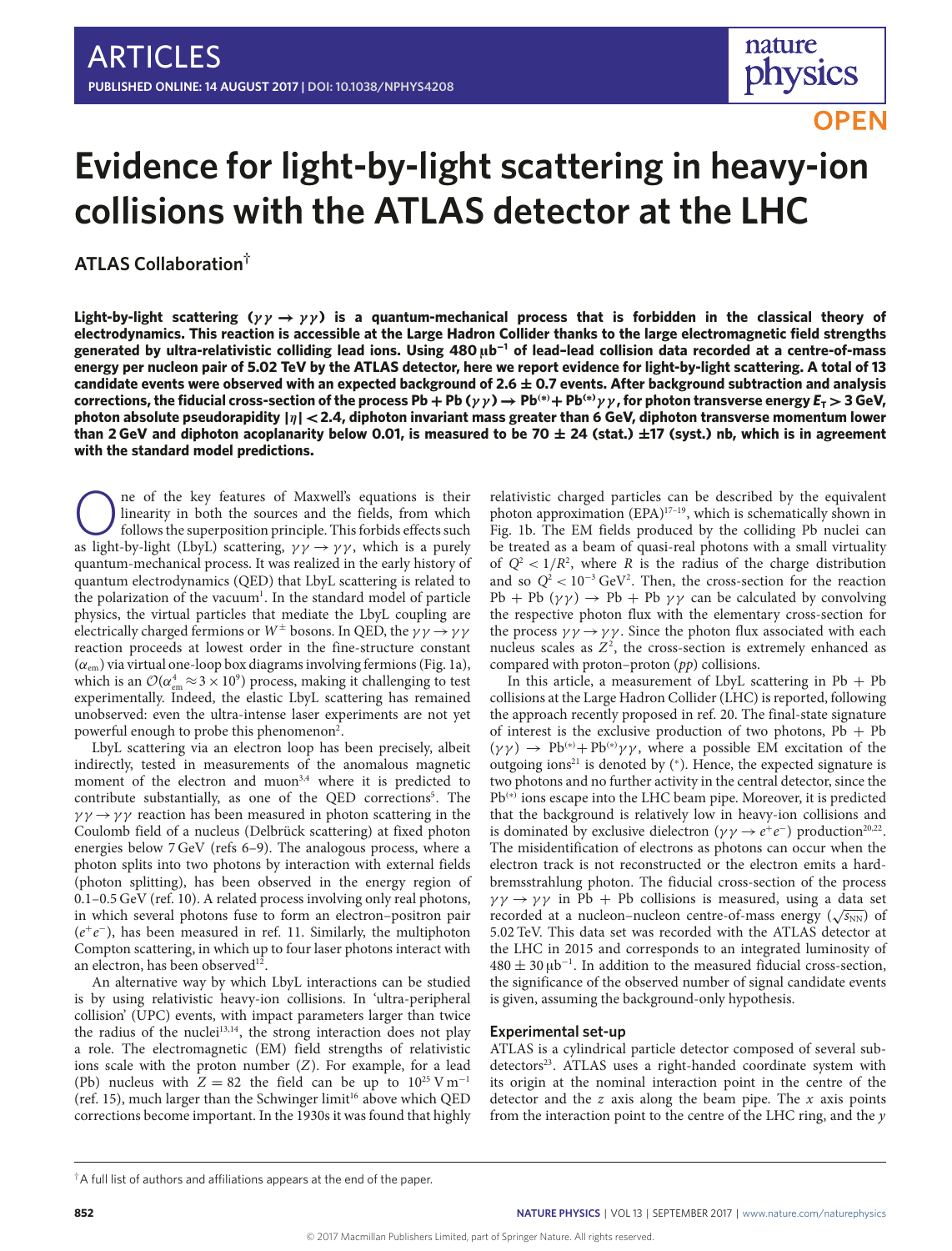<span id="page-2-0"></span>

**Figure 1 | Diagrams illustrating the QED LbyL interaction processes and the equivalent photon approximation. a**, Diagrams for Delbrück scattering (left), photon splitting (middle) and elastic LbyL scattering (right). Each cross denotes external field legs, for example, an atomic Coulomb field or a strong background magnetic field. **b**, Illustration of an ultra-peripheral collision of two lead ions. Electromagnetic interaction between the ions can be described as an exchange of photons that can couple to form a given final state X. The flux of photons is determined from the Fourier transform of the electromagnetic field of the ion, taking into account the nuclear electromagnetic form factors.

axis points upwards. Cylindrical coordinates  $(r, \phi)$  are used in the transverse plane, with  $\phi$  being the azimuthal angle around the z axis. The pseudorapidity is defined in terms of the polar angle  $\theta$  as  $\eta = -\ln \tan(\theta/2)$ .

 $=$  −1n tan( $θ/2$ ).<br>Angular distance is measured in units of Δ $R$   $\equiv$   $\sqrt{(\Delta η)^2 + (\Delta φ)^2}$ . The photon or electron transverse energy is  $E_T = E \sin(\theta)$ , where E is its energy. The inner tracking detector (ITD) consists of a silicon pixel system, a silicon microstrip detector and a straw-tube tracker immersed in a 2T magnetic field provided by a superconducting solenoid. The ITD track reconstruction efficiency is estimated in ref. [24](#page-6-20) for minimum-bias  $pp$  events that, like UPC Pb + Pb events, have a low average track multiplicity. For charged hadrons in the transverse momentum range  $100 < p_T < 200$  MeV the efficiency is about 50% and grows to 80% for  $p_T > 200$  MeV. Around the tracker there is a system of EM and hadronic calorimeters, which use liquid argon and lead, copper or tungsten absorbers for the EM and forward ( $|\eta| > 1.7$ ) hadronic components of the detector, and scintillator-tile active material and steel absorbers for the central  $(|\eta| < 1.7)$  hadronic component. The muon spectrometer consists of separate trigger and high-precision tracking chambers measuring the trajectory of muons in a magnetic field generated by superconducting air-core toroids. The ATLAS minimum-bias trigger scintillators (MBTSs) consist of scintillator slabs positioned between the ITD and the endcap calorimeters with each side having an outer ring of four slabs segmented in azimuthal angle, covering  $2.07 < |\eta| < 2.76$  and an inner ring of eight slabs, covering  $2.76 < |\eta| < 3.86$ . The ATLAS zero-degree calorimeters (ZDCs), located along the beam axis at 140 m from the interaction point on both sides, detect neutral particles (including neutrons emitted from the nucleus). The ATLAS trigger system<sup>[25](#page-6-21)</sup> consists of a Level-1 trigger implemented using a combination of dedicated electronics and programmable logic, and a software-based high-level trigger.

#### **Monte Carlo simulation and theoretical predictions**

Several Monte Carlo (MC) samples are produced to estimate background contributions and corrections to the fiducial measurement. The detector response is modelled using a simulation based on GEANT4 (refs [26,](#page-6-22)[27\)](#page-6-23). The data and MC simulated events are passed through the same reconstruction and analysis procedures.

LbyL signal events are generated taking into account box diagrams with charged leptons and quarks in the loops, as detailed in ref. [28.](#page-6-24) The contributions from W-boson loops are omitted in the calculations since they are mostly important for diphoton masses  $m_{\gamma\gamma} > 2m_W$  (ref. [29\)](#page-6-25). The calculations are then convolved with the  $Pb + Pb$  EPA spectrum from the STARlight 1.1 MC generator<sup>[30](#page-6-26)</sup>. Next, various diphoton kinematic distributions are cross-checked with predictions from ref. [20](#page-6-16) and good agreement is found. The

theoretical uncertainty on the cross-section is mainly due to limited knowledge of the nuclear electromagnetic form factors and the related initial photon fluxes. This is studied in ref. [20](#page-6-16) and the relevant uncertainty is conservatively estimated to be 20%. Higher-order corrections (not included in the calculations) are also part of the theoretical uncertainty and are of the order of a few per cent for diphoton invariant masses below 100 GeV (refs [31,](#page-6-27)[32\)](#page-6-28).

The sources of background considered in this analysis are:  $\gamma \gamma \rightarrow e^+e^-$ , central exclusive production (CEP) of photon pairs, exclusive production of quark–antiquark pairs ( $\gamma \gamma \rightarrow q\bar{q}$ ) and other backgrounds that could mimic the diphoton event signatures. The  $\gamma \gamma \rightarrow e^+e^-$  background is modelled with STARlight 1.1 (ref. [30\)](#page-6-26), in which the cross-section is computed by combining the  $Pb + Pb$ EPA with the leading-order formula for  $\gamma \gamma \rightarrow e^+e^-$ . This process has been recently measured by the ALICE Collaboration, and a good agreement with STARlight is found<sup>[33](#page-6-29)</sup>. The exclusive diphoton final state can be also produced via the strong interaction through a quark loop in the exchange of two gluons in a colour-singlet state (see Supplementary Fig. 2). This CEP process,  $gg \rightarrow \gamma \gamma$ , is modelled using SUPERCHIC 2.03 (ref. [34\)](#page-6-30), in which the pp crosssection has been scaled by  $A^2 R_g^4$  as suggested in ref. [20,](#page-6-16) where  $A = 208$  and  $R<sub>g</sub> \approx 0.7$  is a gluon shadowing correction<sup>[35](#page-6-31)</sup>. This process has a large theoretical uncertainty, of  $O$  (100%), mostly related to incomplete knowledge of gluon densities<sup>[36](#page-6-32)</sup>. The  $\gamma \gamma \rightarrow q\bar{q}$ contribution is estimated using Herwig++ 2.7.1 (ref. [37\)](#page-6-33) where the EPA formalism in *pp* collisions is implemented. The  $\gamma \gamma \rightarrow q\bar{q}$ sample is then normalized to the corresponding cross-section in  $Pb + Pb$  collisions<sup>[30](#page-6-26)</sup>.

#### **Event selection**

Candidate diphoton events were recorded in the  $Pb + Pb$  run in 2015 using a dedicated trigger for events with moderate activity in the calorimeter but little additional activity in the entire detector. At Level-1 the total  $E_T$  registered in the calorimeter after noise suppression was required to be between 5 and 200 GeV. Then at the high-level trigger, events were rejected if more than one hit was found in the inner ring of the MBTS (MBTS veto) or if more than ten hits were found in the pixel detector.

The efficiency of the Level-1 trigger is estimated with  $\gamma \gamma \rightarrow e^+e^$ events passing an independent supporting trigger. This trigger is designed to select events with mutual dissociation of Pb nuclei and small activity in the ITD. It is based on a coincidence of signals in both ZDC sides and a requirement on the total  $E_T$  in the calorimeter below 50 GeV. Event candidates are required to have only two reconstructed tracks and two EM energy clusters. Furthermore, to reduce possible backgrounds, each pair of clusters (cl1, cl2) is required to have a small acoplanarity  $(1 - \Delta \phi_{\text{cl1,cl2}}/\pi < 0.2)$ . The extracted Level-1 trigger efficiency is provided as a function of the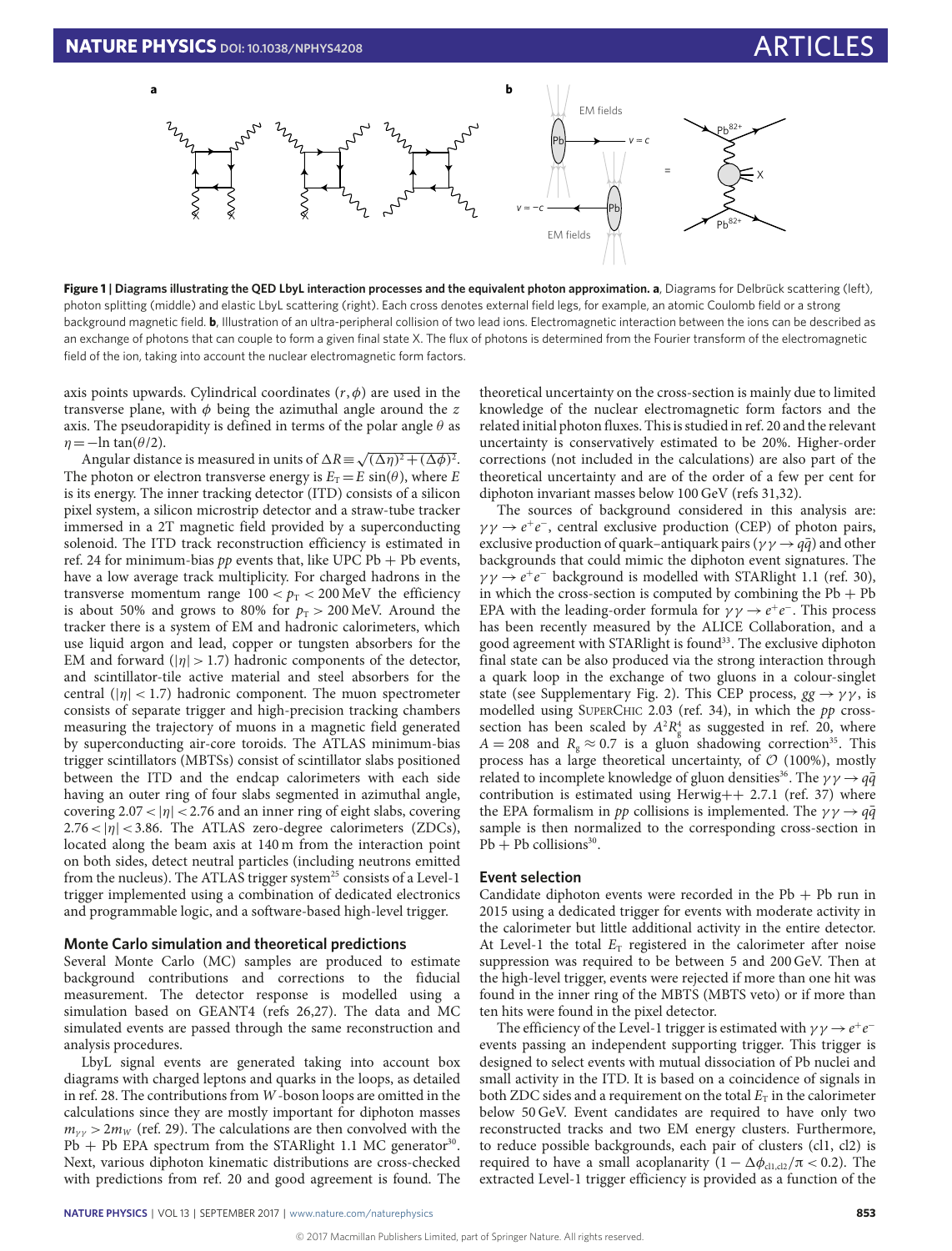<span id="page-3-0"></span>

Figure 2 | Photon identification and reconstruction efficiencies. a, Photon PID efficiency as a function of photon *E*<sub>T</sub> extracted from FSR event candidates **b**, Photon reconstruction efficiency as a function of photon  $E_T$  (approximated with  $E_T^{\rm e}-p_T^{\rm trk2}$ ) extracted from  $\gamma\gamma\to{\rm e^+e^-}$  events with a hard-bremsstrahlung photon. Data (filled markers) are compared with MC simulations (open markers). The statistical uncertainties arising from the finite size of the data and simulation samples are indicated by vertical bars.

sum of cluster transverse energies ( $E_T^{\text{cl1}} + E_T^{\text{cl2}}$ ). The efficiency grows from about 70% at  $(E_{\text{T}}^{\text{cl1}} + E_{\text{T}}^{\text{cl2}}) = 6 \text{ GeV}$  to 100% at  $(E_{\text{T}}^{\text{cl1}} + E_{\text{T}}^{\text{cl2}})$  > 9 GeV. The efficiency is parameterized using an error function fit, which is then used to reweight the simulation. Due to the extremely low noise, very high hit reconstruction efficiency and low conversion probability of signal photons in the pixel detector (around 10%), the uncertainty due to the requirement for minimal activity in the ITD is negligible. The MBTS veto efficiency was studied using  $\gamma \gamma \rightarrow \ell^+ \ell^-$  events  $(\ell = e, \mu)$  passing a supporting trigger and it is estimated to be  $(98 \pm 2)\%$ .

Photons are reconstructed from EM clusters in the calorimeter and tracking information provided by the ITD, which allows the identification of photon conversions. Selection requirements are applied to remove EM clusters with a large amount of energy from poorly functioning calorimeter cells, and a timing requirement is made to reject out-of-time candidates. An energy calibration specifically optimized for photons<sup>[38](#page-6-34)</sup> is applied to the candidates to account for upstream energy loss and both lateral and longitudinal shower leakage. A dedicated correction<sup>[39](#page-6-35)</sup> is applied for photons in MC samples to correct for potential mismodelling of quantities that describe the properties ('shapes') of the associated EM showers.

The photon particle identification (PID) in this analysis is based on three shower-shape variables: the lateral width of the shower in the middle layer of the EM calorimeter, the ratio of the energy difference associated with the largest and second largest energy deposits to the sum of these energies in the first layer, and the fraction of energy reconstructed in the first layer relative to the total energy of the cluster. Only photons with  $E_T > 3$  GeV and  $|\eta| < 2.37$ , excluding the calorimeter transition region  $1.37 < |\eta| < 1.52$ , are considered. The pseudorapidity requirement ensures that the photon candidates pass through regions of the EM calorimeter where the first layer is segmented into narrow strips, allowing for good separation between genuine prompt photons and photons coming from the decay of neutral hadrons. A constant photon PID efficiency of 95% as a function of  $\eta$  with respect to reconstructed photon candidates is maintained. This is optimized using multivariate analysis techniques<sup>[40](#page-6-36)</sup>, such that EM energy clusters induced by cosmic-ray muons are rejected with 95% efficiency.

Preselected events are required to have exactly two photons satisfying the above selection criteria, with a diphoton invariant mass greater than 6 GeV. To reduce the dielectron background, a veto on the presence of any charged-particle tracks (with  $p_T > 100$  MeV,  $|\eta| < 2.5$  and at least one hit in the pixel detector)

is imposed. This requirement further reduces the fake-photon background from the dielectron final state by a factor of 25, according to simulation. It has almost no impact on  $\gamma \gamma \rightarrow \gamma \gamma$ signal events, since the probability of photon conversion in the pixel detector is relatively small and converted photons are suppressed at low  $E_T$  (3–6 GeV) by the photon selection requirements. According to MC studies, the photon selection requirements remove about 10% of low- $E_T$  photons. To reduce other fake-photon backgrounds (for example, cosmic-ray muons), the transverse momentum of the diphoton system  $(p_T^{\gamma\gamma})$  is required to be below 2 GeV. To reduce background from CEP  $gg \rightarrow \gamma \gamma$  reactions, an additional requirement on diphoton acoplanarity, Aco =  $1 - \Delta \phi_{\nu \nu} / \pi < 0.01$ , is imposed. This requirement is optimized to retain a high signal efficiency and reduce the CEP background significantly, since the transverse momentum transferred by the photon exchange is usually much smaller than that due to the colour-singlet-state gluons<sup>[41](#page-6-37)</sup>.

#### **Performance and validation of photon reconstruction**

Since the analysis requires the presence of low-energy photons, which are not typically used in ATLAS analyses, detailed studies of photon reconstruction and calibration are performed.

High- $p_T$   $\gamma \gamma \rightarrow \ell^+ \ell^-$  production with a final-state radiation (FSR) photon is used for the measurement of the photon PID efficiency. Events with a photon and two tracks corresponding to oppositely charged particles with  $p_T > 1$  GeV are required to pass the same trigger as in the diphoton selection or the supporting trigger. The  $\Delta R$  between a photon candidate and a track is required to be greater than 0.2 to avoid leakage of the electron clusters from the  $\gamma \gamma \rightarrow e^+e^-$  process to the photon cluster. The FSR event candidates are identified using a  $p_T^{\text{tty}} < 1$  GeV requirement, where  $p_T^{\text{tty}}$  is the transverse momentum of the three-body system consisting of two charged-particle tracks and a photon. The FSR photons are then used to extract the photon PID efficiency, which is defined as the probability for a reconstructed photon to satisfy the identification criteria. Figure [2a](#page-3-0) shows the photon PID efficiencies in data and simulation as a function of reconstructed photon  $E_T$ . Within their statistical precision the two results agree.

The photon reconstruction efficiency is extracted from data using  $\gamma \gamma \rightarrow e^+e^-$  events where one of the electrons emits a hard-bremsstrahlung photon due to interaction with the material of the detector. Events with exactly one identified electron, two reconstructed charged-particle tracks and exactly one photon are studied. The electron  $E_T$  is required to be above 5 GeV and the  $p_T$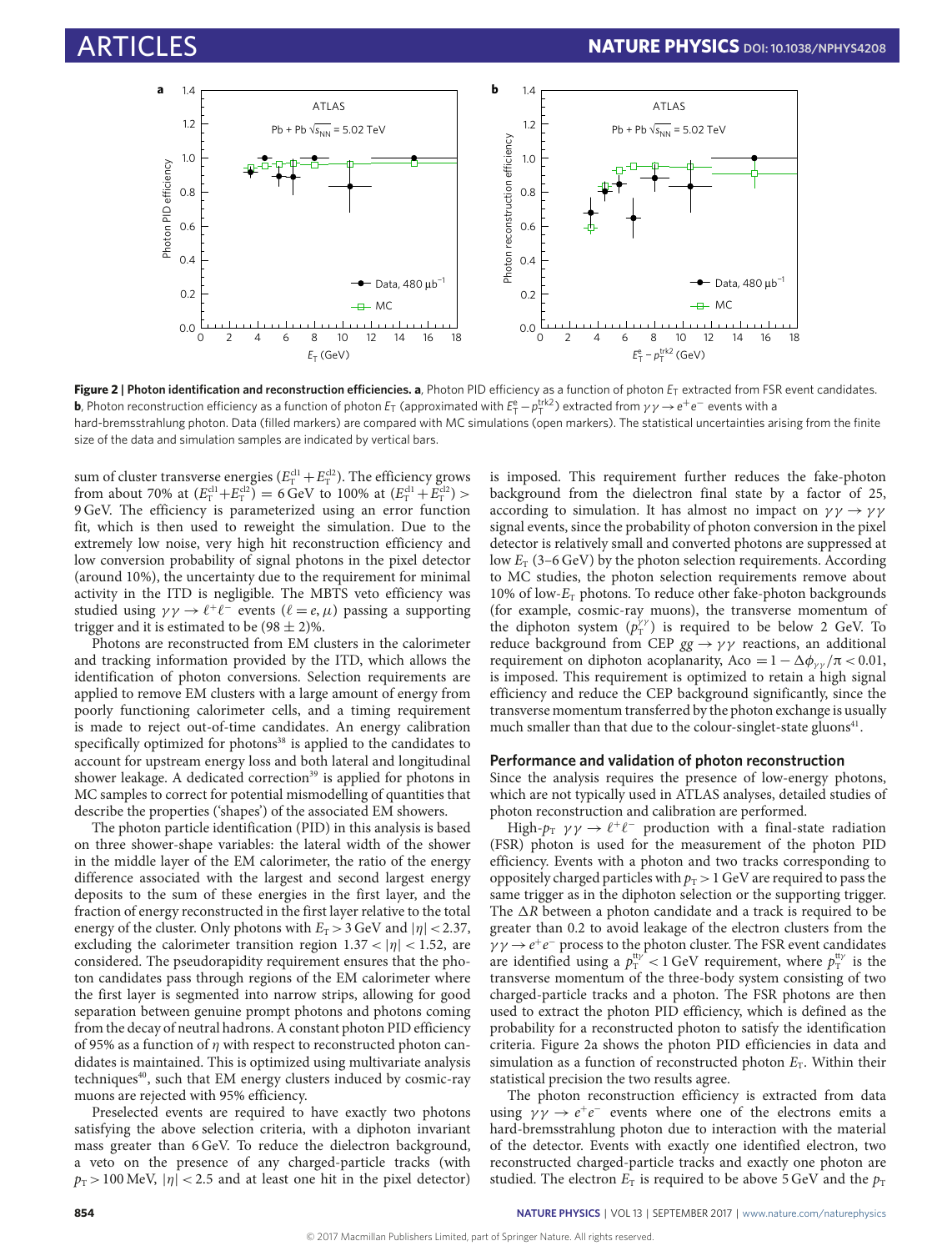<span id="page-4-0"></span>

**Figure 3 | Kinematic distributions for** γ γ →γ γ **event candidates. a**, Diphoton acoplanarity before applying the Aco < 0.01 requirement. **b**, Diphoton invariant mass after applying the Aco < 0.01 requirement. Data (points) are compared to MC predictions (histograms). The statistical uncertainties on the data are shown as vertical bars.

of the track that is unmatched with the electron (trk2) is required to be below 2 GeV. The additional hard-bremsstrahlung photon is expected to have  $E_{\rm T}^{\gamma} \approx (E_{\rm T}^e - p_{\rm T}^{\rm trk2})$ . The  $p_{\rm T}^{\rm trk2} < 2$  GeV requirement ensures a sufficient  $\Delta R$  separation between the expected photon and the second electron, extrapolated to the first layer of the EM calorimeter. The data sample contains 247  $\gamma \gamma \rightarrow e^+e^-$  events that are used to extract the photon reconstruction efficiency, which is presented in Fig. [2b.](#page-3-0) Good agreement between data and  $\gamma\gamma\!\rightarrow\! e^+e^-$ MC simulation is observed and the photon reconstruction efficiency is measured with a 5–10% relative uncertainty at low  $E_T$  (3–6 GeV).

In addition, a cross-check is performed on  $Z \to \mu^+ \mu^- \gamma$  events identified in *pp* collision data from 2015 corresponding to an integrated luminosity of 1.6 fb<sup>−1</sup>. The results support (in a similar way to ref. [42\)](#page-6-38) the choice to use the three shower-shape variables in this photon PID selection in an independent sample of low- $E_T$  photons.

The photon cluster energy resolution is extracted from data using  $\gamma \gamma \rightarrow e^+e^-$  events. The electrons from the  $\gamma \gamma \rightarrow e^+e^$ reaction (see Supplementary Information) are well balanced in their transverse momenta, with very small standard deviation,  $\sigma_{p_T^{e+}-p_T^{e-}}$ 30 MeV, much smaller than the expected EM calorimeter energy resolution. Therefore, by measuring  $(E_{\text{T}}^{\text{cl1}} - E_{\text{T}}^{\text{cl2}})$  distributions in  $\gamma \gamma \rightarrow e^+e^-$  events, one can extract the cluster energy resolution,  $\sigma_{E_{\rm T}^{\rm cl}}$ . For electrons with  $E_{\rm T}$  < 10 GeV, the  $\sigma_{E_{\rm T}^{\rm cl}}/E_{\rm T}^{\rm cl}$  is observed to  $\vec{b}$  approximately 8% both in data and simulation. An uncertainty of  $\delta \sigma_{E_{\rm T}^{\gamma}}/\sigma_{E_{\rm T}^{\gamma}} = 15\%$  is assigned to the simulated photon energy resolution and takes into account differences between  $\sigma_{E_T^{\text{cl}}}$  in data and  $\sigma_{E_{\text{T}}^{\gamma}}$  in simulation.

Similarly, the EM cluster energy scale can be studied using the  $(E_{\rm T}^{\rm cl1} + E_{\rm T}^{\rm cl2})$  distribution. It is observed that the simulation provides a good description of this distribution, within the relative uncertainty of 5% that is assigned to the EM cluster energy-scale modelling.

#### **Background estimation**

Due to its relatively high rate, the exclusive production of electron pairs ( $\gamma \gamma \rightarrow e^+e^-$ ) can be a source of fake diphoton events. The contribution from the dielectron background is estimated using  $\gamma \gamma \rightarrow e^+e^-$  MC simulation (which gives 1.3 events) and is verified using the following data-driven technique. Two control regions are defined that are expected to be dominated by  $\gamma \gamma \rightarrow e^+e^$ backgrounds. The first control region is defined by requiring events with exactly one reconstructed charged-particle track and two identified photons that satisfy the same preselection criteria as for the signal definition. The second control region is defined similarly to the first one, except exactly two tracks are required  $(N_{\text{trk}} = 2)$ . Good agreement is observed between data and MC simulation in both control regions, but the precision is limited by the number of events in data. A conservative uncertainty of 25% is therefore assigned to the  $\gamma \gamma \rightarrow e^+e^-$  background estimation, which reflects the statistical uncertainty of data in the  $N_{\text{trk}} = 1$  control region. The contribution from a related QED process,  $\gamma \gamma \rightarrow e^+ e^- \gamma \gamma$ , is evaluated using the MadGraph5\_aMC@NLO MC generator<sup>[43](#page-6-39)</sup> and is found to be negligible.

The Aco < 0.01 requirement significantly reduces the CEP  $gg \rightarrow \gamma \gamma$  background. However, the MC prediction for this process has a large theoretical uncertainty; hence, an additional data-driven normalization is performed in the region  $A\cos b$ , where b is a value greater than 0.01 which can be varied. Three values of b (0.01, 0.02, 0.03) are used, where the central value  $b=0.02$  is chosen to derive the nominal background prediction and the values  $b = 0.01$  and  $b = 0.03$  to define the systematic uncertainty. The normalization is performed using the condition:  $f_{gg \to \gamma\gamma}^{\text{norm},b} = (N_{\text{data}} \text{ (Aco} > b) - N_{\text{sig}})$  $(Aco > b) - N_{\gamma\gamma \to e^+e^-} (Aco > b) / N_{gg \to \gamma\gamma} (Aco > b)$ , for each value of b, where  $N_{data}$  is the number of observed events,  $N_{size}$  is the expected number of signal events,  $N_{\gamma\gamma \to e^+e^-}$  is the expected background from  $\gamma \gamma \rightarrow e^+e^-$  events and  $N_{gg \rightarrow \gamma \gamma}$  is the MC estimate of the expected background from CEP  $gg \rightarrow \gamma \gamma$  events. The normalization factor is found to be  $f_{gg \to \gamma\gamma}^{\text{norm}} = 0.5 \pm 0.3$  and the background due to CEP  $gg \to \gamma \gamma$  is estimated to be  $f_{gg \to \gamma\gamma}^{\text{norm}} \times N_{gg \to \gamma\gamma}$  (Aco  $< 0.01$ ) = 0.9  $\pm$ 0.5 events. To verify the CEP  $gg \rightarrow \gamma \gamma$  background estimation method, energy deposits in the ZDC are studied for events before the Aco selection. It is expected that the outgoing ions in CEP events predominantly dissociate, which results in the emission of neutrons detectable in the ZDC<sup>[20](#page-6-16)</sup>. Good agreement between the normalized CEP  $gg \rightarrow \gamma \gamma$  MC expectation and the observed events with a ZDC signal corresponding to at least 1 neutron is observed in the full Aco range (see Supplementary Information for details).

Low- $p_T$  dijet events can produce multiple  $\pi^0$  mesons, which could potentially mimic diphoton events. The event selection requirements are efficient in rejecting such events, and based on studies performed with a supporting trigger, the background from hadronic processes is estimated to be  $0.3 \pm 0.3$  events. MC studies show that the background from  $\gamma \gamma \rightarrow q\bar{q}$  processes is negligible.

Exclusive neutral two-meson production can be a potential source of background for LbyL events, mainly due to their back-toback topology being similar to that of the CEP  $gg \rightarrow \gamma \gamma$  process. The cross-section for this process is calculated to be below 10% of the CEP  $gg \rightarrow \gamma \gamma$  cross-section<sup>[44](#page-6-40)[,45](#page-6-41)</sup> and it is therefore considered to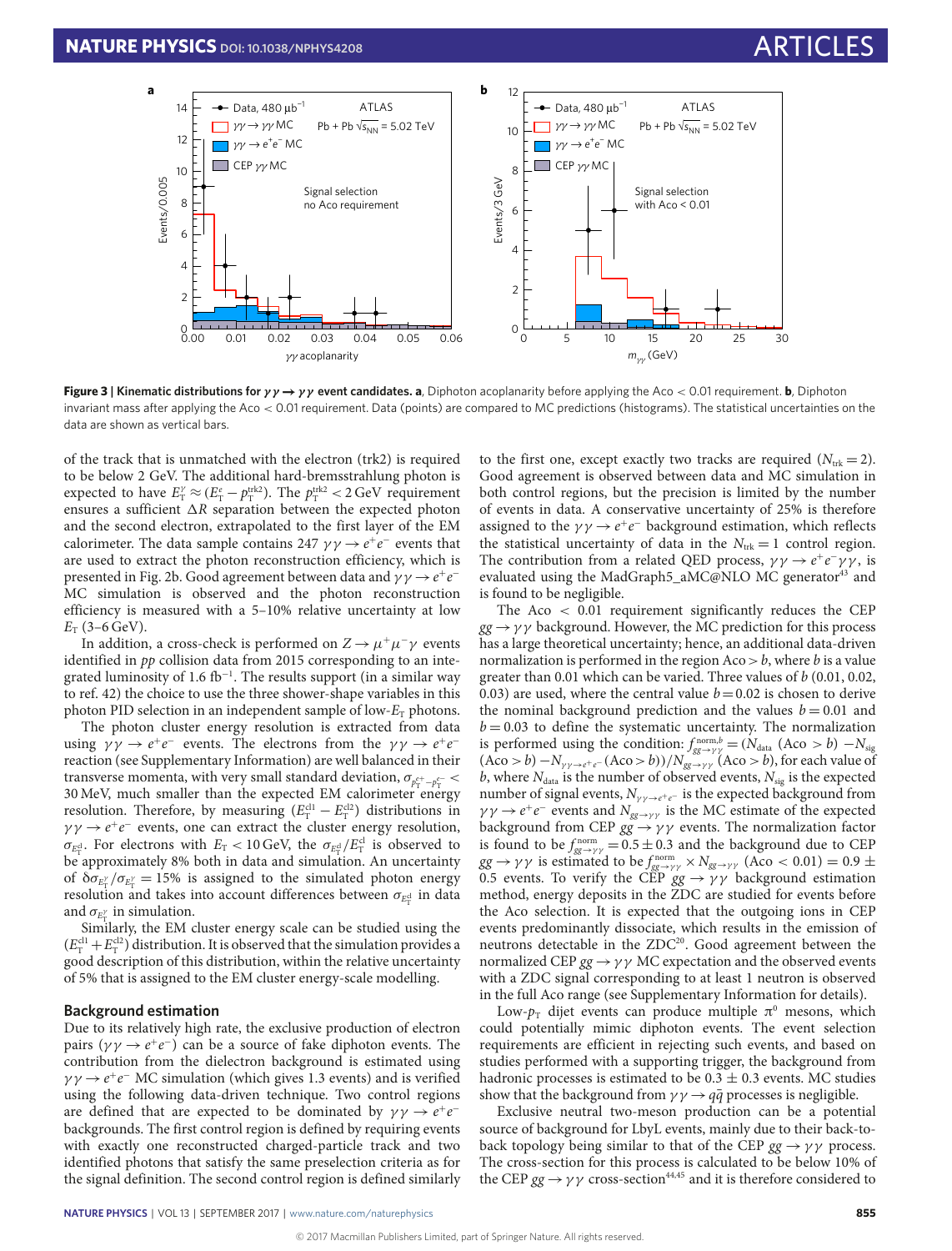<span id="page-5-0"></span>**Table 1 | The number of events accepted by the sequential selection requirements for data, compared with the number of background and signal events expected from the simulation.**

| <b>Selection</b>             | $\gamma \gamma \rightarrow e^+e^-$ | CEP $qq \rightarrow \gamma \gamma$ | <b>Hadronic fakes</b> | Other fakes | Total background | Signal  | Data |
|------------------------------|------------------------------------|------------------------------------|-----------------------|-------------|------------------|---------|------|
| Preselection                 | 74                                 | 4.7                                | $\sigma$              | 19          | 104              | 9.1     | 105  |
| $N_{\text{trk}} = 0$         | 4.0                                | 4.5                                |                       | 19          | 33               | 8.7     | 39   |
| $p_T^{\gamma\gamma}$ < 2 GeV | 3.5                                | 4.4                                |                       |             | 12.2             | 8.5     | 21   |
| Acco < 0.01                  | 1.3                                | 0.9                                | 0.3                   | 0.1         | 2.6              | 7.3     | 13   |
| Uncertainty                  | 0.3                                | 0.5                                | 0.3                   | 0.1         | 0.7              | $1.5\,$ |      |

The signal simulation is based on calculations from ref. [28.](#page-6-24) In addition, the uncertainties on the expected number of events passing all selection requirements are given

give a negligible contribution to the signal region. The contribution from bottomonia production (for example,  $\gamma \gamma \rightarrow \eta_b \rightarrow \gamma \gamma$  or  $\gamma$ Pb  $\rightarrow \gamma \rightarrow \gamma \eta_b \rightarrow 3\gamma$ ) is calculated using parameters from refs [46,](#page-6-42) [47](#page-6-43) and is found to be negligible.

The contribution from other fake diphoton events (for example those induced by cosmic-ray muons) is estimated using photons that fail to satisfy the longitudinal shower-shape requirement. The total background due to other fake photons is found to be  $0.1 \pm 0.1$  events. As a further cross-check, additional activity in the muon spectrometer is studied. It is observed that out of 18 events satisfying the inverted  $p_T^{\gamma\gamma}$  requirement, 13 have at least one additional reconstructed muon. In the region  $p_T^{\gamma\gamma} < 2$  GeV, no events with muon activity are found, which is compatible with the abovementioned estimate of  $0.1 \pm 0.1$ .

The contribution from UPC events where both nuclei emit a bremsstrahlung photon is estimated using calculations from ref. [13](#page-6-10) and is found to be negligible for photons with  $|\eta| < 2.4$  and  $E_T > 3$  GeV.

#### **Results**

Photon kinematic distributions for events satisfying the selection criteria are shown in Fig. [3.](#page-4-0) The shape of the diphoton acoplanarity distribution for  $\gamma \gamma \rightarrow e^+ e^-$  events in Fig. [3a](#page-4-0) reflects the trajectories of the electron and positron in the detector magnetic field, before they emit hard photons in their collisions with the ITD material. In total, 13 events are observed in data whereas 7.3 signal events and 2.6 background events are expected. In general, good agreement between data and MC simulation is observed. The effect of sequential selection requirements on the number of events selected is shown in Table [1,](#page-5-0) for each of the data, signal and background samples.

To quantify an excess of events over the background expectation, a test statistic based on the profile likelihood ratio $48$  is used. The  $p$ value for the background-only hypothesis, defined as the probability for the background to fluctuate and give an excess of events as large or larger than that observed in the data, is found to be  $5 \times 10^{-6}$ . The p value can be expressed in terms of Gaussian tail probabilities, which, given in units of standard deviation  $(\sigma)$ , corresponds to a significance of  $4.4\sigma$ . The expected p value and significance (obtained before the fit of the signal-plus-background hypothesis to the data and using standard model predictions from ref. [28\)](#page-6-24) are  $8 \times 10^{-5}$  and 3.8 $\sigma$ , respectively.

The cross-section for the Pb + Pb ( $\gamma \gamma$ )  $\rightarrow$  Pb<sup>(\*)</sup>+ Pb<sup>(\*)</sup> $\gamma \gamma$ process is measured in a fiducial phase space defined by the photon transverse energy  $E_T > 3$  GeV, photon absolute pseudorapidity  $|\eta|$  < 2.4, diphoton invariant mass greater than 6 GeV, diphoton transverse momentum lower than 2 GeV and diphoton acoplanarity below 0.01. Experimentally, the fiducial cross-section is given by

$$
\sigma_{\text{fid}} = \frac{N_{\text{data}} - N_{\text{bkg}}}{C \times \int L dt}
$$
\n(1)

where  $N_{data}$  is the number of selected events in data,  $N_{bkg}$  is the expected number of background events and  $\int L dt$  is the integrated

#### <span id="page-5-1"></span>**Table 2 | Summary of systematic uncertainties.**

| Source of uncertainty    | <b>Relative</b> |  |  |
|--------------------------|-----------------|--|--|
|                          | uncertainty     |  |  |
| Trigger                  | 5%              |  |  |
| Photon reco. efficiency  | 12%             |  |  |
| Photon PID efficiency    | 16%             |  |  |
| Photon energy scale      | 7%              |  |  |
| Photon energy resolution | 11%             |  |  |
| Total                    | 24%             |  |  |

The table shows the relative systematic uncertainty on detector correction factor *C* broken into its individual contributions. The total is obtained by adding them in quadrature

luminosity. The factor C is used to correct for the net effect of the trigger efficiency, the diphoton reconstruction and PID efficiencies, as well as the impact of photon energy and angular resolution. It is defined as the ratio of the number of generated signal events satisfying the selection criteria after particle reconstruction and detector simulation to the number of generated events satisfying the fiducial criteria before reconstruction. The value of C and its total uncertainty is determined to be  $0.31 \pm 0.07$ . The dominant systematic uncertainties come from the uncertainties on the photon reconstruction and identification efficiencies. Other minor sources of uncertainty are the photon energy scale and resolution uncertainties and trigger efficiency uncertainty. To check for a potential model dependence, calculations from ref. [28](#page-6-24) are compared with predictions from ref. [20,](#page-6-16) and a negligible impact on the C-factor uncertainty is found. Table [2](#page-5-1) lists the separate contributions to the systematic uncertainty. The uncertainty on the integrated luminosity is 6%. It is derived following a methodology similar to that detailed in refs [49,](#page-6-45)[50,](#page-6-46) from a calibration of the luminosity scale using  $x-y$ beam-separation scans performed in December 2015.

The measured fiducial cross-section is  $\sigma_{\text{fid}} = 70 \pm 24$  (stat.)  $\pm 17$ (syst.) nb, which is in agreement with the predicted values of  $45 \pm 9$  nb (ref. [20\)](#page-6-16) and  $49 \pm 10$  nb (ref. [28\)](#page-6-24) within uncertainties.

#### **Conclusion**

In summary, this article presents evidence for the scattering of LbyL in quasi-real photon interactions from  $480 \mu b^{-1}$  of ultra-peripheral In quasi-real photon interactions from 480 μb  $\cdot$  of ultra-peripheral<br>Pb + Pb collisions at  $\sqrt{s_{NN}}$  = 5.02 TeV by the ATLAS experiment at the LHC. The statistical significance against the background-only hypothesis is found to be 4.4 standard deviations. After background subtraction and analysis corrections, the fiducial cross-section for the Pb + Pb ( $\gamma \gamma$ )  $\rightarrow$  Pb<sup>(\*)</sup>+ Pb<sup>(\*)</sup> $\gamma \gamma$  process was measured and is compatible with standard model predictions.

The analysis is mostly limited by the amount of data available and the lower limit on transverse energy for reconstructed photons  $(E_T = 3 \text{ GeV})$ , below which more signal is expected. Advancements on these two points would also allow for reconstruction of low-mass mesons decaying into two photons, which in turn could be used to improve detector calibration. The heavy-ion data yield is expected to double at the end of 2018 (and again increase tenfold after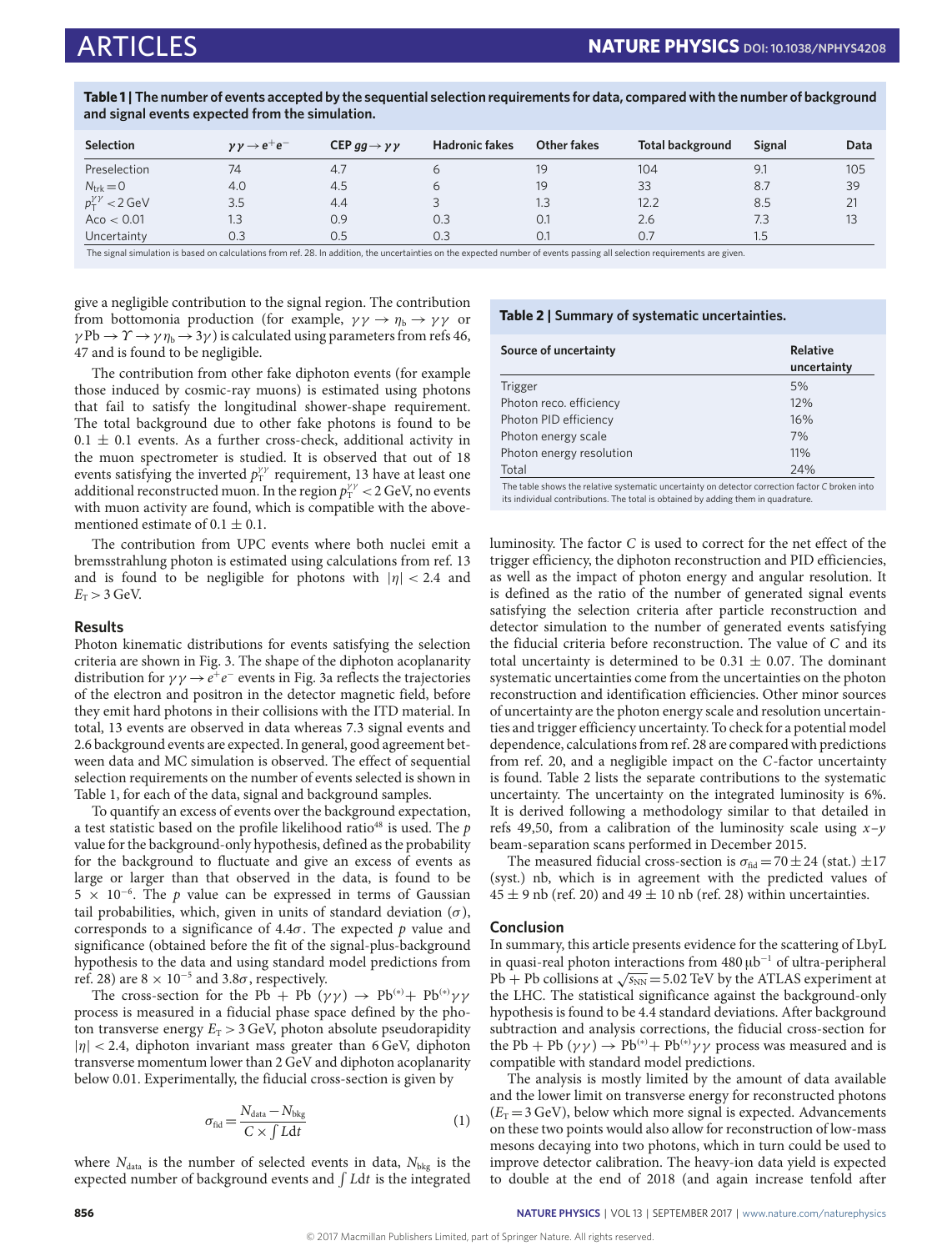

LHC Run 4, scheduled to start in 2026), which would significantly reduce the statistical uncertainty. Future upgrades of ATLAS, such as extended tracking acceptance from  $|\eta|$  < 2.5 to  $|\eta|$  < 4.0, will further improve this.

**Data availability.** The experimental data that support the findings of this study are available in HEPData with the identifier [http://dx.doi.org/10.17182/hepdata.77761.](http://dx.doi.org/10.17182/hepdata.77761)

Received 9 February 2017; accepted 15 June 2017; published online 14 August 2017

### **References**

- <span id="page-6-0"></span>1. Heisenberg, W. & Euler, H. Folgerungen aus der Diracschen Theorie des Positrons. Z. Phys. **98,** 714–732 (1936).
- <span id="page-6-1"></span>2. King, B. & Heinzl, T. Measuring vacuum polarisation with high power lasers. High Power Laser Sci. Eng. **4,** e5 (2016).
- <span id="page-6-2"></span>3. Hanneke, D., Fogwell, S. & Gabrielse, G. New measurement of the electron magnetic moment and the fine structure constant. Phys. Rev. Lett. **100,** 120801 (2008).
- <span id="page-6-3"></span>4. Bennett, G.W. et al. (Muon g–2 Collaboration) Final report of the muon E821 anomalous magnetic moment measurement at BNL. Phys. Rev. D **73,** 072003 (2006).
- <span id="page-6-4"></span>5. Laporta, S. & Remiddi, E. The analytical value of the electron light-light graphs contribution to the muon  $(g - 2)$  in QED. Phys. Lett. B **301,** 440–446 (1993).
- <span id="page-6-5"></span>6. Wilson, R. R. Scattering of 1.33 MeV gamma-rays by an electric field. Phys. Rev. **90,** 720–721 (1953).
- 7. Jarlskog, G. et al. Measurement of Delbrück scattering and observation of photon splitting at high energies. Phys. Rev. D **8,** 3813–3823 (1973).
- 8. Schumacher, M. et al. Delbrück scattering of 2.75-MeV photons by lead. Phys. Lett. B **59,** 134–136 (1975).
- <span id="page-6-6"></span>9. Akhmadaliev, S. Z. et al. Delbrück scattering at energies of 140–450 MeV. Phys. Rev. C **58,** 2844–2850 (1998).
- <span id="page-6-7"></span>10. Akhmadaliev, S. Z. et al. Experimental investigation of high-energy photon splitting in atomic fields. Phys. Rev. Lett. **89,** 061802 (2002).
- <span id="page-6-8"></span>11. Burke, D. L. et al. Positron production in multi-photon light by light scattering. Phys. Rev. Lett. **79,** 1626–1629 (1997).
- <span id="page-6-9"></span>12. Bula, C. et al. Observation of nonlinear effects in Compton scattering. Phys. Rev. Lett. **76,** 3116–3119 (1996).
- <span id="page-6-10"></span>13. Bertulani, C. A. & Baur, G. Electromagnetic processes in relativistic heavy ion collisions. Phys. Rep. **163,** 299–408 (1988).
- <span id="page-6-11"></span>14. Natale, A. A., Roldao, C. G. & Carneiro, J. P. V. Two photon final states in peripheral heavy ion collisions. Phys. Rev. C **65,** 014902 (2002).
- <span id="page-6-12"></span>15. Şengül, M. Y. et al. Electromagnetic heavy-lepton pair production in relativistic heavy-ion collisions. Eur. Phys. J. C **76,** 428 (2016).
- <span id="page-6-13"></span>16. Schwinger, J. S. On gauge invariance and vacuum polarization. Phys. Rev. **82,** 664–679 (1951).
- <span id="page-6-14"></span>17. Fermi, E. On the theory of collisions between atoms and electrically charged particles. Nuovo Cimento **2,** 143–158 (1925).
- 18. Weizsäcker, C. F. Radiation emitted in collisions of very fast electrons. Z. Phys. **88,** 612–625 (1934).
- <span id="page-6-15"></span>19. Williams, E. J. Nature of the high energy particles of penetrating radiation and status of ionization and radiation formulae. Phys. Rev. **45,** 729–730 (1934).
- <span id="page-6-16"></span>20. d'Enterria, D. & Silveira, G. G. Observing light-by-light scattering at the large hadron collider. Phys. Rev. Lett. **111,** 080405 (2013); erratum **116,** 129901 (2016).
- <span id="page-6-17"></span>21. Abelev, B. et al. (ALICE Collaboration) Measurement of the cross section for electromagnetic dissociation with neutron emission in Pb-Pb collisions at  $\sqrt{s_{NN}}$  = 2.76 TeV. Phys. Rev. Lett. **109,** 252302 (2012).
- <span id="page-6-18"></span>22. Knapen, S. et al. Searching for axionlike particles with ultraperipheral heavy-ion collisions. Phys. Rev. Lett. **118,** 171801 (2017).
- <span id="page-6-19"></span>23. ATLAS Collaboration. The ATLAS experiment at the CERN large hadron collider. JINST **3,** S08003 (2008).
- <span id="page-6-20"></span>24. ATLAS Collaboration. Charged-particle distributions at low transverse AT LAS COLLAD CHAID CONTROL AND THE ATTENDANCE IN THE MOMENTUM IN  $\sqrt{s}$  = 13 TeV pp interactions measured with the ATLAS detector at the LHC. Eur. Phys. J. C **76,** 502 (2016).
- <span id="page-6-21"></span>25. ATLAS Collaboration. Performance of the ATLAS trigger system in 2010. Eur. Phys. J. C **72,** 1849 (2012).
- <span id="page-6-22"></span>26. Agostinelli, S. et al. GEANT4: a Simulation toolkit. Nucl. Instrum. Meth. A **506,** 250–303 (2003).
- <span id="page-6-23"></span>27. ATLAS Collaboration. The ATLAS simulation infrastructure. Eur. Phys. J. C **70,** 823–874 (2010).
- <span id="page-6-24"></span>28. Kłusek-Gawenda, M., Lebiedowicz, P. & Szczurek, A. Light-by-light scattering in ultraperipheral Pb-Pb collisions at energies available at the CERN Large Hadron Collider. Phys. Rev. C **93,** 044907 (2016).
- <span id="page-6-25"></span>29. Fichet, S. et al. Light-by-light scattering with intact protons at the LHC: from standard model to new physics. J. High Energy Phys. **2,** 165 (2015).
- <span id="page-6-26"></span>30. Klein, S. R. et al. STARlight: a Monte Carlo simulation program for ultra-peripheral collisions of relativistic ions. Comput. Phys. Commun. **212,** 258–268 (2017).
- <span id="page-6-27"></span>31. Bern, Z. et al. QCD and QED corrections to light by light scattering. J. High Energy Phys. **11,** 031 (2001).
- <span id="page-6-28"></span>32. Kłusek-Gawenda, M., Schäfer, W. & Szczurek, A. Two-gluon exchange contribution to elastic  $\gamma \gamma \rightarrow \gamma \gamma$  scattering and production of two-photons in ultraperipheral ultrarelativistic heavy ion and proton-proton collisions. Phys. Lett. B **761,** 399–407 (2016).
- <span id="page-6-29"></span>33. Abbas, E. et al. (ALICE Collaboration) Charmonium and e<sup>+</sup>e<sup>−</sup> pair photoproduction at mid-rapidity in ultra-peripheral Pb-Pb collisions at  $\sqrt{s_{NN}}$  = 2.76 TeV. Eur. Phys. J. C 73, 2617 (2013).
- <span id="page-6-30"></span>34. Harland-Lang, L. A., Khoze, V. A. & Ryskin, M. G. Exclusive physics at the LHC with SuperChic 2. Eur. Phys. J. C **76,** 9 (2016).
- <span id="page-6-31"></span>35. Eskola, K. J., Paukkunen, H. & Salgado, C. A. EPS09: a new generation of NLO and LO nuclear parton distribution functions. J. High Energy Phys. **4,** 065 (2009).
- <span id="page-6-32"></span>36. Aaltonen, T. et al. (CDF Collaboration) Observation of exclusive gamma Aaltonen, 1. *et al.* (CDF Collaboration) Observation of exclusive gamma<br>gamma production in  $p\bar{p}$  collisions at  $\sqrt{s}$  = 1.96 TeV. *Phys. Rev. Lett.* **108**, 081801 (2012).
- <span id="page-6-33"></span>37. Bähr, M. et al. Herwig++ physics and manual. Eur. Phys. J. C **58,** 639–707 (2008).
- <span id="page-6-34"></span>38. ATLAS Collaboration. Electron and photon energy calibration with the ATLAS detector using LHC Run 1 data. Eur. Phys. J. C **74,** 3071 (2014).
- <span id="page-6-35"></span>39. ATLAS Collaboration. Measurement of the photon identification efficiencies with the ATLAS detector using LHC Run-1 data. Eur. Phys. J. C **76,** 666 (2016).
- <span id="page-6-36"></span>40. Höcker, A. et al. TMVA - toolkit for multivariate data analysis. PoS ACAT Preprint at <http://arXiv.org/abs/physics/0703039> (2007).
- <span id="page-6-37"></span>41. Baur, G. et al. Coherent gamma gamma and gamma-A interactions in very peripheral collisions at relativistic ion colliders. Phys. Rep. **364,** 359–450 (2002).
- <span id="page-6-38"></span>42. ATLAS Collaboration. Reconstruction of Collinear Final-State-Radiation  $R1LAS$  Conaboration. *Reconstruction of Coumear Final-State-Radiat* Photons in Z Decays to Muons in  $\sqrt{s}=7$  TeV Proton-Proton Collisions (ATLAS-CONF-2012-143, 2012); <https://cds.cern.ch/record/1491697>
- <span id="page-6-39"></span>43. Alwall, J. et al. The automated computation of tree-level and next-to-leading order differential cross sections, and their matching to parton shower simulations. J. High Energy Phys. **7,** 79 (2014).
- <span id="page-6-40"></span>44. Harland-Lang, L. A. et al. Central exclusive meson pair production in the perturbative regime at hadron colliders. Eur. Phys. J. C **71,** 1714 (2011).
- <span id="page-6-41"></span>45. Harland-Lang, L. A. et al. Central exclusive production as a probe of the gluonic component of the eta' and eta mesons. Eur. Phys. J. C **73,** 2429 (2013).
- <span id="page-6-42"></span>46. Ebert, D., Faustov, R. N. & Galkin, V. O. Properties of heavy quarkonia and B<sup>c</sup> mesons in the relativistic quark model. Phys. Rev. D **67,** 014027 (2003).
- <span id="page-6-43"></span>47. Segovia, J. et al. Bottomonium spectrum revisited. Phys. Rev. D **93,** 074027 (2016).
- <span id="page-6-44"></span>48. Cowan, G. et al. Asymptotic formulae for likelihood-based tests of new physics. Eur. Phys. J. C **71,** 1554 (2011); erratum **73,** 2501 (2013).
- <span id="page-6-45"></span>49. ATLAS Collaboration. Improved luminosity determination in pp collisions at √  $\sqrt{s}$  = 7 TeV using the ATLAS detector at the LHC. Eur. Phys. J. C 73, 2518 (2013).
- <span id="page-6-46"></span>50. ATLAS Collaboration. Luminosity determination in pp collisions at  $\sqrt{s}$  = 8 TeV using the ATLAS detector at the LHC. Eur. Phys. J. C **76,** 653 (2016).
- <span id="page-6-47"></span>51. ATLAS Collaboration. ATLAS Computing Acknowledgements 2016–2017, ATL-GEN-PUB-2016-002 (2016); <https://cds.cern.ch/record/2199109>

### **Acknowledgements**

We thank CERN for the very successful operation of the LHC, as well as the support staff from our institutions without whom ATLAS could not be operated efficiently. We acknowledge the support of ANPCyT, Argentina; YerPhI, Armenia; ARC, Australia; BMWFW and FWF, Austria; ANAS, Azerbaijan; SSTC, Belarus; CNPq and FAPESP, Brazil; NSERC, NRC and CFI, Canada; CERN; CONICYT, Chile; CAS, MOST and NSFC, China; COLCIENCIAS, Colombia; MSMT CR, MPO CR and VSC CR, Czech Republic; DNRF and DNSRC, Denmark; IN2P3-CNRS, CEA-DSM/IRFU, France; GNSF, Georgia; BMBF, HGF and MPG, Germany; GSRT, Greece; RGC, Hong Kong SAR, China; ISF, I-CORE and Benoziyo Center, Israel; INFN, Italy; MEXT and JSPS, Japan; CNRST, Morocco; FOM and NWO, Netherlands; RCN, Norway; MNiSW and NCN, Poland; FCT, Portugal; MNE/IFA, Romania; MES of Russia and NRC KI, Russian Federation; JINR; MESTD, Serbia; MSSR, Slovakia; ARRS and MIZŠ, Slovenia; DST/NRF, South Africa; MINECO, Spain; SRC and Wallenberg Foundation, Sweden; SERI, SNSF and Cantons of Bern and Geneva, Switzerland; MOST, Taiwan; TAEK, Turkey; STFC, United Kingdom; DOE and NSF, United States of America. In addition, individual groups and members have received support from BCKDF, the Canada Council, CANARIE, CRC, Compute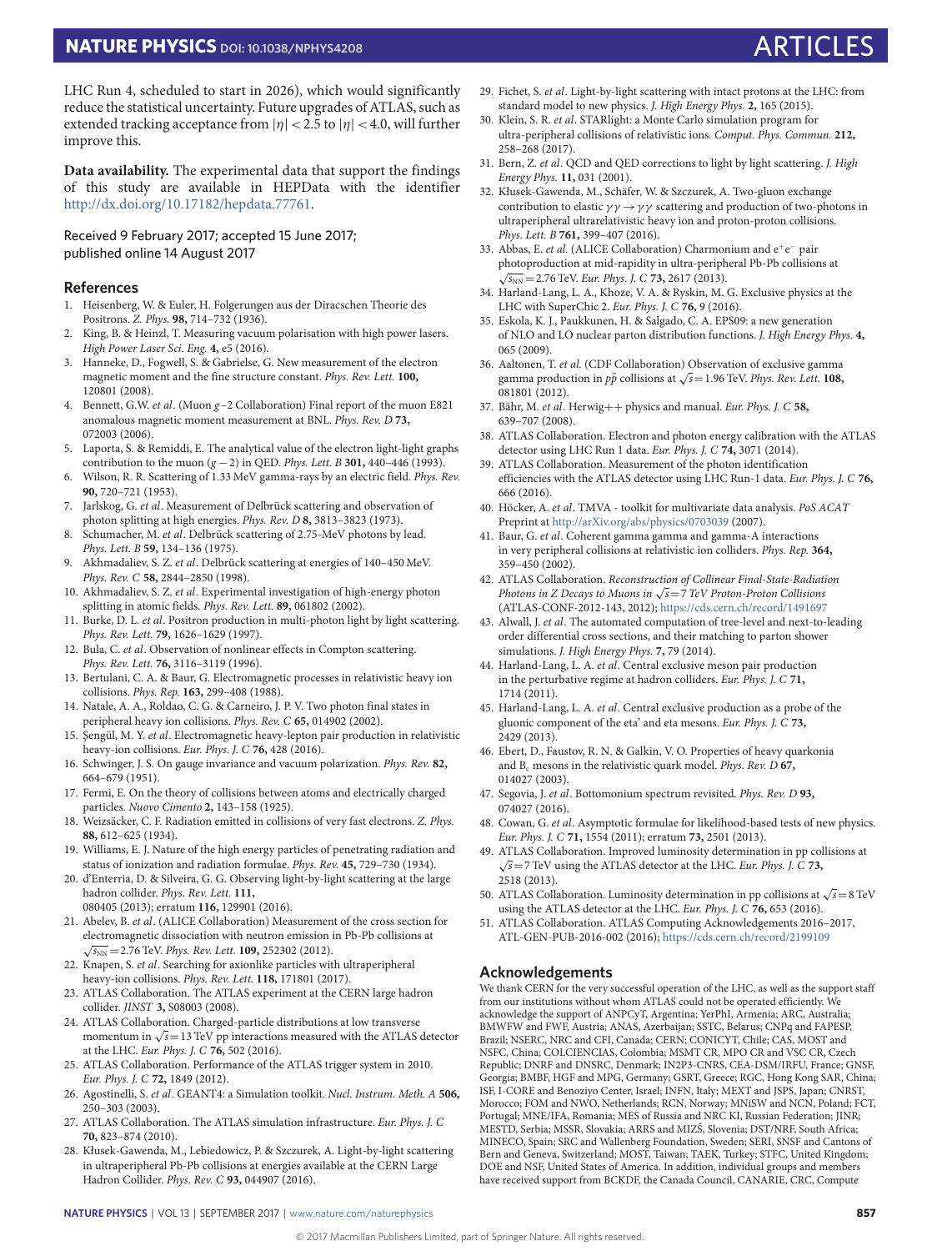Canada, FQRNT, and the Ontario Innovation Trust, Canada; EPLANET, ERC, ERDF, FP7, Horizon 2020 and Marie Skłodowska-Curie Actions, European Union; Investissements d'Avenir Labex and Idex, ANR, Région Auvergne and Fondation Partager le Savoir, France; DFG and AvH Foundation, Germany; Herakleitos, Thales and Aristeia programmes co-financed by EU-ESF and the Greek NSRF; BSF, GIF and Minerva, Israel; BRF, Norway; CERCA Programme Generalitat de Catalunya, Generalitat Valenciana, Spain; the Royal Society and Leverhulme Trust, United Kingdom. The crucial computing support from all WLCG partners is acknowledged gratefully, in particular from CERN, the ATLAS Tier-1 facilities at TRIUMF (Canada), NDGF (Denmark, Norway, Sweden), CC-IN2P3 (France), KIT/GridKA (Germany), INFN-CNAF (Italy), NL-T1 (Netherlands), PIC (Spain), ASGC (Taiwan), RAL (UK) and BNL (USA), the Tier-2 facilities worldwide and large non-WLCG resource providers. Major contributors of computing resources are listed in ref. [51.](#page-6-47)

### **Author contributions**

All authors have contributed to the publication, being variously involved in the design and the construction of the detectors, in writing software, calibrating subsystems, operating the detectors and acquiring data, and finally analysing the processed data. The ATLAS Collaboration members discussed and approved the scientific results. The manuscript was prepared by a subgroup of authors appointed by the collaboration and subject to an internal collaboration-wide review process. All authors reviewed and approved the final version of the manuscript.

### **Additional information**

Supplementary information is available in the [online version of the paper.](http://dx.doi.org/10.1038/nphys4208) Reprints and permissions information is available online at [www.nature.com/reprints.](http://www.nature.com/reprints) Publisher's note: Springer Nature remains neutral with regard to jurisdictional claims in published maps and institutional affiliations. Correspondence and requests for materials should be addressed to ATLAS Collaboration.

### **Competing financial interests**

The authors declare no competing financial interests.



This article is licensed under a Creative Commons Attribution 4.0 International License, which permits use, sharing, adaptation, distribution and reproduction in any medium or format, as long as you give appropriate credit to the original author(s) and the source, provide a link to the Creative Commons license, and indicate if changes were made.

The images or other third party material in this article are included in the article's Creative Commons license, unless indicated otherwise in a credit line to the material. If material is not included in the article's Creative Commons license and your intended use is not permitted by statutory regulation or exceeds the permitted use, you will need to obtain permission directly from the copyright holder. To view a copy of this license, visit [http://creativecommons.org/licenses/by/4.0/.](http://creativecommons.org/licenses/by/4.0/)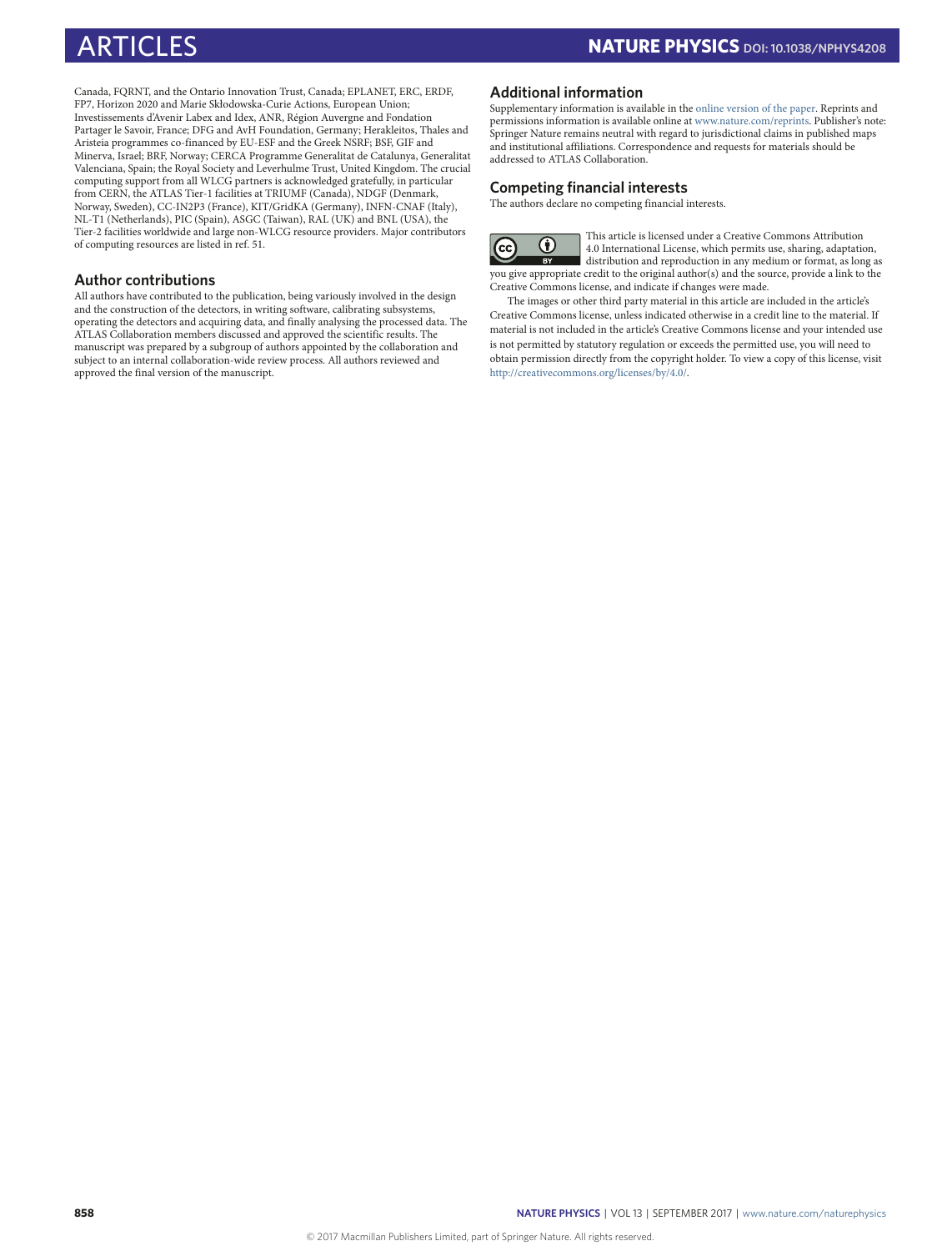### **ATLAS Collaboration**

M. Aaboud<sup>181</sup>, G. Aad<sup>116</sup>, B. Abbott<sup>145</sup>, J. Abdallah<sup>10</sup>, O. Abdinov<sup>14‡</sup>, B. Abeloos<sup>149</sup>, S. H. Abidi<sup>210</sup>, O. S. AbouZeid<sup>184</sup>, N. L. Abraham<sup>200</sup>, H. Abramowicz<sup>204</sup>, H. Abreu<sup>203</sup>, R. Abreu<sup>148</sup>, Y. Abulaiti<sup>196,197</sup>, B. S. Acharya<sup>218,219,236</sup>, S. Adachi<sup>206</sup>, L. Adamczyk<sup>61</sup>, J. Adelman<sup>140</sup>, M. Adersberger<sup>131</sup>, T. Adye<sup>171</sup>, A. A. Affolder<sup>184</sup>, T. Agatonovic-Jovin<sup>16</sup>, C. Agheorghiesei<sup>39</sup>, J. A. Aguilar-Saavedra<sup>160,165</sup>, S. P. Ahlen<sup>30</sup>, F. Ahmadov<sup>95,b</sup>, G. Aielli<sup>174,175</sup>, S. Akatsuka<sup>98</sup>, H. Akerstedt<sup>196,197</sup>, T. P. A. Åkesson<sup>112</sup>, A. V. Akimov<sup>127</sup>, G. L. Alberghi<sup>27,28</sup>, J. Albert<sup>225</sup>, M. J. Alconada Verzini<sup>101</sup>, M. Aleksa<sup>46</sup>, I. N. Aleksandrov<sup>95</sup>, C. Alexa<sup>38</sup>, G. Alexander<sup>204</sup>, T. Alexopoulos<sup>12</sup>, M. Alhroob<sup>145</sup>, B. Ali<sup>168</sup>, M. Aliev<sup>103,104</sup>, G. Alimonti<sup>122</sup>, J. Alison<sup>47</sup>, S. P. Alkire<sup>57</sup>, B. M. M. Allbrooke<sup>200</sup>, B. W. Allen<sup>148</sup>, P. P. Allport<sup>21</sup>, A. Aloisio<sup>135,136</sup>, A. Alonso<sup>58</sup>, F. Alonso<sup>101</sup>, C. Alpigiani<sup>185</sup>, A. A. Alshehri<sup>79</sup>, M. Alstaty<sup>116</sup>, B. Alvarez Gonzalez<sup>46</sup>, D. Álvarez Piqueras<sup>223</sup>, M. G. Alviggi<sup>135,136</sup>, B. T. Amadio<sup>18</sup>, Y. Amaral Coutinho<sup>32</sup>, C. Amelung<sup>31</sup>, D. Amidei<sup>120</sup>, S. P. Amor Dos Santos<sup>160,162</sup>, A. Amorim<sup>160,161</sup>, S. Amoroso<sup>46</sup>, G. Amundsen<sup>31</sup>, C. Anastopoulos<sup>186</sup>, L. S. Ancu<sup>73</sup>, N. Andari<sup>21</sup>, T. Andeen<sup>13</sup>, C. F. Anders<sup>84</sup>, J. K. Anders<sup>105</sup>, K. J. Anderson<sup>47</sup>, A. Andreazza<sup>122,123</sup>, V. Andrei<sup>83</sup>, S. Angelidakis<sup>11</sup>, I. Angelozzi<sup>139</sup>, A. Angerami<sup>57</sup>, F. Anghinolfi<sup>46</sup>, A. V. Anisenkov<sup>141,c</sup>, N. Anjos<sup>15</sup>, A. Annovi<sup>157,158</sup>, C. Antel<sup>83</sup>, M. Antonelli<sup>71</sup>, A. Antonov<sup>129‡</sup>, D. J. Antrim<sup>217</sup>, F. Anulli<sup>172</sup>, M. Aoki<sup>96</sup>, L. Aperio Bella<sup>46</sup>, G. Arabidze<sup>121</sup>, Y. Arai<sup>96</sup>, J. P. Araque<sup>160</sup>, V. Araujo Ferraz<sup>32</sup>, A. T. H. Arce<sup>69</sup>, R. E. Ardell<sup>108</sup>, F. A. Arduh<sup>101</sup>, J.-F. Arguin<sup>126</sup>, S. Argyropoulos<sup>93</sup>, M. Arik<sup>22</sup>, A. J. Armbruster<sup>190</sup>, L. J. Armitage<sup>107</sup>, O. Arnaez<sup>46</sup>, H. Arnold<sup>72</sup>, M. Arratia<sup>44</sup>, O. Arslan<sup>29</sup>, A. Artamonov<sup>128</sup>, G. Artoni<sup>152</sup>, S. Artz<sup>114</sup>, S. Asai<sup>206</sup>, N. Asbah<sup>66</sup>, A. Ashkenazi<sup>204</sup>, L. Asquith<sup>200</sup>, K. Assamagan<sup>36</sup>, R. Astalos<sup>191</sup>, M. Atkinson<sup>222</sup>, N. B. Atlay<sup>188</sup>, K. Augsten<sup>168</sup>, G. Avolio<sup>46</sup>, B. Axen<sup>18</sup>, M. K. Ayoub<sup>149</sup>, G. Azuelos<sup>126,d</sup>, A. E. Baas<sup>83</sup>, M. J. Baca<sup>21</sup>, H. Bachacou<sup>183</sup>, K. Bachas<sup>103,104</sup>, M. Backes<sup>152</sup>, M. Backhaus<sup>46</sup>, P. Bagiacchi<sup>172,173</sup>, P. Bagnaia<sup>172,173</sup>, J. T. Baines<sup>171</sup>, M. Bajic<sup>58</sup>, O. K. Baker<sup>232</sup>, E. M. Baldin<sup>141,c</sup>, P. Balek<sup>228</sup>, T. Balestri<sup>199</sup>, F. Balli<sup>183</sup>, W. K. Balunas<sup>155</sup>, E. Banas<sup>63</sup>, Sw. Banerjee<sup>229,e</sup>, A. A. E. Bannoura<sup>231</sup>, L. Barak<sup>46</sup>, E. L. Barberio<sup>119</sup>, D. Barberis<sup>74,75</sup>, M. Barbero<sup>116</sup>, T. Barillari<sup>132</sup>, M.-S. Barisits<sup>46</sup>, T. Barklow<sup>190</sup>, N. Barlow<sup>44</sup>, S. L. Barnes<sup>55</sup>, B. M. Barnett<sup>171</sup>, R. M. Barnett<sup>18</sup>, Z. Barnovska-Blenessy<sup>53</sup>, A. Baroncelli<sup>176</sup>, G. Barone<sup>31</sup>, A. J. Barr<sup>152</sup>, L. Barranco Navarro<sup>223</sup>, F. Barreiro<sup>113</sup>, J. Barreiro Guimarães da Costa<sup>50</sup>, R. Bartoldus<sup>190</sup>, A. E. Barton<sup>102</sup>, P. Bartos<sup>191</sup>, A. Basalaev<sup>156</sup>, A. Bassalat<sup>149,f</sup>, R. L. Bates<sup>79</sup>, S. J. Batista<sup>210</sup>, J. R. Batley<sup>44</sup>, M. Battaglia<sup>184</sup>, M. Bauce<sup>172,173</sup>, F. Bauer<sup>183</sup>, H. S. Bawa<sup>190,g</sup>, J. B. Beacham<sup>143</sup>, M. D. Beattie<sup>102</sup>, T. Beau<sup>111</sup>, P. H. Beauchemin<sup>216</sup>, P. Bechtle<sup>29</sup>, H. P. Beck<sup>20,h</sup>, K. Becker<sup>152</sup>, M. Becker<sup>114</sup>, M. Beckingham<sup>226</sup>, C. Becot<sup>142</sup>, A. J. Beddall<sup>25</sup>, A. Beddall<sup>23</sup>, V. A. Bednyakov<sup>95</sup>, M. Bedognetti<sup>139</sup>, C. P. Bee<sup>199</sup>, T. A. Beermann<sup>46</sup>, M. Begalli<sup>32</sup>, M. Begel<sup>36</sup>, J. K. Behr<sup>66</sup>, A. S. Bell<sup>109</sup>, G. Bella<sup>204</sup>, L. Bellagamba<sup>27</sup>, A. Bellerive<sup>45</sup>, M. Bellomo<sup>117</sup>, K. Belotskiy<sup>129</sup>, O. Beltramello<sup>46</sup>, N. L. Belyaev<sup>129</sup>, O. Benary<sup>204‡</sup>, D. Benchekroun<sup>178</sup>, M. Bender<sup>131</sup>, K. Bendtz<sup>196,197</sup>, N. Benekos<sup>12</sup>, Y. Benhammou<sup>204</sup>, E. Benhar Noccioli<sup>232</sup>, J. Benitez<sup>93</sup>, D. P. Benjamin<sup>69</sup>, M. Benoit<sup>73</sup>, J. R. Bensinger<sup>31</sup>, S. Bentvelsen<sup>139</sup>, L. Beresford<sup>152</sup>, M. Beretta<sup>71</sup>, D. Berge<sup>139</sup>, E. Bergeaas Kuutmann<sup>221</sup>, N. Berger<sup>7</sup>, J. Beringer<sup>18</sup>, S. Berlendis<sup>81</sup>, N. R. Bernard<sup>117</sup>, G. Bernardi<sup>111</sup>, C. Bernius<sup>142</sup>, F. U. Bernlochner<sup>29</sup>, T. Berry<sup>108</sup>, P. Berta<sup>169</sup>, C. Bertella<sup>114</sup>, G. Bertoli<sup>196,197</sup>, F. Bertolucci<sup>157,158</sup>, l. A. Bertram<sup>102</sup>, C. Bertsche<sup>66</sup>, D. Bertsche<sup>145</sup>, G. J. Besjes<sup>58</sup>, O. Bessidskaia Bylund<sup>196,197</sup>, M. Bessner<sup>66</sup>, N. Besson<sup>183</sup>, C. Betancourt<sup>72</sup>, A. Bethani<sup>115</sup>, S. Bethke<sup>132</sup>, A. J. Bevan<sup>107</sup>, R. M. Bianchi<sup>159</sup>, M. Bianco<sup>46</sup>, O. Biebel<sup>131</sup>, D. Biedermann<sup>19</sup>, R. Bielski<sup>115</sup>, N. V. Biesuz<sup>157,158</sup>, M. Biglietti<sup>176</sup>, J. Bilbao De Mendizabal<sup>73</sup>, T. R. V. Billoud<sup>126</sup>, H. Bilokon<sup>71</sup>, M. Bindi<sup>80</sup>, A. Bingul<sup>23</sup>, C. Bini<sup>172,173</sup>, S. Biondi<sup>27,28</sup>, T. Bisanz<sup>80</sup>, C. Bittrich<sup>68</sup>, D. M. Bjergaard<sup>69</sup>, C. W. Black<sup>201</sup>, J. E. Black<sup>190</sup>, K. M. Black<sup>30</sup>, D. Blackburn<sup>185</sup>, R. E. Blair<sup>8</sup>, T. Blazek<sup>191</sup>, I. Bloch<sup>66</sup>, C. Blocker<sup>31</sup>, A. Blue<sup>79</sup>, W. Blum<sup>114‡</sup>, U. Blumenschein<sup>107</sup>, S. Blunier<sup>48</sup>, G. J. Bobbink<sup>139</sup>, V. S. Bobrovnikov<sup>141,c</sup>, S. S. Bocchetta<sup>112</sup>, A. Bocci<sup>69</sup>, C. Bock<sup>131</sup>, M. Boehler<sup>72</sup>, D. Boerner<sup>231</sup>, D. Bogavac<sup>131</sup>, A. G. Bogdanchikov<sup>141</sup>, C. Bohm<sup>196</sup>, V. Boisvert<sup>108</sup>, P. Bokan<sup>221,i</sup>, T. Bold<sup>61</sup>, A. S. Boldyrev<sup>130</sup>, M. Bomben<sup>111</sup>, M. Bona<sup>107</sup>, M. Boonekamp<sup>183</sup>, A. Borisov<sup>170</sup>, G. Borissov<sup>102</sup>, J. Bortfeldt<sup>46</sup>, D. Bortoletto<sup>152</sup>, V. Bortolotto<sup>87,88,89</sup>, K. Bos<sup>139</sup>, D. Boscherini<sup>27</sup>, M. Bosman<sup>15</sup>, J. D. Bossio Sola<sup>43</sup>, J. Boudreau<sup>159</sup>, J. Bouffard<sup>2</sup>, E. V. Bouhova-Thacker<sup>102</sup>, D. Boumediene<sup>56</sup>, C. Bourdarios<sup>149</sup>, S. K. Boutle<sup>79</sup>, A. Boveia<sup>143</sup>, J. Boyd<sup>46</sup>, I. R. Boyko<sup>95</sup>, J. Bracinik<sup>21</sup>, A. Brandt<sup>10</sup>, G. Brandt<sup>80</sup>, O. Brandt<sup>83</sup>, U. Bratzler<sup>207</sup>, B. Brau<sup>117</sup>, J. E. Brau<sup>148</sup>, W. D. Breaden Madden<sup>79</sup>, K. Brendlinger<sup>66</sup>, A. J. Brennan<sup>119</sup>, L. Brenner<sup>139</sup>, R. Brenner<sup>221</sup>, S. Bressler<sup>228</sup>, D. L. Briglin<sup>21</sup>, T. M. Bristow<sup>70</sup>, D. Britton<sup>79</sup>, D. Britzger<sup>66</sup>, F. M. Brochu<sup>44</sup>, I. Brock<sup>29</sup>, R. Brock<sup>121</sup>, G. Brooijmans<sup>57</sup>, T. Brooks<sup>108</sup>, W. K. Brooks<sup>49</sup>, J. Brosamer<sup>18</sup>, E. Brost<sup>140</sup>, J. H. Broughton<sup>21</sup>, P. A. Bruckman de Renstrom<sup>63</sup>, D. Bruncko<sup>192</sup>, A. Bruni<sup>27</sup>, G. Bruni<sup>27</sup>, L. S. Bruni<sup>139</sup>, B. H. Brunt<sup>44</sup>, M. Bruschi<sup>27</sup>, N. Bruscino<sup>29</sup>, P. Bryant<sup>47</sup>, L. Bryngemark<sup>112</sup>, T. Buanes<sup>17</sup>, Q. Buat<sup>189</sup>, P. Buchholz<sup>188</sup>, A. G. Buckley<sup>79</sup>, I. A. Budagov<sup>95</sup>, F. Buehrer<sup>72</sup>, M. K. Bugge<sup>151</sup>, O. Bulekov<sup>129</sup>, D. Bullock<sup>10</sup>, H. Burckhart<sup>46</sup>, S. Burdin<sup>105</sup>, C. D. Burgard<sup>72</sup>, A. M. Burger<sup>7</sup>, B. Burghgrave<sup>140</sup>, K. Burka<sup>63</sup>, S. Burke<sup>171</sup>, I. Burmeister<sup>67</sup>, J. T. P. Burr<sup>152</sup>, E. Busato<sup>56</sup>, D. Büscher<sup>72</sup>, V. Büscher<sup>114</sup>, P. Bussey<sup>79</sup>, J. M. Butler<sup>30</sup>, C. M. Buttar<sup>79</sup>, J. M. Butterworth<sup>109</sup>, P. Butti<sup>46</sup>, W. Buttinger<sup>36</sup>, A. Buzatu<sup>52</sup>, A. R. Buzykaev<sup>141,c</sup>, S. Cabrera Urbán<sup>223</sup>, D. Caforio<sup>168</sup>, V. M. Cairo<sup>59,60</sup>, O. Cakir<sup>4</sup>, N. Calace<sup>73</sup>, P. Calafiura<sup>18</sup>, A. Calandri<sup>116</sup>, G. Calderini<sup>111</sup>, P. Calfayan<sup>91</sup>, G. Callea<sup>59,60</sup>, L. P. Caloba<sup>32</sup>, S. Calvente Lopez<sup>113</sup>, D. Calvet<sup>56</sup>, S. Calvet<sup>56</sup>, T. P. Calvet<sup>116</sup>, R. Camacho Toro<sup>47</sup>, S. Camarda<sup>46</sup>, P. Camarri<sup>174,175</sup>, D. Cameron<sup>151</sup>, R. Caminal Armadans<sup>222</sup>, C. Camincher<sup>81</sup>, S. Campana<sup>46</sup>, M. Campanelli<sup>109</sup>, A. Camplani<sup>122,123</sup>, A. Campoverde<sup>188</sup>, V. Canale<sup>135,136</sup>, M. Cano Bret<sup>55</sup>, J. Cantero<sup>146</sup>, T. Cao<sup>204</sup>, M. D. M. Capeans Garrido<sup>46</sup>, I. Caprini<sup>38</sup>, M. Caprini<sup>38</sup>, M. Capua<sup>59,60</sup>, R. M. Carbone<sup>57</sup>, R. Cardarelli<sup>174</sup>, F. Cardillo<sup>72</sup>, I. Carli<sup>169</sup>, T. Carli<sup>46</sup>, G. Carlino<sup>135</sup>, B. T. Carlson<sup>159</sup>, L. Carminati<sup>122,123</sup>, R. M. D. Carney<sup>196,197</sup>, S. Caron<sup>138</sup>, E. Carquin<sup>49</sup>, G. D. Carrillo-Montoya<sup>46</sup>, J. Carvalho<sup>160,162</sup>, D. Casadei<sup>21</sup>, M. P. Casado<sup>15,j</sup>, M. Casolino<sup>15</sup>, D. W. Casper<sup>217</sup>, R. Castelijn<sup>139</sup>, A. Castelli<sup>139</sup>, V. Castillo Gimenez<sup>223</sup>, N. F. Castro<sup>160,k</sup>, A. Catinaccio<sup>46</sup>, J. R. Catmore<sup>151</sup>, A. Cattai<sup>46</sup>, J. Caudron<sup>29</sup>, V. Cavaliere<sup>222</sup>, E. Cavallaro<sup>15</sup>, D. Cavalli<sup>122</sup>, M. Cavalli-Sforza<sup>15</sup>, V. Cavasinni<sup>157,158</sup>, E. Celebi<sup>22</sup>, F. Ceradini<sup>176,177</sup>, L. Cerda Alberich<sup>223</sup>, A. S. Cerqueira<sup>33</sup>, A. Cerri<sup>200</sup>, L. Cerrito<sup>174,175</sup>, F. Cerutti<sup>18</sup>, A. Cervelli<sup>20</sup>, S. A. Cetin<sup>24</sup>, A. Chafaq<sup>178</sup>,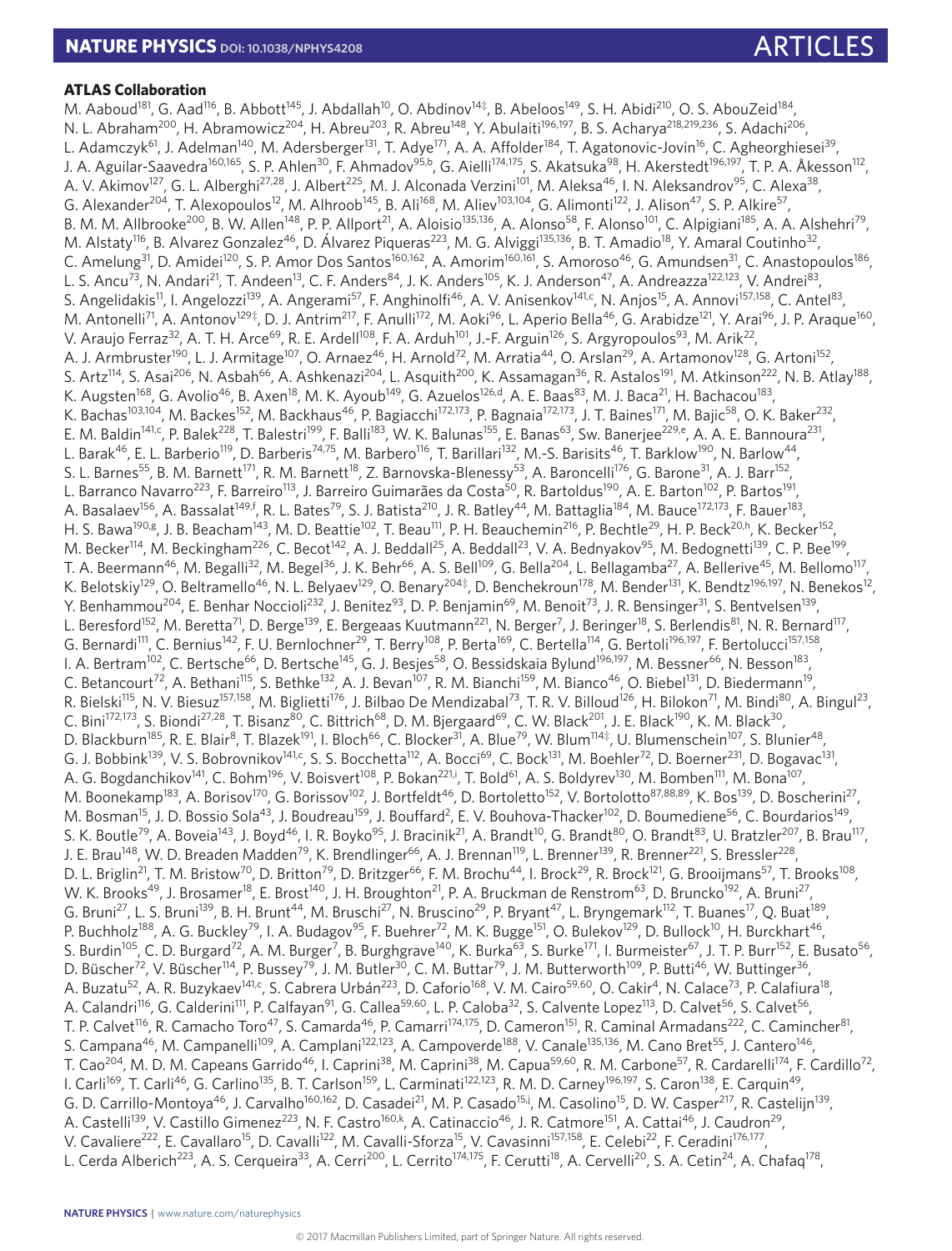D. Chakraborty<sup>140</sup>, S. K. Chan<sup>82</sup>, W. S. Chan<sup>139</sup>, Y. L. Chan<sup>87</sup>, P. Chang<sup>222</sup>, J. D. Chapman<sup>44</sup>, D. G. Charlton<sup>21</sup>, A. Chatterjee<sup>73</sup>, C. C. Chau<sup>210</sup>, C. A. Chavez Barajas<sup>200</sup>, S. Che<sup>143</sup>, S. Cheatham<sup>218,220</sup>, A. Chegwidden<sup>121</sup>, S. Chekanov<sup>8</sup>, S. V. Chekulaev<sup>213</sup>, G. A. Chelkov<sup>95,I</sup>, M. A. Chelstowska<sup>46</sup>, C. Chen<sup>94</sup>, H. Chen<sup>36</sup>, S. Chen<sup>51</sup>, S. Chen<sup>206</sup>, X. Chen<sup>52,m</sup>, Y. Chen<sup>97</sup>, H. C. Cheng<sup>120</sup>, H. J. Cheng<sup>50</sup>, Y. Cheng<sup>47</sup>, A. Cheplakov<sup>95</sup>, E. Cheremushkina<sup>170</sup>, R. Cherkaoui El Moursli<sup>182</sup>, V. Chernyatin<sup>36‡</sup>, E. Cheu<sup>9</sup>, L. Chevalier<sup>183</sup>, V. Chiarella<sup>71</sup>, G. Chiarelli<sup>157,158</sup>, G. Chiodini<sup>103</sup>, A. S. Chisholm<sup>46</sup>, A. Chitan<sup>38</sup>, Y. H. Chiu<sup>225</sup>, M. V. Chizhov<sup>95</sup>, K. Choi<sup>91</sup>, A. R. Chomont<sup>56</sup>, S. Chouridou<sup>11</sup>, B. K. B. Chow<sup>131</sup>, V. Christodoulou<sup>109</sup>, D. Chromek-Burckhart<sup>46</sup>, M. C. Chu<sup>87</sup>, J. Chudoba<sup>167</sup>, A. J. Chuinard<sup>118</sup>, J. J. Chwastowski<sup>63</sup>, L. Chytka<sup>147</sup>, A. K. Ciftci<sup>4</sup>, D. Cinca<sup>67</sup>, V. Cindro<sup>106</sup>, I. A. Cioara<sup>29</sup>, C. Ciocca<sup>27,28</sup>, A. Ciocio<sup>18</sup>, F. Cirotto<sup>135,136</sup>, Z. H. Citron<sup>228</sup>, M. Citterio<sup>122</sup>, M. Ciubancan<sup>38</sup>, A. Clark<sup>73</sup>, B. L. Clark<sup>82</sup>, M. R. Clark<sup>57</sup>, P. J. Clark<sup>70</sup>, R. N. Clarke<sup>18</sup>, C. Clement<sup>196,197</sup>, Y. Coadou<sup>116</sup>, M. Cobal<sup>218,220</sup>, A. Coccaro<sup>73</sup>, J. Cochran<sup>94</sup>, L. Colasurdo<sup>138</sup>, B. Cole<sup>57</sup>, A. P. Colijn<sup>139</sup>, J. Collot<sup>81</sup>, T. Colombo<sup>217</sup>, P. Conde Muiño<sup>160,161</sup>, E. Coniavitis<sup>72</sup>, S. H. Connell<sup>194</sup>, I. A. Connelly<sup>115</sup>, V. Consorti<sup>72</sup>, S. Constantinescu<sup>38</sup>, G. Conti<sup>46</sup>, F. Conventi<sup>135,n</sup>, M. Cooke<sup>18</sup>, B. D. Cooper<sup>109</sup>, A. M. Cooper-Sarkar<sup>152</sup>, F. Cormier<sup>224</sup>, K. J. R. Cormier<sup>210</sup>, T. Cornelissen<sup>231</sup>, M. Corradi<sup>172,173</sup>, F. Corriveau<sup>118,o</sup>, A. Cortes-Gonzalez<sup>46</sup>, G. Cortiana<sup>132</sup>, G. Costa<sup>122</sup>, M. J. Costa<sup>223</sup>, D. Costanzo<sup>186</sup>, G. Cottin<sup>44</sup>, G. Cowan<sup>108</sup>, B. E. Cox<sup>115</sup>, K. Cranmer<sup>142</sup>, S. J. Crawley<sup>79</sup>, R. A. Creager<sup>155</sup>, G. Cree<sup>45</sup>, S. Crépé-Renaudin<sup>81</sup>, F. Crescioli<sup>111</sup>, W. A. Cribbs<sup>196,197</sup>, M. Crispin Ortuzar<sup>152</sup>, M. Cristinziani<sup>29</sup>, V. Croft<sup>138</sup>, G. Crosetti<sup>59,60</sup>, A. Cueto<sup>113</sup>, T. Cuhadar Donszelmann<sup>186</sup>, J. Cummings<sup>232</sup>, M. Curatolo<sup>71</sup>, J. Cúth<sup>114</sup>, H. Czirr<sup>188</sup>, P. Czodrowski<sup>46</sup>, G. D'amen<sup>27,28</sup>, S. D'Auria<sup>79</sup>, M. D'Onofrio<sup>105</sup>, M. J. Da Cunha Sargedas De Sousa<sup>160,161</sup>, C. Da Via<sup>115</sup>, W. Dabrowski<sup>61</sup>, T. Dado<sup>191</sup>, T. Dai<sup>120</sup>, O. Dale<sup>17</sup>, F. Dallaire<sup>126</sup>, C. Dallapiccola<sup>117</sup>, M. Dam<sup>58</sup>, J. R. Dandoy<sup>155</sup>, N. P. Dang<sup>72</sup>, A. C. Daniells<sup>21</sup>, N. S. Dann<sup>115</sup>, M. Danninger<sup>224</sup>, M. Dano Hoffmann<sup>183</sup>, V. Dao<sup>199</sup>, G. Darbo<sup>74</sup>, S. Darmora<sup>10</sup>, J. Dassoulas<sup>3</sup>, A. Dattagupta<sup>148</sup>, T. Daubney<sup>66</sup>, W. Davey<sup>29</sup>, C. David<sup>66</sup>, T. Davidek<sup>169</sup>, M. Davies<sup>204</sup>, P. Davison<sup>109</sup>, E. Dawe<sup>119</sup>, I. Dawson<sup>186</sup>, K. De<sup>10</sup>, R. de Asmundis<sup>135</sup>, A. De Benedetti<sup>145</sup>, S. De Castro<sup>27,28</sup>, S. De Cecco<sup>111</sup>, N. De Groot<sup>138</sup>, P. de Jong<sup>139</sup>, H. De la Torre<sup>121</sup>, F. De Lorenzi<sup>94</sup>, A. De Maria<sup>80</sup>, D. De Pedis<sup>172</sup>, A. De Salvo<sup>172</sup>, U. De Sanctis<sup>174,175</sup>, A. De Santo<sup>200</sup>, K. De Vasconcelos Corga<sup>116</sup>, J. B. De Vivie De Regie<sup>149</sup>, W. J. Dearnaley<sup>102</sup>, R. Debbe<sup>36</sup>, C. Debenedetti<sup>184</sup>, D. V. Dedovich<sup>95</sup>, N. Dehghanian<sup>3</sup>, I. Deigaard<sup>139</sup>, M. Del Gaudio<sup>59,60</sup>, J. Del Peso<sup>113</sup>, T. Del Prete<sup>157,158</sup>, D. Delgove<sup>149</sup>, F. Deliot<sup>183</sup>, C. M. Delitzsch<sup>73</sup>, A. Dell'Acqua<sup>46</sup>, L. Dell'Asta<sup>30</sup>, M. Dell'Orso<sup>157,158</sup>, M. Della Pietra<sup>135,136</sup>, D. della Volpe<sup>73</sup>, M. Delmastro<sup>7</sup>, C. Delporte<sup>149</sup>, P. A. Delsart<sup>81</sup>, D. A. DeMarco<sup>210</sup>, S. Demers<sup>232</sup>, M. Demichev<sup>95</sup>, A. Demilly<sup>111</sup>, S. P. Denisov<sup>170</sup>, D. Denysiuk<sup>183</sup>, D. Derendarz<sup>63</sup>, J. E. Derkaoui<sup>181</sup>, F. Derue<sup>111</sup>, P. Dervan<sup>105</sup>, K. Desch<sup>29</sup>, C. Deterre<sup>66</sup>, K. Dette<sup>67</sup>, P. O. Deviveiros<sup>46</sup>, A. Dewhurst<sup>171</sup>, S. Dhaliwal<sup>31</sup>, A. Di Ciaccio<sup>174,175</sup>, L. Di Ciaccio<sup>7</sup>, W. K. Di Clemente<sup>155</sup>, C. Di Donato<sup>135,136</sup>, A. Di Girolamo<sup>46</sup>, B. Di Girolamo<sup>46</sup>, B. Di Micco<sup>176,177</sup>, R. Di Nardo<sup>46</sup>, K. F. Di Petrillo<sup>82</sup>, A. Di Simone<sup>72</sup>, R. Di Sipio<sup>210</sup>, D. Di Valentino<sup>45</sup>, C. Diaconu<sup>116</sup>, M. Diamond<sup>210</sup>, F. A. Dias<sup>70</sup>, M. A. Diaz<sup>48</sup>, E. B. Diehl<sup>120</sup>, J. Dietrich<sup>19</sup>, S. Díez Cornell<sup>66</sup>, A. Dimitrievska<sup>16</sup>, J. Dingfelder<sup>29</sup>, P. Dita<sup>38</sup>, S. Dita<sup>38</sup>, F. Dittus<sup>46</sup>, F. Djama<sup>116</sup>, T. Djobava<sup>77</sup>, J. I. Djuvsland<sup>83</sup>, M. A. B. do Vale<sup>34</sup>, D. Dobos<sup>46</sup>, M. Dobre<sup>38</sup>, C. Doglioni<sup>112</sup>, J. Dolejsi<sup>169</sup>, Z. Dolezal<sup>169</sup>, M. Donadelli<sup>35</sup>, S. Donati<sup>157,158</sup>, P. Dondero<sup>153,154</sup>, J. Donini<sup>56</sup>, J. Dopke<sup>171</sup>, A. Doria<sup>135</sup>, M. T. Dova<sup>101</sup>, A. T. Doyle<sup>79</sup>, E. Drechsler<sup>80</sup>, M. Dris<sup>12</sup>, Y. Du<sup>54</sup>, J. Duarte-Campderros<sup>204</sup>, E. Duchovni<sup>228</sup>, G. Duckeck<sup>131</sup>, A. Ducourthial<sup>111</sup>, O. A. Ducu<sup>126,p</sup>, D. Duda<sup>139</sup>, A. Dudarev<sup>46</sup>, A. Chr. Dudder<sup>114</sup>, E. M. Duffield<sup>18</sup>, L. Duflot<sup>149</sup>, M. Dührssen<sup>46</sup>, M. Dumancic<sup>228</sup>, A. E. Dumitriu<sup>38</sup>, A. K. Duncan<sup>79</sup>, M. Dunford<sup>83</sup>, H. Duran Yildiz<sup>4</sup>, M. Düren<sup>78</sup>, A. Durglishvili<sup>77</sup>, D. Duschinger<sup>68</sup>, B. Dutta<sup>66</sup>, M. Dyndal<sup>66</sup>, C. Eckardt<sup>66</sup>, K. M. Ecker<sup>132</sup>, R. C. Edgar<sup>120</sup>, T. Eifert<sup>46</sup>, G. Eigen<sup>17</sup>, K. Einsweiler<sup>18</sup>, T. Ekelof<sup>221</sup>, M. El Kacimi<sup>180</sup>, R. El Kosseifi<sup>116</sup>, V. Ellajosyula<sup>116</sup>, M. Ellert<sup>221</sup>, S. Elles<sup>7</sup>, F. Ellinghaus<sup>231</sup>, A. A. Elliot<sup>225</sup>, N. Ellis<sup>46</sup>, J. Elmsheuser<sup>36</sup>, M. Elsing<sup>46</sup>, D. Emeliyanov<sup>171</sup>, Y. Enari<sup>206</sup>, O. C. Endner<sup>114</sup>, J. S. Ennis<sup>226</sup>, J. Erdmann<sup>67</sup>, A. Ereditato<sup>20</sup>, G. Ernis<sup>231</sup>, M. Ernst<sup>36</sup>, S. Errede<sup>222</sup>, E. Ertel<sup>114</sup>, M. Escalier<sup>149</sup>, H. Esch<sup>67</sup>, C. Escobar<sup>159</sup>, B. Esposito<sup>71</sup>, A. I. Etienvre<sup>183</sup>, E. Etzion<sup>204</sup>, H. Evans<sup>91</sup>, A. Ezhilov<sup>156</sup>, F. Fabbri<sup>27,28</sup>, L. Fabbri<sup>27,28</sup>, G. Facini<sup>47</sup>, R. M. Fakhrutdinov<sup>170</sup>, S. Falciano<sup>172</sup>, R. J. Falla<sup>109</sup>, J. Faltova<sup>46</sup>, Y. Fang<sup>50</sup>, M. Fanti<sup>122,123</sup>, A. Farbin<sup>10</sup>, A. Farilla<sup>176</sup>, C. Farina<sup>159</sup>, E. M. Farina<sup>153,154</sup>, T. Farooque<sup>121</sup>, S. Farrell<sup>18</sup>, S. M. Farrington<sup>226</sup>, P. Farthouat<sup>46</sup>, F. Fassi<sup>182</sup>, P. Fassnacht<sup>46</sup>, D. Fassouliotis<sup>11</sup>, M. Faucci Giannelli<sup>108</sup>, A. Favareto<sup>74,75</sup>, W. J. Fawcett<sup>152</sup>, L. Fayard<sup>149</sup>, O. L. Fedin<sup>156,q</sup>, W. Fedorko<sup>224</sup>, S. Feigl<sup>151</sup>, L. Feligioni<sup>116</sup>, C. Feng<sup>54</sup>, E. J. Feng<sup>46</sup>, H. Feng<sup>120</sup>, A. B. Fenyuk<sup>170</sup>, L. Feremenga<sup>10</sup>, P. Fernandez Martinez<sup>223</sup>, S. Fernandez Perez<sup>15</sup>, J. Ferrando<sup>66</sup>, A. Ferrari<sup>221</sup>, P. Ferrari<sup>139</sup>, R. Ferrari<sup>153</sup>, D. E. Ferreira de Lima<sup>84</sup>, A. Ferrer<sup>223</sup>, D. Ferrere<sup>73</sup>, C. Ferretti<sup>120</sup>, F. Fiedler<sup>114</sup>, A. Filipčič<sup>106</sup>, M. Filipuzzi<sup>66</sup>, F. Filthaut<sup>138</sup>, M. Fincke-Keeler<sup>225</sup>, K. D. Finelli<sup>201</sup>, M. C. N. Fiolhais<sup>160,162,</sup>r, L. Fiorini<sup>223</sup>, A. Fischer<sup>2</sup>, C. Fischer<sup>15</sup>, J. Fischer<sup>231</sup>, W. C. Fisher<sup>121</sup>, N. Flaschel<sup>66</sup>, I. Fleck<sup>188</sup>, P. Fleischmann<sup>120</sup>, R. R. M. Fletcher<sup>155</sup>, T. Flick<sup>231</sup>, B. M. Flierl<sup>131</sup>, L. R. Flores Castillo<sup>87</sup>, M. J. Flowerdew<sup>132</sup>, G. T. Forcolin<sup>115</sup>, A. Formica<sup>183</sup>, A. Forti<sup>115</sup>, A. G. Foster<sup>21</sup>, D. Fournier<sup>149</sup>, H. Fox<sup>102</sup>, S. Fracchia<sup>15</sup>, P. Francavilla<sup>111</sup>, M. Franchini<sup>27,28</sup>, S. Franchino<sup>83</sup>, D. Francis<sup>46</sup>, L. Franconi<sup>151</sup>, M. Franklin<sup>82</sup>, M. Frate<sup>217</sup>, M. Fraternali<sup>153,154</sup>, D. Freeborn<sup>109</sup>, S. M. Fressard-Batraneanu<sup>46</sup>, B. Freund<sup>126</sup>, D. Froidevaux<sup>46</sup>, J. A. Frost<sup>152</sup>, C. Fukunaga<sup>207</sup>, E. Fullana Torregrosa<sup>114</sup>, T. Fusayasu<sup>133</sup>, J. Fuster<sup>223</sup>, C. Gabaldon<sup>81</sup>, O. Gabizon<sup>203</sup>, A. Gabrielli<sup>27,28</sup>, A. Gabrielli<sup>18</sup>, G. P. Gach<sup>61</sup>, S. Gadatsch<sup>46</sup>, S. Gadomski<sup>108</sup>, G. Gagliardi<sup>74,75</sup>, L. G. Gagnon<sup>126</sup>, P. Gagnon<sup>91</sup>, C. Galea<sup>138</sup>, B. Galhardo<sup>160,162</sup>, E. J. Gallas<sup>152</sup>, B. J. Gallop<sup>171</sup>, P. Gallus<sup>168</sup>, G. Galster<sup>58</sup>, K. K. Gan<sup>143</sup>, S. Ganguly<sup>56</sup>, J. Gao<sup>53</sup>, Y. Gao<sup>105</sup>, Y. S. Gao<sup>190,g</sup>, F. M. Garay Walls<sup>70</sup>, C. García<sup>223</sup>, J. E. García Navarro<sup>223</sup>, M. Garcia-Sciveres<sup>18</sup>, R. W. Gardner<sup>47</sup>, N. Garelli<sup>190</sup>, V. Garonne<sup>151</sup>, A. Gascon Bravo<sup>66</sup>, K. Gasnikova<sup>66</sup>, C. Gatti<sup>71</sup>, A. Gaudiello<sup>74,75</sup>, G. Gaudio<sup>153</sup>, I. L. Gavrilenko<sup>127</sup>, C. Gay<sup>224</sup>, G. Gaycken<sup>29</sup>, E. N. Gazis<sup>12</sup>, C. N. P. Gee<sup>171</sup>, M. Geisen<sup>114</sup>, M. P. Geisler<sup>83</sup>, K. Gellerstedt<sup>196,197</sup>, C. Gemme<sup>74</sup>, M. H. Genest<sup>81</sup>, C. Geng<sup>53,s</sup>, S. Gentile<sup>172,173</sup>, C. Gentsos<sup>205</sup>, S. George<sup>108</sup>, D. Gerbaudo<sup>15</sup>, A. Gershon<sup>204</sup>, S. Ghasemi<sup>188</sup>, M. Ghneimat<sup>29</sup>, B. Giacobbe<sup>27</sup>, S. Giagu<sup>172,173</sup>, P. Giannetti<sup>157,158</sup>, S. M. Gibson<sup>108</sup>, M. Gignac<sup>224</sup>, M. Gilchriese<sup>18</sup>, D. Gillberg<sup>45</sup>, G. Gilles<sup>231</sup>, D. M. Gingrich<sup>3,d</sup>, N. Giokaris<sup>11‡</sup>,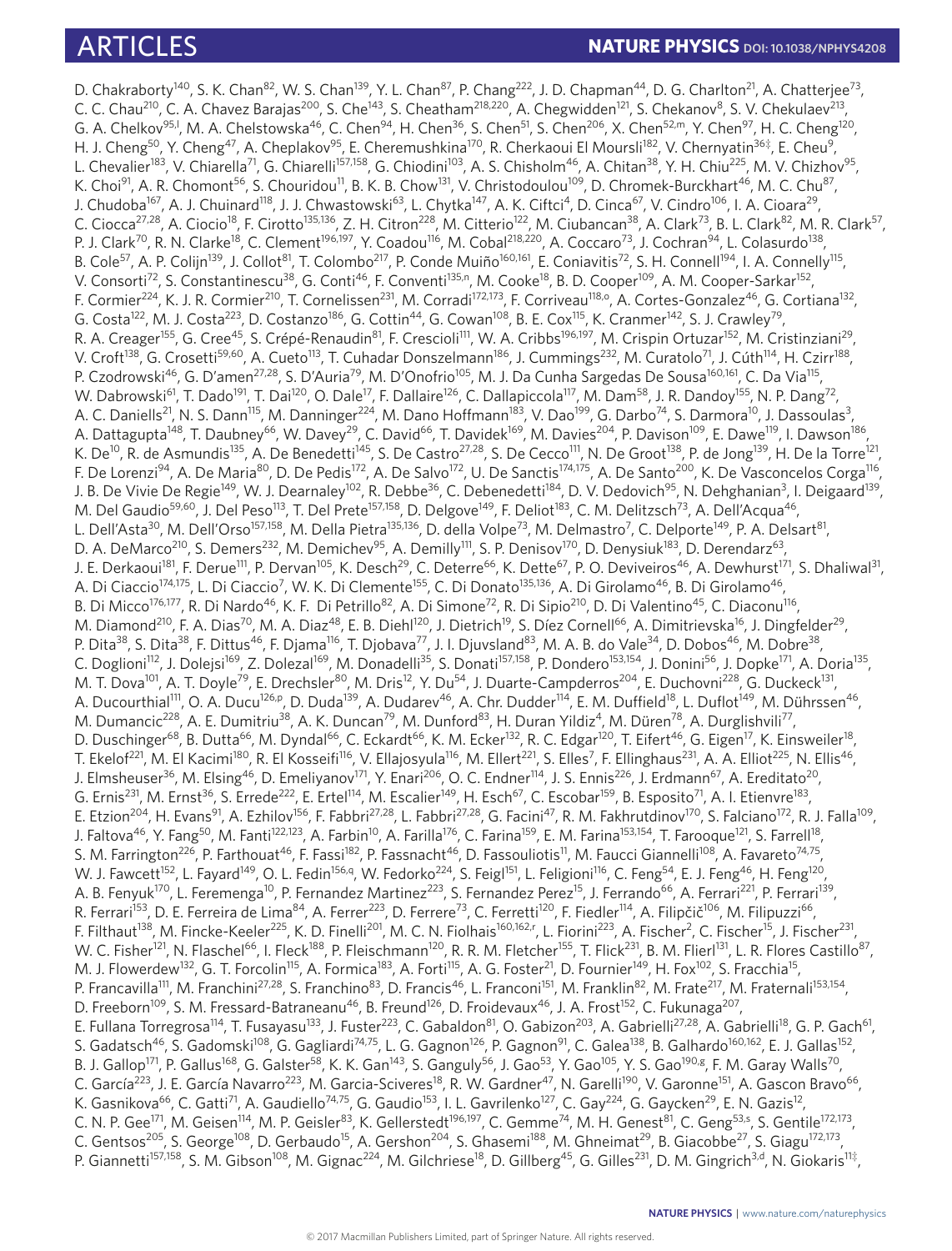M. P. Giordani<sup>218,220</sup>, F. M. Giorgi<sup>27</sup>, P. F. Giraud<sup>183</sup>, P. Giromini<sup>82</sup>, D. Giugni<sup>122</sup>, F. Giuli<sup>152</sup>, C. Giuliani<sup>132</sup>, M. Giulini<sup>84</sup>, B. K. Gjelsten<sup>151</sup>, S. Gkaitatzis<sup>205</sup>, I. Gkialas<sup>11</sup>, E. L. Gkougkousis<sup>184</sup>, L. K. Gladilin<sup>130</sup>, C. Glasman<sup>113</sup>, J. Glatzer<sup>15</sup>, P. C. F. Glaysher<sup>66</sup>, A. Glazov<sup>66</sup>, M. Goblirsch-Kolb<sup>31</sup>, J. Godlewski<sup>63</sup>, S. Goldfarb<sup>119</sup>, T. Golling<sup>73</sup>, D. Golubkov<sup>170</sup>, A. Gomes<sup>160,161,163</sup>, R. Gonçalo<sup>160</sup>, R. Goncalves Gama<sup>32</sup>, J. Goncalves Pinto Firmino Da Costa<sup>183</sup>, G. Gonella<sup>72</sup>, L. Gonella<sup>21</sup>, A. Gongadze<sup>95</sup>, S. González de la Hoz<sup>223</sup>, S. Gonzalez-Sevilla<sup>73</sup>, L. Goossens<sup>46</sup>, P. A. Gorbounov<sup>128</sup>, H. A. Gordon<sup>36</sup>, l. Gorelov<sup>137</sup>, B. Gorini<sup>46</sup>, E. Gorini<sup>103,104</sup>, A. Gorišek<sup>106</sup>, A. T. Goshaw<sup>69</sup>, C. Gössling<sup>67</sup>, M. I. Gostkin<sup>95</sup>, C. R. Goudet<sup>149</sup>, D. Goujdami<sup>180</sup>, A. G. Goussiou<sup>185</sup>, N. Govender<sup>194,t</sup>, E. Gozani<sup>203</sup>, L. Graber<sup>80</sup>, I. Grabowska-Bold<sup>61</sup>, P. O. J. Gradin<sup>221</sup>, J. Gramling<sup>73</sup>, E. Gramstad<sup>151</sup>, S. Grancagnolo<sup>19</sup>, V. Gratchev<sup>156</sup>, P. M. Gravila<sup>42</sup>, H. M. Gray<sup>46</sup>, Z. D. Greenwood<sup>110,u</sup>, C. Grefe<sup>29</sup>, K. Gregersen<sup>109</sup>, I. M. Gregor<sup>66</sup>, P. Grenier<sup>190</sup>, K. Grevtsov<sup>7</sup>, J. Griffiths<sup>10</sup>, A. A. Grillo<sup>184</sup>, K. Grimm<sup>102</sup>, S. Grinstein<sup>15,v</sup>, Ph. Gris<sup>56</sup>, J.-F. Grivaz<sup>149</sup>, S. Groh<sup>114</sup>, E. Gross<sup>228</sup>, J. Grosse-Knetter<sup>80</sup>, G. C. Grossi<sup>110</sup>, Z. J. Grout<sup>109</sup>, L. Guan<sup>120</sup>, W. Guan<sup>229</sup>, J. Guenther<sup>92</sup>, F. Guescini<sup>213</sup>, D. Guest<sup>217</sup>, O. Gueta<sup>204</sup>, B. Gui<sup>143</sup>, E. Guido<sup>74,75</sup>, T. Guillemin<sup>7</sup>, S. Guindon<sup>2</sup>, U. Gul<sup>79</sup>, C. Gumpert<sup>46</sup>, J. Guo<sup>55</sup>, W. Guo<sup>120</sup>, Y. Guo<sup>53</sup>, R. Gupta<sup>64</sup>, S. Gupta<sup>152</sup>, G. Gustavino<sup>172,173</sup>, P. Gutierrez<sup>145</sup>, N. G. Gutierrez Ortiz<sup>109</sup>, C. Gutschow<sup>109</sup>, C. Guyot<sup>183</sup>, M. P. Guzik<sup>61</sup>, C. Gwenlan<sup>152</sup>, C. B. Gwilliam<sup>105</sup>, A. Haas<sup>142</sup>, C. Haber<sup>18</sup>, H. K. Hadavand<sup>10</sup>, A. Hadef<sup>116</sup>, S. Hageböck<sup>29</sup>, M. Hagihara<sup>215</sup>, H. Hakobyan<sup>233‡</sup>, M. Haleem<sup>66</sup>, J. Haley<sup>146</sup>, G. Halladjian<sup>121</sup>, G. D. Hallewell<sup>116</sup>, K. Hamacher<sup>231</sup>, P. Hamal<sup>147</sup>, K. Hamano<sup>225</sup>, A. Hamilton<sup>193</sup>, G. N. Hamity<sup>186</sup>, P. G. Hamnett<sup>66</sup>, L. Han<sup>53</sup>, S. Han<sup>50</sup>, K. Hanagaki<sup>96,w</sup>, K. Hanawa<sup>206</sup>, M. Hance<sup>184</sup>, B. Haney<sup>155</sup>, P. Hanke<sup>83</sup>, J. B. Hansen<sup>58</sup>, J. D. Hansen<sup>58</sup>, M. C. Hansen<sup>29</sup>, P. H. Hansen<sup>58</sup>, K. Hara<sup>215</sup>, A. S. Hard<sup>229</sup>, T. Harenberg<sup>231</sup>, F. Hariri<sup>149</sup>, S. Harkusha<sup>124</sup>, R. D. Harrington<sup>70</sup>, P. F. Harrison<sup>226</sup>, F. Hartjes<sup>139</sup>, N. M. Hartmann<sup>131</sup>, M. Hasegawa<sup>97</sup>, Y. Hasegawa<sup>187</sup>, A. Hasib<sup>70</sup>, S. Hassani<sup>183</sup>, S. Haug<sup>20</sup>, R. Hauser<sup>121</sup>, L. Hauswald<sup>68</sup>, L. B. Havener<sup>57</sup>, M. Havranek<sup>168</sup>, C. M. Hawkes<sup>21</sup>, R. J. Hawkings<sup>46</sup>, D. Hayakawa<sup>208</sup>, D. Hayden<sup>121</sup>, C. P. Hays<sup>152</sup>, J. M. Hays<sup>107</sup>, H. S. Hayward<sup>105</sup>, S. J. Haywood<sup>171</sup>, S. J. Head<sup>21</sup>, T. Heck<sup>114</sup>, V. Hedberg<sup>112</sup>, L. Heelan<sup>10</sup>, K. K. Heidegger<sup>72</sup>, S. Heim<sup>66</sup>, T. Heim<sup>18</sup>, B. Heinemann<sup>66,x</sup>, J. J. Heinrich<sup>131</sup>, L. Heinrich<sup>142</sup>, C. Heinz<sup>78</sup>, J. Hejbal<sup>167</sup>, L. Helary<sup>46</sup>, A. Held<sup>224</sup>, S. Hellman<sup>196,197</sup>, C. Helsens<sup>46</sup>, J. Henderson<sup>152</sup>, R. C. W. Henderson<sup>102</sup>, Y. Heng<sup>229</sup>, S. Henkelmann<sup>224</sup>, A. M. Henriques Correia<sup>46</sup>, S. Henrot-Versille<sup>149</sup>, G. H. Herbert<sup>19</sup>, H. Herde<sup>31</sup>, V. Herget<sup>230</sup>, Y. Hernández Jiménez<sup>195</sup>, G. Herten<sup>72</sup>, R. Hertenberger<sup>131</sup>, L. Hervas<sup>46</sup>, T. C. Herwig<sup>155</sup>, G. G. Hesketh<sup>109</sup>, N. P. Hessey<sup>213</sup>, J. W. Hetherly<sup>64</sup>, S. Higashino<sup>96</sup>, E. Higón-Rodriguez<sup>223</sup>, E. Hill<sup>225</sup>, J. C. Hill<sup>44</sup>, K. H. Hiller<sup>66</sup>, S. J. Hillier<sup>21</sup>, I. Hinchliffe<sup>18</sup>, M. Hirose<sup>72</sup>, D. Hirschbuehl<sup>231</sup>, B. Hiti<sup>106</sup>, O. Hladik<sup>167</sup>, X. Hoad<sup>70</sup>, J. Hobbs<sup>199</sup>, N. Hod<sup>213</sup>, M. C. Hodgkinson<sup>186</sup>, P. Hodgson<sup>186</sup>, A. Hoecker<sup>46</sup>, M. R. Hoeferkamp<sup>137</sup>, F. Hoenig<sup>131</sup>, D. Hohn<sup>29</sup>, T. R. Holmes<sup>18</sup>, M. Homann<sup>67</sup>, S. Honda<sup>215</sup>, T. Honda<sup>96</sup>, T. M. Hong<sup>159</sup>, B. H. Hooberman<sup>222</sup>, W. H. Hopkins<sup>148</sup>, Y. Horii<sup>134</sup>, A. J. Horton<sup>189</sup>, J.-Y. Hostachy<sup>81</sup>, S. Hou<sup>202</sup>, A. Hoummada<sup>178</sup>, J. Howarth<sup>66</sup>, J. Hoya<sup>101</sup>, M. Hrabovsky<sup>147</sup>, I. Hristova<sup>19</sup>, J. Hrivnac<sup>149</sup>, T. Hryn'ova<sup>7</sup>, A. Hrynevich<sup>125</sup>, P. J. Hsu<sup>90</sup>, S.-C. Hsu<sup>185</sup>, Q. Hu<sup>53</sup>, S. Hu<sup>55</sup>, Y. Huang<sup>50</sup>, Z. Hubacek<sup>168</sup>, F. Hubaut<sup>116</sup>, F. Huegging<sup>29</sup>, T. B. Huffman<sup>152</sup>, E. W. Hughes<sup>57</sup>, G. Hughes<sup>102</sup>, M. Huhtinen<sup>46</sup>, P. Huo<sup>199</sup>, N. Huseynov<sup>95,b</sup>, J. Huston<sup>121</sup>, J. Huth<sup>82</sup>, G. Iacobucci<sup>73</sup>, G. Iakovidis<sup>36</sup>, I. Ibragimov<sup>188</sup>, L. Iconomidou-Fayard<sup>149</sup>, P. Iengo<sup>46</sup>, O. Igonkina<sup>139,y</sup>, T. Iizawa<sup>227</sup>, Y. Ikegami<sup>96</sup>, M. Ikeno<sup>96</sup>, Y. Ilchenko<sup>13,z</sup>, D. Iliadis<sup>205</sup>, N. Ilic<sup>190</sup>, G. Introzzi<sup>153,154</sup>, P. Ioannou<sup>11‡</sup>, M. Iodice<sup>176</sup>, K. Iordanidou<sup>57</sup>, V. Ippolito<sup>82</sup>, N. Ishijima<sup>150</sup>, M. Ishino<sup>206</sup>, M. Ishitsuka<sup>208</sup>, C. Issever<sup>152</sup>, S. Istin<sup>22</sup>, F. Ito<sup>215</sup>, J. M. Iturbe Ponce<sup>115</sup>, R. Iuppa<sup>211,212</sup>, H. Iwasaki<sup>96</sup>, J. M. Izen<sup>65</sup>, V. Izzo<sup>135</sup>, S. Jabbar<sup>3</sup>, P. Jackson<sup>1</sup>, V. Jain<sup>2</sup>, K. B. Jakobi<sup>114</sup>, K. Jakobs<sup>72</sup>, S. Jakobsen<sup>46</sup>, T. Jakoubek<sup>167</sup>, D. O. Jamin<sup>146</sup>, D. K. Jana<sup>110</sup>, R. Jansky<sup>92</sup>, J. Janssen<sup>29</sup>, M. Janus<sup>80</sup>, P. A. Janus<sup>61</sup>, G. Jarlskog<sup>112</sup>, N. Javadov<sup>95,b</sup>, T. Javůrek<sup>72</sup>, M. Javurkova<sup>72</sup>, F. Jeanneau<sup>183</sup>, L. Jeanty<sup>18</sup>, J. Jejelava<sup>76,aa</sup>, A. Jelinskas<sup>226</sup>, P. Jenni<sup>72,ab</sup>, C. Jeske<sup>226</sup>, S. Jézéquel<sup>7</sup>, H. Ji<sup>229</sup>, J. Jia<sup>199</sup>, H. Jiang<sup>94</sup>, Y. Jiang<sup>53</sup>, Z. Jiang<sup>190</sup>, S. Jiggins<sup>109</sup>, J. Jimenez Pena<sup>223</sup>, S. Jin<sup>50</sup>, A. Jinaru<sup>38</sup>, O. Jinnouchi<sup>208</sup>, H. Jivan<sup>195</sup>, P. Johansson<sup>186</sup>, K. A. Johns<sup>9</sup>, C. A. Johnson<sup>91</sup>, W. J. Johnson<sup>185</sup>, K. Jon-And<sup>196,197</sup>, R. W. L. Jones<sup>102</sup>, S. Jones<sup>9</sup>, T. J. Jones<sup>105</sup>, J. Jongmanns<sup>83</sup>, P. M. Jorge<sup>160,161</sup>, J. Jovicevic<sup>213</sup>, X. Ju<sup>229</sup>, A. Juste Rozas<sup>15,v</sup>, M. K. Köhler<sup>228</sup>, A. Kaczmarska<sup>63</sup>, M. Kado<sup>149</sup>, H. Kagan<sup>143</sup>, M. Kagan<sup>190</sup>, S. J. Kahn<sup>116</sup>, T. Kaji<sup>227</sup>, E. Kajomovitz<sup>69</sup>, C. W. Kalderon<sup>112</sup>, A. Kaluza<sup>114</sup>, S. Kama<sup>64</sup>, A. Kamenshchikov<sup>170</sup>, N. Kanaya<sup>206</sup>, S. Kaneti<sup>44</sup>, L. Kanjir<sup>106</sup>, V. A. Kantserov<sup>129</sup>, J. Kanzaki<sup>96</sup>, B. Kaplan<sup>142</sup>, L. S. Kaplan<sup>229</sup>, D. Kar<sup>195</sup>, K. Karakostas<sup>12</sup>, N. Karastathis<sup>12</sup>, M. J. Kareem<sup>80</sup>, E. Karentzos<sup>12</sup>, S. N. Karpov<sup>95</sup>, Z. M. Karpova<sup>95</sup>, K. Karthik<sup>142</sup>, V. Kartvelishvili<sup>102</sup>, A. N. Karyukhin<sup>170</sup>, K. Kasahara<sup>215</sup>, L. Kashif<sup>229</sup>, R. D. Kass<sup>143</sup>, A. Kastanas<sup>198</sup>, Y. Kataoka<sup>206</sup>, C. Kato<sup>206</sup>, A. Katre<sup>73</sup>, J. Katzy<sup>66</sup>, K. Kawade<sup>134</sup>, K. Kawagoe<sup>100</sup>, T. Kawamoto<sup>206</sup>, G. Kawamura<sup>80</sup>, E. F. Kay<sup>105</sup>, V. F. Kazanin<sup>141,c</sup>, R. Keeler<sup>225</sup>, R. Kehoe<sup>64</sup>, J. S. Keller<sup>66</sup>, J. J. Kempster<sup>108</sup>, Keoshkerian<sup>210</sup>, O. Kepka<sup>167</sup>, B. P. Kerševan<sup>106</sup>, S. Kersten<sup>231</sup>, R. A. Keyes<sup>118</sup>, M. Khader<sup>222</sup>, F. Khalil-zada<sup>14</sup>, A. Khanov<sup>146</sup>, A. G. Kharlamov<sup>141,c</sup>, T. Kharlamova<sup>141,c</sup>, A. Khodinov<sup>209</sup>, T. J. Khoo<sup>73</sup>, V. Khovanskiy<sup>128‡</sup>, E. Khramov<sup>95</sup>, J. Khubua<sup>77,ac</sup>, S. Kido<sup>97</sup>, C. R. Kilby<sup>108</sup>, H. Y. Kim<sup>10</sup>, S. H. Kim<sup>215</sup>, Y. K. Kim<sup>47</sup>, N. Kimura<sup>205</sup>, O. M. Kind<sup>19</sup>, B. T. King<sup>105</sup>, D. Kirchmeier<sup>68</sup>, J. Kirk<sup>171</sup>, A. E. Kiryunin<sup>132</sup>, T. Kishimoto<sup>206</sup>, D. Kisielewska<sup>61</sup>, K. Kiuchi<sup>215</sup>, O. Kivernyk<sup>7</sup>, E. Kladiva<sup>192</sup>, T. Klapdor-Kleingrothaus<sup>72</sup>, M. H. Klein<sup>57</sup>, M. Klein<sup>105</sup>, U. Klein<sup>105</sup>, K. Kleinknecht<sup>114</sup>, P. Klimek<sup>140</sup>, A. Klimentov<sup>36</sup>, R. Klingenberg<sup>67</sup>, T. Klingl<sup>29</sup>, T. Klioutchnikova<sup>46</sup>, E.-E. Kluge<sup>83</sup>, P. Kluit<sup>139</sup>, S. Kluth<sup>132</sup>, J. Knapik<sup>63</sup>, E. Kneringer<sup>92</sup>, E. B. F. G. Knoops<sup>116</sup>, A. Knue<sup>132</sup>, A. Kobayashi<sup>206</sup>, D. Kobayashi<sup>208</sup>, T. Kobayashi<sup>206</sup>, M. Kobel<sup>68</sup>, M. Kocian<sup>190</sup>, P. Kodys<sup>169</sup>, T. Koffas<sup>45</sup>, E. Koffeman<sup>139</sup>, N. M. Köhler<sup>132</sup>, T. Koi<sup>190</sup>, M. Kolb<sup>84</sup>, I. Koletsou<sup>7</sup>, A. A. Komar<sup>127‡</sup>, Y. Komori<sup>206</sup>, T. Kondo<sup>96</sup>, N. Kondrashova<sup>55</sup>, K. Köneke<sup>72</sup>, A. C. König<sup>138</sup>, T. Kono<sup>96,ad</sup>, R. Konoplich<sup>142,ae</sup>, N. Konstantinidis<sup>109</sup>, R. Kopeliansky<sup>91</sup>, S. Koperny<sup>61</sup>, A. K. Kopp<sup>72</sup>, K. Korcyl<sup>63</sup>, K. Kordas<sup>205</sup>, A. Korn<sup>109</sup>, A. A. Korol<sup>141,c</sup>, I. Korolkov<sup>15</sup>, E. V. Korolkova<sup>186</sup>, O. Kortner<sup>132</sup>, S. Kortner<sup>132</sup>, T. Kosek<sup>169</sup>, V. V. Kostyukhin<sup>29</sup>, A. Kotwal<sup>69</sup>, A. Koulouris<sup>12</sup>, A. Kourkoumeli-Charalampidi<sup>153,154</sup>, C. Kourkoumelis<sup>11</sup>, E. Kourlitis<sup>186</sup>, V. Kouskoura<sup>36</sup>, A. B. Kowalewska<sup>63</sup>, R. Kowalewski<sup>225</sup>, T. Z. Kowalski<sup>61</sup>, C. Kozakai<sup>206</sup>, W. Kozanecki<sup>183</sup>, A. S. Kozhin<sup>170</sup>, V. A. Kramarenko<sup>130</sup>, G. Kramberger<sup>106</sup>, D. Krasnopevtsev<sup>129</sup>, A. Krasznahorkay<sup>46</sup>,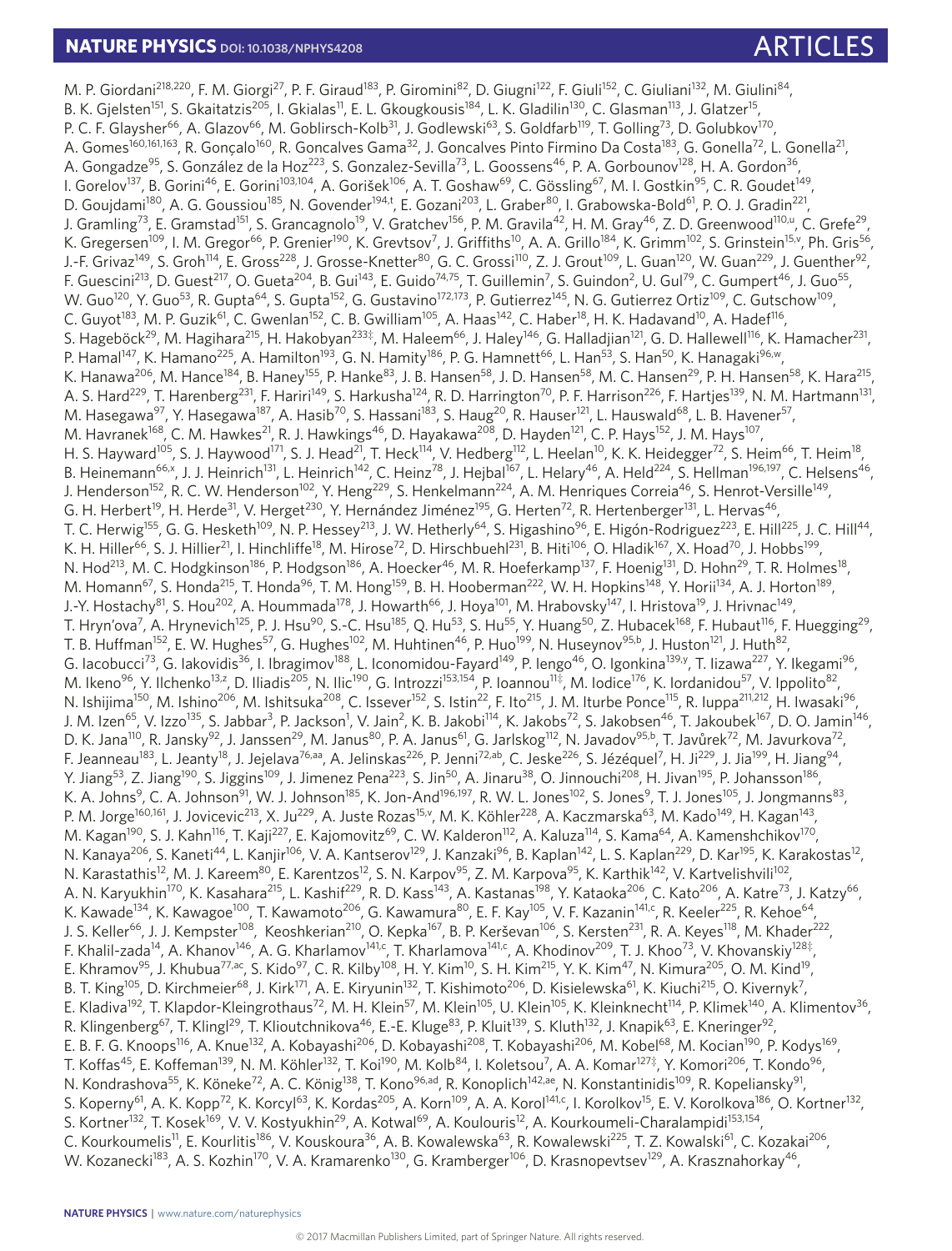D. Krauss<sup>132</sup>, A. Kravchenko<sup>36</sup>, J. A. Kremer<sup>61</sup>, M. Kretz<sup>85</sup>, J. Kretzschmar<sup>105</sup>, K. Kreutzfeldt<sup>78</sup>, P. Krieger<sup>210</sup>, K. Krizka<sup>47</sup>, K. Kroeninger<sup>67</sup>, H. Kroha<sup>132</sup>, J. Kroll<sup>155</sup>, J. Kroseberg<sup>29</sup>, J. Krstic<sup>16</sup>, U. Kruchonak<sup>95</sup>, H. Krüger<sup>29</sup>, N. Krumnack<sup>94</sup>, M. C. Kruse<sup>69</sup>, M. Kruskal<sup>30</sup>, T. Kubota<sup>119</sup>, H. Kucuk<sup>109</sup>, S. Kuday<sup>5</sup>, J. T. Kuechler<sup>231</sup>, S. Kuehn<sup>46</sup>, A. Kugel<sup>85</sup>, F. Kuger<sup>230</sup>, T. Kuhl<sup>66</sup>, V. Kukhtin<sup>95</sup>, R. Kukla<sup>116</sup>, Y. Kulchitsky<sup>124</sup>, S. Kuleshov<sup>49</sup>, Y. P. Kulinich<sup>222</sup>, M. Kuna<sup>172,173</sup>, T. Kunigo<sup>98</sup>, A. Kupco<sup>167</sup>, O. Kuprash<sup>204</sup>, H. Kurashige<sup>97</sup>, L. L. Kurchaninov<sup>213</sup>, Y. A. Kurochkin<sup>124</sup>, M. G. Kurth<sup>50</sup>, V. Kus<sup>167</sup>, E. S. Kuwertz<sup>225</sup>, M. Kuze<sup>208</sup>, J. Kvita<sup>147</sup>, T. Kwan<sup>225</sup>, D. Kyriazopoulos<sup>186</sup>, A. La Rosa<sup>132</sup>, J. L. La Rosa Navarro<sup>35</sup>, L. La Rotonda<sup>59,60</sup>, C. Lacasta<sup>223</sup>, F. Lacava<sup>172,173</sup>, J. Lacey<sup>66</sup>, H. Lacker<sup>19</sup>, D. Lacour<sup>111</sup>, E. Ladygin<sup>95</sup>, R. Lafaye<sup>7</sup>, B. Laforge<sup>111</sup>, T. Lagouri<sup>232</sup>, S. Lai<sup>80</sup>, S. Lammers<sup>91</sup>, W. Lampl<sup>9</sup>, E. Lançon<sup>36</sup>, U. Landgraf<sup>72</sup>, M. P. J. Landon<sup>107</sup>, M. C. Lanfermann<sup>73</sup>, V. S. Lang<sup>83</sup>, J. C. Lange<sup>15</sup>, A. J. Lankford<sup>217</sup>, F. Lanni<sup>36</sup>, K. Lantzsch<sup>29</sup>, A. Lanza<sup>153</sup>, A. Lapertosa<sup>74,75</sup>, S. Laplace<sup>111</sup>, J. F. Laporte<sup>183</sup>, T. Lari<sup>122</sup>, F. Lasagni Manghi<sup>27,28</sup>, M. Lassnig<sup>46</sup>, P. Laurelli<sup>71</sup>, W. Lavrijsen<sup>18</sup>, A. T. Law<sup>184</sup>, P. Laycock<sup>105</sup>, T. Lazovich<sup>82</sup>, M. Lazzaroni<sup>122,123</sup>, B. Le<sup>119</sup>, O. Le Dortz<sup>111</sup>, E. Le Guirriec<sup>116</sup>, E. P. Le Quilleuc<sup>183</sup>, M. LeBlanc<sup>225</sup>, T. LeCompte<sup>8</sup>, F. Ledroit-Guillon<sup>81</sup>, C. A. Lee<sup>36</sup>, S. C. Lee<sup>202</sup>, L. Lee<sup>1</sup>, B. Lefebvre<sup>118</sup>, G. Lefebvre<sup>111</sup>, M. Lefebvre<sup>225</sup>, F. Legger<sup>131</sup>, C. Leggett<sup>18</sup>, A. Lehan<sup>105</sup>, G. Lehmann Miotto<sup>46</sup>, X. Lei<sup>9</sup>, W. A. Leight<sup>66</sup>, M. A. L. Leite<sup>35</sup>, R. Leitner<sup>169</sup>, D. Lellouch<sup>228</sup>, B. Lemmer<sup>80</sup>, K. J. C. Leney<sup>109</sup>, T. Lenz<sup>29</sup>, B. Lenzi<sup>46</sup>, R. Leone<sup>9</sup>, S. Leone<sup>157,158</sup>, C. Leonidopoulos<sup>70</sup>, G. Lerner<sup>200</sup>, C. Leroy<sup>126</sup>, A. A. J. Lesage<sup>183</sup>, C. G. Lester<sup>44</sup>, M. Levchenko<sup>156</sup>, J. Levêque<sup>7</sup>, D. Levin<sup>120</sup>, L. J. Levinson<sup>228</sup>, M. Levy<sup>21</sup>, D. Lewis<sup>107</sup>, M. Leyton<sup>65</sup>, B. Li<sup>53,s</sup>, C. Li<sup>53</sup>, H. Li<sup>199</sup>, L. Li<sup>69</sup>, L. Li<sup>55</sup>, Q. Li<sup>50</sup>, S. Li<sup>69</sup>, X. Li<sup>55</sup>, Y. Li<sup>188</sup>, Z. Liang<sup>50</sup>, B. Liberti<sup>174</sup>, A. Liblong<sup>210</sup>, K. Lie<sup>222</sup>, J. Liebal<sup>29</sup>, W. Liebig<sup>17</sup>, A. Limosani<sup>201</sup>, S. C. Lin<sup>202,af</sup>, T. H. Lin<sup>114</sup>, B. E. Lindquist<sup>199</sup>, A. E. Lionti<sup>73</sup>, E. Lipeles<sup>155</sup>, A. Lipniacka<sup>17</sup>, M. Lisovyi<sup>84</sup>, T. M. Liss<sup>222</sup>, A. Lister<sup>224</sup>, A. M. Litke<sup>184</sup>, B. Liu<sup>202,ag</sup>, H. Liu<sup>120</sup>, H. Liu<sup>36</sup>, J. Liu<sup>54</sup>, J. B. Liu<sup>53</sup>, K. Liu<sup>116</sup>, L. Liu<sup>222</sup>, M. Liu<sup>53</sup>, Y. L. Liu<sup>53</sup>, Y. Liu<sup>53</sup>, M. Livan<sup>153,154</sup>, A. Lleres<sup>81</sup>, J. Llorente Merino<sup>50</sup>, S. L. Lloyd<sup>107</sup>, C. Y. Lo<sup>88</sup>, F. Lo Sterzo<sup>202</sup>, E. M. Lobodzinska<sup>66</sup>, P. Loch<sup>9</sup>, F. K. Loebinger<sup>115</sup>, K. M. Loew<sup>31</sup>, A. Loginov<sup>232‡</sup>, T. Lohse<sup>19</sup>, K. Lohwasser<sup>66</sup>, M. Lokajicek<sup>167</sup>, B. A. Long<sup>30</sup>, J. D. Long<sup>222</sup>, R. E. Long<sup>102</sup>, L. Longo<sup>103,104</sup>, K. A. Looper<sup>143</sup>, J. A. Lopez<sup>49</sup>, D. Lopez Mateos<sup>82</sup>, I. Lopez Paz<sup>15</sup>, A. Lopez Solis<sup>111</sup>, J. Lorenz<sup>131</sup>, N. Lorenzo Martinez<sup>7</sup>, M. Losada<sup>26</sup>, P. J. Lösel<sup>131</sup>, X. Lou<sup>50</sup>, A. Lounis<sup>149</sup>, J. Love<sup>8</sup>, P. A. Love<sup>102</sup>, H. Lu<sup>87</sup>, N. Lu<sup>120</sup>, Y. J. Lu<sup>90</sup>, H. J. Lubatti<sup>185</sup>, C. Luci<sup>172,173</sup>, A. Lucotte<sup>81</sup>, C. Luedtke<sup>72</sup>, F. Luehring<sup>91</sup>, W. Lukas<sup>92</sup>, L. Luminari<sup>172</sup>, O. Lundberg<sup>196,197</sup>, B. Lund-Jensen<sup>198</sup>, P. M. Luzi<sup>111</sup>, D. Lynn<sup>36</sup>, R. Lysak<sup>167</sup>, E. Lytken<sup>112</sup>, V. Lyubushkin<sup>95</sup>, H. Ma<sup>36</sup>, L. L. Ma<sup>54</sup>, Y. Ma<sup>54</sup>, G. Maccarrone<sup>71</sup>, A. Macchiolo<sup>132</sup>, C. M. Macdonald<sup>186</sup>, B. Maček<sup>106</sup>, J. Machado Miguens<sup>155,161</sup>, D. Madaffari<sup>116</sup>, R. Madar<sup>56</sup>, H. J. Maddocks<sup>221</sup>, W. F. Mader<sup>68</sup>, A. Madsen<sup>66</sup>, J. Maeda<sup>97</sup>, S. Maeland<sup>17</sup>, T. Maeno<sup>36</sup>, A. Maevskiy<sup>130</sup>, E. Magradze<sup>80</sup>, J. Mahlstedt<sup>139</sup>, C. Maiani<sup>149</sup>, C. Maidantchik<sup>32</sup>, A. A. Maier<sup>132</sup>, T. Maier<sup>131</sup>, A. Maio<sup>160,161</sup>, S. Majewski<sup>148</sup>, Y. Makida<sup>96</sup>, N. Makovec<sup>149</sup>, B. Malaescu<sup>111</sup>, Pa. Malecki<sup>63</sup>, V. P. Maleev<sup>156</sup>, F. Malek<sup>81</sup>, U. Mallik<sup>93</sup>, D. Malon<sup>8</sup>, C. Malone<sup>44</sup>, S. Maltezos<sup>12</sup>, S. Malyukov<sup>46</sup>, J. Mamuzic<sup>223</sup>, G. Mancini<sup>71</sup>, L. Mandelli<sup>122</sup>, I. Mandić<sup>106</sup>, J. Maneira<sup>160,161</sup>, L. Manhaes de Andrade Filho<sup>33</sup>, J. Manjarres Ramos<sup>214</sup>, A. Mann<sup>131</sup>, A. Manousos<sup>46</sup>, B. Mansoulie<sup>183</sup>, J. D. Mansour<sup>50</sup>, R. Mantifel<sup>118</sup>, M. Mantoani<sup>80</sup>, S. Manzoni<sup>122,123</sup>, L. Mapelli<sup>46</sup>, G. Marceca<sup>43</sup>, L. March<sup>73</sup>, G. Marchiori<sup>111</sup>, M. Marcisovsky<sup>167</sup>, M. Marjanovic<sup>56</sup>, D. E. Marley<sup>120</sup>, F. Marroquim<sup>32</sup>, S. P. Marsden<sup>115</sup>, Z. Marshall<sup>18</sup>, M. U. F. Martensson<sup>221</sup>, S. Marti-Garcia<sup>223</sup>, C. B. Martin<sup>143</sup>, T. A. Martin<sup>226</sup>, V. J. Martin<sup>70</sup>, B. Martin dit Latour<sup>17</sup>, M. Martinez<sup>15,v</sup>, V. I. Martinez Outschoorn<sup>222</sup>, S. Martin-Haugh<sup>171</sup>, V. S. Martoiu<sup>38</sup>, A. C. Martyniuk<sup>109</sup>, A. Marzin<sup>145</sup>, L. Masetti<sup>114</sup>, T. Mashimo<sup>206</sup>, R. Mashinistov<sup>127</sup>, J. Masik<sup>115</sup>, A. L. Maslennikov<sup>141,c</sup>, L. Massa<sup>174,175</sup>, P. Mastrandrea<sup>7</sup>, A. Mastroberardino<sup>59,60</sup>, T. Masubuchi<sup>206</sup>, P. Mättig<sup>231</sup>, J. Maurer<sup>38</sup>, S. J. Maxfield<sup>105</sup>, D. A. Maximov<sup>141,c</sup>, R. Mazini<sup>202</sup>, l. Maznas<sup>205</sup>, S. M. Mazza<sup>122,123</sup>, N. C. Mc Fadden<sup>137</sup>, G. McGoldrick<sup>210</sup>, S. P. McKee<sup>120</sup>, A. McCarn<sup>120</sup>, R. L. McCarthy<sup>199</sup>, T. G. McCarthy<sup>132</sup>, L. I. McClymont<sup>109</sup>, E. F. McDonald<sup>119</sup>, J. A. Mcfayden<sup>109</sup>, G. Mchedlidze<sup>80</sup>, S. J. McMahon<sup>171</sup>, P. C. McNamara<sup>119</sup>, R. A. McPherson<sup>225,o</sup>, S. Meehan<sup>185</sup>, T. J. Megy<sup>72</sup>, S. Mehlhase<sup>131</sup>, A. Mehta<sup>105</sup>, T. Meideck<sup>81</sup>, K. Meier<sup>83</sup>, C. Meineck<sup>131</sup>, B. Meirose<sup>65</sup>, D. Melini<sup>223,ah</sup>, B. R. Mellado Garcia<sup>195</sup>, M. Melo<sup>191</sup>, F. Meloni<sup>20</sup>, S. B. Menary<sup>115</sup>, L. Meng<sup>105</sup>, X. T. Meng<sup>120</sup>, A. Mengarelli<sup>27,28</sup>, S. Menke<sup>132</sup>, E. Meoni<sup>216</sup>, S. Mergelmeyer<sup>19</sup>, P. Mermod<sup>73</sup>, L. Merola<sup>135,136</sup>, C. Meroni<sup>122</sup>, F. S. Merritt<sup>47</sup>, A. Messina<sup>172,173</sup>, J. Metcalfe<sup>8</sup>, A. S. Mete<sup>217</sup>, C. Meyer<sup>155</sup>, J.-P. Meyer<sup>183</sup>, J. Meyer<sup>139</sup>, H. Meyer Zu Theenhausen<sup>83</sup>, F. Miano<sup>200</sup>, R. P. Middleton<sup>171</sup>, S. Miglioranzi<sup>74,75</sup>, L. Mijović<sup>70</sup>, G. Mikenberg<sup>228</sup>, M. Mikestikova<sup>167</sup>, M. Mikuž<sup>106</sup>, M. Milesi<sup>119</sup>, A. Milic<sup>36</sup>, D. W. Miller<sup>47</sup>, C. Mills<sup>70</sup>, A. Milov<sup>228</sup>, D. A. Milstead<sup>196,197</sup>, A. A. Minaenko<sup>170</sup>, Y. Minami<sup>206</sup>, I. A. Minashvili<sup>95</sup>, A. I. Mincer<sup>142</sup>, B. Mindur<sup>61</sup>, M. Mineev<sup>95</sup>, Y. Minegishi<sup>206</sup>, Y. Ming<sup>229</sup>, L. M. Mir<sup>15</sup>, K. P. Mistry<sup>155</sup>, T. Mitani<sup>227</sup>, J. Mitrevski<sup>131</sup>, V. A. Mitsou<sup>223</sup>, A. Miucci<sup>20</sup>, P. S. Miyagawa<sup>186</sup>, A. Mizukami<sup>96</sup>, J. U. Mjörnmark<sup>112</sup>, M. Mlynarikova<sup>169</sup>, T. Moa<sup>196,197</sup>, K. Mochizuki<sup>126</sup>, P. Mogg<sup>72</sup>, S. Mohapatra<sup>57</sup>, S. Molander<sup>196,197</sup>, R. Moles-Valls<sup>29</sup>, R. Monden<sup>98</sup>, M. C. Mondragon<sup>121</sup>, K. Mönig<sup>66</sup>, J. Monk<sup>58</sup>, E. Monnier<sup>116</sup>, A. Montalbano<sup>199</sup>, J. Montejo Berlingen<sup>46</sup>, F. Monticelli<sup>101</sup>, S. Monzani<sup>122,123</sup>, R. W. Moore<sup>3</sup>, N. Morange<sup>149</sup>, D. Moreno<sup>26</sup>, M. Moreno Llácer<sup>80</sup>, P. Morettini<sup>74</sup>, S. Morgenstern<sup>46</sup>, D. Mori<sup>189</sup>, T. Mori<sup>206</sup>, M. Morii<sup>82</sup>, M. Morinaga<sup>206</sup>, V. Morisbak<sup>151</sup>, A. K. Morley<sup>201</sup>, G. Mornacchi<sup>46</sup>, J. D. Morris<sup>107</sup>, L. Morvaj<sup>199</sup>, P. Moschovakos<sup>12</sup>, M. Mosidze<sup>77</sup>, H. J. Moss<sup>186</sup>, J. Moss<sup>190,ai</sup>, K. Motohashi<sup>208</sup>, R. Mount<sup>190</sup>, E. Mountricha<sup>36</sup>, E. J. W. Moyse<sup>117</sup>, S. Muanza<sup>116</sup>, R. D. Mudd<sup>21</sup>, F. Mueller<sup>132</sup>, J. Mueller<sup>159</sup>, R. S. P. Mueller<sup>131</sup>, D. Muenstermann<sup>102</sup>, P. Mullen<sup>79</sup>, G. A. Mullier<sup>20</sup>, F. J. Munoz Sanchez<sup>115</sup>, W. J. Murray<sup>226,171</sup>, H. Musheghyan<sup>80</sup>, M. Muškinja<sup>106</sup>, A. G. Myagkov<sup>170,aj</sup>, M. Myska<sup>168</sup>, B. P. Nachman<sup>18</sup>, O. Nackenhorst<sup>73</sup>, K. Nagai<sup>152</sup>, R. Nagai<sup>96,ad</sup>, K. Nagano<sup>96</sup>, Y. Nagasaka<sup>86</sup>, K. Nagata<sup>215</sup>, M. Nagel<sup>72</sup>, E. Nagy<sup>116</sup>, A. M. Nairz<sup>46</sup>, Y. Nakahama<sup>134</sup>, K. Nakamura<sup>96</sup>, T. Nakamura<sup>206</sup>, l. Nakano<sup>144</sup>, R. F. Naranjo Garcia<sup>66</sup>, R. Narayan<sup>13</sup>, D. I. Narrias Villar<sup>83</sup>, I. Naryshkin<sup>156</sup>, T. Naumann<sup>66</sup>, G. Navarro<sup>26</sup>, R. Nayyar<sup>9</sup>, H. A. Neal<sup>120</sup>, P. Yu. Nechaeva<sup>127</sup>, T. J. Neep<sup>183</sup>, A. Negri<sup>153,154</sup>, M. Negrini<sup>27</sup>, S. Nektarijevic<sup>138</sup>, C. Nellist<sup>149</sup>, A. Nelson<sup>217</sup>, M. E. Nelson<sup>152</sup>, S. Nemecek<sup>167</sup>, P. Nemethy<sup>142</sup>, A. A. Nepomuceno<sup>32</sup>, M. Nessi<sup>46,ak</sup>, M. S. Neubauer<sup>222</sup>,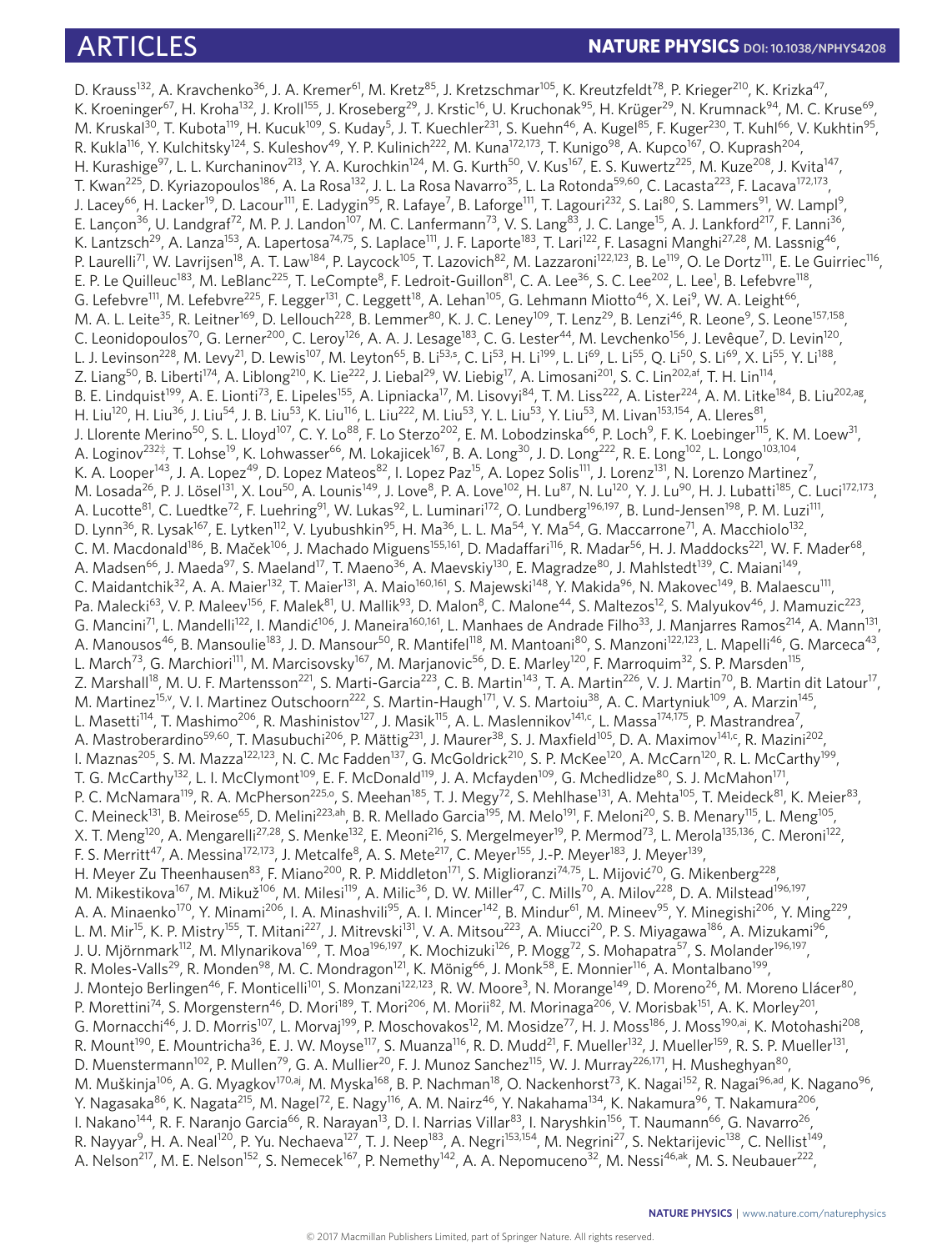M. Neumann<sup>231</sup>, R. M. Neves<sup>142</sup>, P. R. Newman<sup>21</sup>, T. Y. Ng<sup>89</sup>, T. Nguyen Manh<sup>126</sup>, R. B. Nickerson<sup>152</sup>, R. Nicolaidou<sup>183</sup>, J. Nielsen<sup>184</sup>, V. Nikolaenko<sup>170,aj</sup>, I. Nikolic-Audit<sup>111</sup>, K. Nikolopoulos<sup>21</sup>, J. K. Nilsen<sup>151</sup>, P. Nilsson<sup>36</sup>, Y. Ninomiya<sup>206</sup>, A. Nisati<sup>172</sup>, N. Nishu<sup>52</sup>, R. Nisius<sup>132</sup>, T. Nobe<sup>206</sup>, Y. Noguchi<sup>98</sup>, M. Nomachi<sup>150</sup>, I. Nomidis<sup>45</sup>, M. A. Nomura<sup>36</sup>, T. Nooney<sup>107</sup>, M. Nordberg<sup>46</sup>, N. Norjoharuddeen<sup>152</sup>, O. Novgorodova<sup>68</sup>, S. Nowak<sup>132</sup>, M. Nozaki<sup>96</sup>, L. Nozka<sup>147</sup>, K. Ntekas<sup>217</sup>, E. Nurse<sup>109</sup>, F. Nuti<sup>119</sup>, D. C. O'Neil<sup>189</sup>, A. A. O'Rourke<sup>66</sup>, V. O'Shea<sup>79</sup>, F. G. Oakham<sup>45,d</sup>, H. Oberlack<sup>132</sup>, T. Obermann<sup>29</sup>, J. Ocariz<sup>111</sup>, A. Ochi<sup>97</sup>, I. Ochoa<sup>57</sup>, J. P. Ochoa-Ricoux<sup>48</sup>, S. Oda<sup>100</sup>, S. Odaka<sup>96</sup>, H. Ogren<sup>91</sup>, A. Oh<sup>115</sup>, S. H. Oh<sup>69</sup>, C. C. Ohm<sup>18</sup>, H. Ohman<sup>221</sup>, H. Oide<sup>74,75</sup>, H. Okawa<sup>215</sup>, Y. Okumura<sup>206</sup>, T. Okuyama<sup>96</sup>, A. Olariu<sup>38</sup>, L. F. Oleiro Seabra<sup>160</sup>, S. A. Olivares Pino<sup>70</sup>, D. Oliveira Damazio<sup>36</sup>, A. Olszewski<sup>63</sup>, J. Olszowska<sup>63</sup>, A. Onofre<sup>160,164</sup>, K. Onogi<sup>134</sup>, P. U. E. Onyisi<sup>13,z</sup>, M. J. Oreglia<sup>47</sup>, Y. Oren<sup>204</sup>, D. Orestano<sup>176,177</sup>, N. Orlando<sup>88</sup>, R. S. Orr<sup>210</sup>, B. Osculati<sup>74,75‡</sup>, R. Ospanov<sup>115</sup>, G. Otero y Garzon<sup>43</sup>, H. Otono<sup>100</sup>, M. Ouchrif<sup>181</sup>, F. Ould-Saada<sup>151</sup>, A. Ouraou<sup>183</sup>, K. P. Oussoren<sup>139</sup>, Q. Ouyang<sup>50</sup>, M. Owen<sup>79</sup>, R. E. Owen<sup>21</sup>, V. E. Ozcan<sup>22</sup>, N. Ozturk<sup>10</sup>, K. Pachal<sup>189</sup>, A. Pacheco Pages<sup>15</sup>, L. Pacheco Rodriguez<sup>183</sup>, C. Padilla Aranda<sup>15</sup>, S. Pagan Griso<sup>18</sup>, M. Paganini<sup>232</sup>, F. Paige<sup>36</sup>, P. Pais<sup>117</sup>, G. Palacino<sup>91</sup>, S. Palazzo<sup>59,60</sup>, S. Palestini<sup>46</sup>, M. Palka<sup>62</sup>, D. Pallin<sup>56</sup>, E. St. Panagiotopoulou<sup>12</sup>, I. Panagoulias<sup>12</sup>, C. E. Pandini<sup>111</sup>, J. G. Panduro Vazquez<sup>108</sup>, P. Pani<sup>46</sup>, S. Panitkin<sup>36</sup>, D. Pantea<sup>38</sup>, L. Paolozzi<sup>73</sup>, Th. D. Papadopoulou<sup>12</sup>, K. Papageorgiou<sup>11</sup>, A. Paramonov<sup>8</sup>, D. Paredes Hernandez<sup>232</sup>, A. J. Parker<sup>102</sup>, M. A. Parker<sup>44</sup>, K. A. Parker<sup>66</sup>, F. Parodi<sup>74,75</sup>, J. A. Parsons<sup>57</sup>, U. Parzefall<sup>72</sup>, V. R. Pascuzzi<sup>210</sup>, J. M. Pasner<sup>184</sup>, E. Pasqualucci<sup>172</sup>, S. Passaggio<sup>74</sup>, Fr. Pastore<sup>108</sup>, S. Pataraia<sup>231</sup>, J. R. Pater<sup>115</sup>, T. Pauly<sup>46</sup>, J. Pearce<sup>225</sup>, B. Pearson<sup>132</sup>, L. E. Pedersen<sup>58</sup>, S. Pedraza Lopez<sup>223</sup>, R. Pedro<sup>160,161</sup>, S. V. Peleganchuk<sup>141,c</sup>, O. Penc<sup>167</sup>, C. Peng<sup>50</sup>, H. Peng<sup>53</sup>, J. Penwell<sup>91</sup>, B. S. Peralva<sup>33</sup>, M. M. Perego<sup>183</sup>, D. V. Perepelitsa<sup>36</sup>, L. Perini<sup>122,123</sup>, H. Pernegger<sup>46</sup>, S. Perrella<sup>135,136</sup>, R. Peschke<sup>66</sup>, V. D. Peshekhonov<sup>95</sup>, K. Peters<sup>66</sup>, R. F. Y. Peters<sup>115</sup>, B. A. Petersen<sup>46</sup>, T. C. Petersen<sup>58</sup>, E. Petit<sup>81</sup>, A. Petridis<sup>1</sup>, C. Petridou<sup>205</sup>, P. Petroff<sup>149</sup>, E. Petrolo<sup>172</sup>, M. Petrov<sup>152</sup>, F. Petrucci<sup>176,177</sup>, N. E. Pettersson<sup>117</sup>, A. Peyaud<sup>183</sup>, R. Pezoa<sup>49</sup>, P. W. Phillips<sup>171</sup>, G. Piacquadio<sup>199</sup>, E. Pianori<sup>226</sup>, A. Picazio<sup>117</sup>, E. Piccaro<sup>107</sup>, M. A. Pickering<sup>152</sup>, R. Piegaia<sup>43</sup>, J. E. Pilcher<sup>47</sup>, A. D. Pilkington<sup>115</sup>, A. W. J. Pin<sup>115</sup>, M. Pinamonti<sup>218,220,al</sup>, J. L. Pinfold<sup>3</sup>, H. Pirumov<sup>66</sup>, M. Pitt<sup>228</sup>, L. Plazak<sup>191</sup>, M.-A. Pleier<sup>36</sup>, V. Pleskot<sup>114</sup>, E. Plotnikova<sup>95</sup>, D. Pluth<sup>94</sup>, P. Podberezko<sup>141</sup>, R. Poettgen<sup>196,197</sup>, L. Poggioli<sup>149</sup>, D. Pohl<sup>29</sup>, G. Polesello<sup>153</sup>, A. Poley<sup>66</sup>, A. Policicchio<sup>59,60</sup>, R. Polifka<sup>46</sup>, A. Polini<sup>27</sup>, C. S. Pollard<sup>79</sup>, V. Polychronakos<sup>36</sup>, K. Pommès<sup>46</sup>, D. Ponomarenko<sup>129</sup>, L. Pontecorvo<sup>172</sup>, B. G. Pope<sup>121</sup>, G. A. Popeneciu<sup>40</sup>, A. Poppleton<sup>46</sup>, S. Pospisil<sup>168</sup>, K. Potamianos<sup>18</sup>, I. N. Potrap<sup>95</sup>, C. J. Potter<sup>44</sup>, C. T. Potter<sup>148</sup>, G. Poulard<sup>46</sup>, J. Poveda<sup>46</sup>, M. E. Pozo Astigarraga<sup>46</sup>, P. Pralavorio<sup>116</sup>, A. Pranko<sup>18</sup>, S. Prell<sup>94</sup>, D. Price<sup>115</sup>, L. E. Price<sup>8</sup>, M. Primavera<sup>103</sup>, S. Prince<sup>118</sup>, N. Proklova<sup>129</sup>, K. Prokofiev<sup>89</sup>, F. Prokoshin<sup>49</sup>, S. Protopopescu<sup>36</sup>, J. Proudfoot<sup>8</sup>, M. Przybycien<sup>61</sup>, D. Puddu<sup>176,177</sup>, A. Puri<sup>222</sup>, P. Puzo<sup>149</sup>, J. Qian<sup>120</sup>, G. Qin<sup>79</sup>, Y. Qin<sup>115</sup>, A. Quadt<sup>80</sup>, W. B. Quayle<sup>218,219</sup>, M. Queitsch-Maitland<sup>66</sup>, D. Quilty<sup>79</sup>, S. Raddum<sup>151</sup>, V. Radeka<sup>36</sup>, V. Radescu<sup>152</sup>, S. K. Radhakrishnan<sup>199</sup>, P. Radloff<sup>148</sup>, P. Rados<sup>119</sup>, F. Ragusa<sup>122,123</sup>, G. Rahal<sup>235</sup>, J. A. Raine<sup>115</sup>, S. Rajagopalan<sup>36</sup>, C. Rangel-Smith<sup>221</sup>, M. G. Ratti<sup>122,123</sup>, D. M. Rauch<sup>66</sup>, F. Rauscher<sup>131</sup>, S. Rave<sup>114</sup>, T. Ravenscroft<sup>79</sup>, I. Ravinovich<sup>228</sup>, J. H. Rawling<sup>115</sup>, M. Raymond<sup>46</sup>, A. L. Read<sup>151</sup>, N. P. Readioff<sup>105</sup>, M. Reale<sup>103,104</sup>, D. M. Rebuzzi<sup>153,154</sup>, A. Redelbach<sup>230</sup>, G. Redlinger<sup>36</sup>, R. Reece<sup>184</sup>, R. G. Reed<sup>195</sup>, K. Reeves<sup>65</sup>, L. Rehnisch<sup>19</sup>, J. Reichert<sup>155</sup>, A. Reiss<sup>114</sup>, C. Rembser<sup>46</sup>, H. Ren<sup>50</sup>, M. Rescigno<sup>172</sup>, S. Resconi<sup>122</sup>, E. D. Resseguie<sup>155</sup>, S. Rettie<sup>224</sup>, E. Reynolds<sup>21</sup>, O. L. Rezanova<sup>141,c</sup>, P. Reznicek<sup>169</sup>, R. Rezvani<sup>126</sup>, R. Richter<sup>132</sup>, S. Richter<sup>109</sup>, E. Richter-Was<sup>62</sup>, O. Ricken<sup>29</sup>, M. Ridel<sup>111</sup>, P. Rieck<sup>132</sup>, C. J. Riegel<sup>231</sup>, J. Rieger<sup>80</sup>, O. Rifki<sup>145</sup>, M. Rijssenbeek<sup>199</sup>, A. Rimoldi<sup>153,154</sup>, M. Rimoldi<sup>20</sup>, L. Rinaldi<sup>27</sup>, B. Ristić<sup>73</sup>, E. Ritsch<sup>46</sup>, I. Riu<sup>15</sup>, F. Rizatdinova<sup>146</sup>, E. Rizvi<sup>107</sup>, C. Rizzi<sup>15</sup>, R. T. Roberts<sup>115</sup>, S. H. Robertson<sup>118,o</sup>, A. Robichaud-Veronneau<sup>118</sup>, D. Robinson<sup>44</sup>, J. E. M. Robinson<sup>66</sup>, A. Robson<sup>79</sup>, C. Roda<sup>157,158</sup>, Y. Rodina<sup>116,am</sup>, A. Rodriguez Perez<sup>15</sup>, D. Rodriguez Rodriguez<sup>223</sup>, S. Roe<sup>46</sup>, C. S. Rogan<sup>82</sup>, O. Røhne<sup>151</sup>, J. Roloff<sup>82</sup>, A. Romaniouk<sup>129</sup>, M. Romano<sup>27,28</sup>, S. M. Romano Saez<sup>56</sup>, E. Romero Adam<sup>223</sup>, N. Rompotis<sup>105</sup>, M. Ronzani<sup>72</sup>, L. Roos<sup>111</sup>, S. Rosati<sup>172</sup>, K. Rosbach<sup>72</sup>, P. Rose<sup>184</sup>, N.-A. Rosien<sup>80</sup>, V. Rossetti<sup>196,197</sup>, E. Rossi<sup>135,136</sup>, L. P. Rossi<sup>74</sup>, J. H. N. Rosten<sup>44</sup>, R. Rosten<sup>185</sup>, M. Rotaru<sup>38</sup>, I. Roth<sup>228</sup>, J. Rothberg<sup>185</sup>, D. Rousseau<sup>149</sup>, A. Rozanov<sup>116</sup>, Y. Rozen<sup>203</sup>, X. Ruan<sup>195</sup>, F. Rubbo<sup>190</sup>, F. Rühr<sup>72</sup>, A. Ruiz-Martinez<sup>45</sup>, Z. Rurikova<sup>72</sup>, N. A. Rusakovich<sup>95</sup>, A. Ruschke<sup>131</sup>, H. L. Russell<sup>185</sup>, J. P. Rutherfoord<sup>9</sup>, N. Ruthmann<sup>46</sup>, Y. F. Ryabov<sup>156</sup>, M. Rybar<sup>222</sup>, G. Rybkin<sup>149</sup>, S. Ryu<sup>8</sup>, A. Ryzhov<sup>170</sup>, G. F. Rzehorz<sup>80</sup>, A. F. Saavedra<sup>201</sup>, G. Sabato<sup>139</sup>, S. Sacerdoti<sup>43</sup>, H. F.-W. Sadrozinski<sup>184</sup>, R. Sadykov<sup>95</sup>, F. Safai Tehrani<sup>172</sup>, P. Saha<sup>140</sup>, M. Sahinsoy<sup>83</sup>, M. Saimpert<sup>66</sup>, M. Saito<sup>206</sup>, T. Saito<sup>206</sup>, H. Sakamoto<sup>206</sup>, Y. Sakurai<sup>227</sup>, G. Salamanna<sup>176,177</sup>, J. E. Salazar Loyola<sup>49</sup>, D. Salek<sup>139</sup>, P. H. Sales De Bruin<sup>221</sup>, D. Salihagic<sup>132</sup>, A. Salnikov<sup>190</sup>, J. Salt<sup>223</sup>, D. Salvatore<sup>59,60</sup>, F. Salvatore<sup>200</sup>, A. Salvucci<sup>87,88,89</sup>, A. Salzburger<sup>46</sup>, D. Sammel<sup>72</sup>, D. Sampsonidis<sup>205</sup>, J. Sánchez<sup>223</sup>, V. Sanchez Martinez<sup>223</sup>, A. Sanchez Pineda<sup>218,220</sup>, H. Sandaker<sup>151</sup>, R. L. Sandbach<sup>107</sup>, C. O. Sander<sup>66</sup>, M. Sandhoff<sup>231</sup>, C. Sandoval<sup>26</sup>, D. P. C. Sankey<sup>171</sup>, M. Sannino<sup>74,75</sup>, A. Sansoni<sup>71</sup>, C. Santoni<sup>56</sup>, R. Santonico<sup>174,175</sup>, H. Santos<sup>160</sup>, I. Santoyo Castillo<sup>200</sup>, K. Sapp<sup>159</sup>, A. Sapronov<sup>95</sup>, J. G. Saraiva<sup>160,163</sup>, B. Sarrazin<sup>29</sup>, O. Sasaki<sup>96</sup>, K. Sato<sup>215</sup>, E. Sauvan<sup>7</sup>, G. Savage<sup>108</sup>, P. Savard<sup>210,d</sup>, N. Savic<sup>132</sup>, C. Sawyer<sup>171</sup>, L. Sawyer<sup>110,u</sup>, J. Saxon<sup>47</sup>, C. Sbarra<sup>27</sup>, A. Sbrizzi<sup>27,28</sup>, T. Scanlon<sup>109</sup>, D. A. Scannicchio<sup>217</sup>, M. Scarcella<sup>201</sup>, V. Scarfone<sup>59,60</sup>, J. Schaarschmidt<sup>185</sup>, P. Schacht<sup>132</sup>, B. M. Schachtner<sup>131</sup>, D. Schaefer<sup>46</sup>, L. Schaefer<sup>155</sup>, R. Schaefer<sup>66</sup>, J. Schaeffer<sup>114</sup>, S. Schaepe<sup>29</sup>, S. Schaetzel<sup>84</sup>, U. Schäfer<sup>114</sup>, A. C. Schaffer<sup>149</sup>, D. Schaile<sup>131</sup>, R. D. Schamberger<sup>199</sup>, V. Scharf<sup>83</sup>, V. A. Schegelsky<sup>156</sup>, D. Scheirich<sup>169</sup>, M. Schernau<sup>217</sup>, C. Schiavi<sup>74,75</sup>, S. Schier<sup>184</sup>, L. K. Schildgen<sup>29</sup>, C. Schillo<sup>72</sup>, M. Schioppa<sup>59,60</sup>, S. Schlenker<sup>46</sup>, K. R. Schmidt-Sommerfeld<sup>132</sup>, K. Schmieden<sup>46</sup>, C. Schmitt<sup>114</sup>, S. Schmitt<sup>66</sup>, S. Schmitz<sup>114</sup>, U. Schnoor<sup>72</sup>, L. Schoeffel<sup>183</sup>, A. Schoening<sup>84</sup>, B. D. Schoenrock<sup>121</sup>, E. Schopf<sup>29</sup>, M. Schott<sup>114</sup>, J. F. P. Schouwenberg<sup>138</sup>, J. Schovancova<sup>234</sup>, S. Schramm<sup>73</sup>, N. Schuh<sup>114</sup>, A. Schulte<sup>114</sup>, M. J. Schultens<sup>29</sup>, H.-C. Schultz-Coulon<sup>83</sup>, H. Schulz<sup>19</sup>, M. Schumacher<sup>72</sup>, B. A. Schumm<sup>184</sup>, Ph. Schune<sup>183</sup>, A. Schwartzman<sup>190</sup>, T. A. Schwarz<sup>120</sup>, H. Schweiger<sup>115</sup>, Ph. Schwemling<sup>183</sup>, R. Schwienhorst<sup>121</sup>, J. Schwindling<sup>183</sup>, T. Schwindt<sup>29</sup>, A. Sciandra<sup>29</sup>, G. Sciolla<sup>31</sup>, F. Scuri<sup>157,158</sup>, F. Scutti<sup>119</sup>, J. Searcy<sup>120</sup>, P. Seema<sup>29</sup>, S. C. Seidel<sup>137</sup>,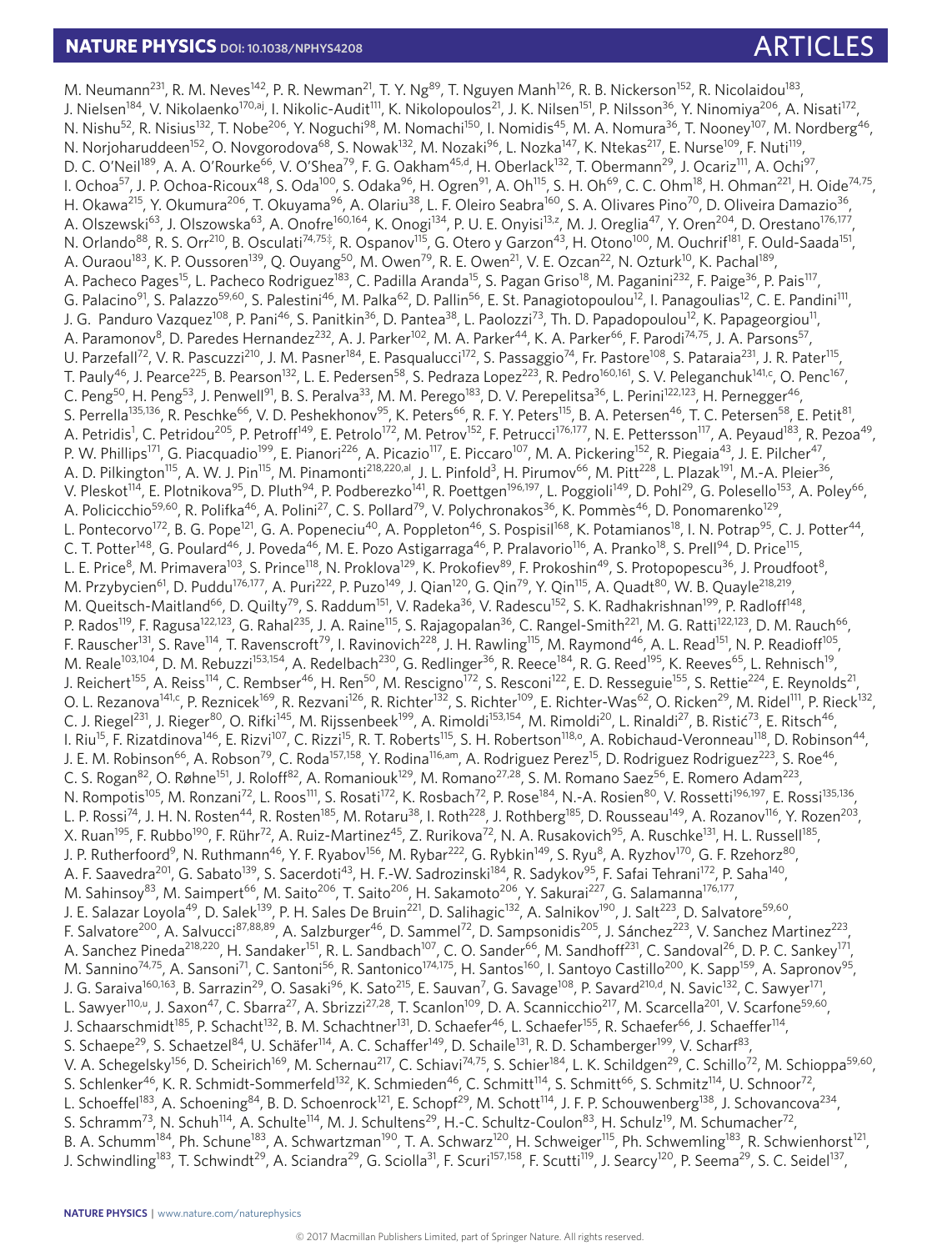A. Seiden<sup>184</sup>, J. M. Seixas<sup>32</sup>, G. Sekhniaidze<sup>135</sup>, K. Sekhon<sup>120</sup>, S. J. Sekula<sup>64</sup>, N. Semprini-Cesari<sup>27,28</sup>, C. Serfon<sup>151</sup>, L. Serin<sup>149</sup>, L. Serkin<sup>218,219</sup>, M. Sessa<sup>176,177</sup>, R. Seuster<sup>225</sup>, H. Severini<sup>145</sup>, T. Sfiligoj<sup>106</sup>, F. Sforza<sup>46</sup>, A. Sfyrla<sup>73</sup>, E. Shabalina<sup>80</sup>, N. W. Shaikh<sup>196,197</sup>, L. Y. Shan<sup>50</sup>, R. Shang<sup>222</sup>, J. T. Shank<sup>30</sup>, M. Shapiro<sup>18</sup>, P. B. Shatalov<sup>128</sup>, K. Shaw<sup>218,219</sup>, S. M. Shaw<sup>115</sup>, A. Shcherbakova<sup>196,197</sup>, C. Y. Shehu<sup>200</sup>, Y. Shen<sup>145</sup>, P. Sherwood<sup>109</sup>, L. Shi<sup>202,an</sup>, S. Shimizu<sup>97</sup>, C. O. Shimmin<sup>232</sup>, M. Shimojima<sup>133</sup>, S. Shirabe<sup>100</sup>, M. Shiyakova<sup>95,ao</sup>, J. Shlomi<sup>228</sup>, A. Shmeleva<sup>127</sup>, D. Shoaleh Saadi<sup>126</sup>, M. J. Shochet<sup>47</sup>, S. Shojaii<sup>122</sup>, D. R. Shope<sup>145</sup>, S. Shrestha<sup>143</sup>, E. Shulga<sup>129</sup>, M. A. Shupe<sup>9</sup>, P. Sicho<sup>167</sup>, A. M. Sickles<sup>222</sup>, P. E. Sidebo<sup>198</sup>, E. Sideras Haddad<sup>195</sup>, O. Sidiropoulou<sup>230</sup>, D. Sidorov<sup>146</sup>, A. Sidoti<sup>27,28</sup>, F. Siegert<sup>68</sup>, Dj. Sijacki<sup>16</sup>, J. Silva<sup>160,163</sup>, S. B. Silverstein<sup>196</sup>, V. Simak<sup>168</sup>, Lj. Simic<sup>16</sup>, S. Simion<sup>149</sup>, E. Simioni<sup>114</sup>, B. Simmons<sup>109</sup>, M. Simon<sup>114</sup>, P. Sinervo<sup>210</sup>, N. B. Sinev<sup>148</sup>, M. Sioli<sup>27,28</sup>, G. Siragusa<sup>230</sup>, I. Siral<sup>120</sup>, S. Yu. Sivoklokov<sup>130</sup>, J. Sjölin<sup>196,197</sup>, M. B. Skinner<sup>102</sup>, P. Skubic<sup>145</sup>, M. Slater<sup>21</sup>, T. Slavicek<sup>168</sup>, M. Slawinska<sup>139</sup>, K. Sliwa<sup>216</sup>, R. Slovak<sup>169</sup>, V. Smakhtin<sup>228</sup>, B. H. Smart<sup>7</sup>, J. Smiesko<sup>191</sup>, N. Smirnov<sup>129</sup>, S. Yu. Smirnov<sup>129</sup>, Y. Smirnov<sup>129</sup>, L. N. Smirnova<sup>130,ap</sup>, O. Smirnova<sup>112</sup>, J. W. Smith<sup>80</sup>, M. N. K. Smith<sup>57</sup>, R. W. Smith<sup>57</sup>, M. Smizanska<sup>102</sup>, K. Smolek<sup>168</sup>, A. A. Snesarev<sup>127</sup>, l. M. Snyder<sup>148</sup>, S. Snyder<sup>36</sup>, R. Sobie<sup>225,o</sup>, F. Socher<sup>68</sup>, A. Soffer<sup>204</sup>, D. A. Soh<sup>202</sup>, G. Sokhrannyi<sup>106</sup>, C. A. Solans Sanchez<sup>46</sup>, M. Solar<sup>168</sup>, E. Yu. Soldatov<sup>129</sup>, U. Soldevila<sup>223</sup>, A. A. Solodkov<sup>170</sup>, A. Soloshenko<sup>95</sup>, O. V. Solovyanov<sup>170</sup>, V. Solovyev<sup>156</sup>, P. Sommer<sup>72</sup>, H. Son<sup>216</sup>, H. Y. Song<sup>53,aq</sup>, A. Sopczak<sup>168</sup>, V. Sorin<sup>15</sup>, D. Sosa<sup>84</sup>, C. L. Sotiropoulou<sup>157,158</sup>, R. Soualah<sup>218,220</sup>, A. M. Soukharev<sup>141,c</sup>, D. South<sup>66</sup>, B. C. Sowden<sup>108</sup>, S. Spagnolo<sup>103,104</sup>, M. Spalla<sup>157,158</sup>, M. Spangenberg<sup>226</sup>, F. Spanò<sup>108</sup>, D. Sperlich<sup>19</sup>, F. Spettel<sup>132</sup>, T. M. Spieker<sup>83</sup>, R. Spighi<sup>27</sup>, G. Spigo<sup>46</sup>, L. A. Spiller<sup>119</sup>, M. Spousta<sup>169</sup>, R. D. St. Denis<sup>79‡</sup>, A. Stabile<sup>122</sup>, R. Stamen<sup>83</sup>, S. Stamm<sup>19</sup>, E. Stanecka<sup>63</sup>, R. W. Stanek<sup>8</sup>, C. Stanescu<sup>176</sup>, M. M. Stanitzki<sup>66</sup>, S. Stapnes<sup>151</sup>, E. A. Starchenko<sup>170</sup>, G. H. Stark<sup>47</sup>, J. Stark<sup>81</sup>, S. H. Stark<sup>58</sup>, P. Staroba<sup>167</sup>, P. Starovoitov<sup>83</sup>, S. Stärz<sup>46</sup>, R. Staszewski<sup>63</sup>, P. Steinberg<sup>36</sup>, B. Stelzer<sup>189</sup>, H. J. Stelzer<sup>46</sup>, O. Stelzer-Chilton<sup>213</sup>, H. Stenzel<sup>78</sup>, G. A. Stewart<sup>79</sup>, J. A. Stillings<sup>29</sup>, M. C. Stockton<sup>148</sup>, M. Stoebe<sup>118</sup>, G. Stoicea<sup>38</sup>, P. Stolte<sup>80</sup>, S. Stonjek<sup>132</sup>, A. R. Stradling<sup>10</sup>, A. Straessner<sup>68</sup>, M. E. Stramaglia<sup>20</sup>, J. Strandberg<sup>198</sup>, S. Strandberg<sup>196,197</sup>, A. Strandlie<sup>151</sup>, M. Strauss<sup>145</sup>, P. Strizenec<sup>192</sup>, R. Ströhmer<sup>230</sup>, D. M. Strom<sup>148</sup>, R. Stroynowski<sup>64</sup>, A. Strubig<sup>138</sup>, S. A. Stucci<sup>36</sup>, B. Stugu<sup>17</sup>, N. A. Styles<sup>66</sup>, D. Su<sup>190</sup>, J. Su<sup>159</sup>, S. Suchek<sup>83</sup>, Y. Sugaya<sup>150</sup>, M. Suk<sup>168</sup>, V. V. Sulin<sup>127</sup>, S. Sultansoy<sup>6</sup>, T. Sumida<sup>98</sup>, S. Sun<sup>82</sup>, X. Sun<sup>3</sup>, K. Suruliz<sup>200</sup>, C. J. E. Suster<sup>201</sup>, M. R. Sutton<sup>200</sup>, S. Suzuki<sup>96</sup>, M. Svatos<sup>167</sup>, M. Swiatlowski<sup>47</sup>, S. P. Swift<sup>2</sup>, A. Sydorenko<sup>114</sup>, I. Sykora<sup>191</sup>, T. Sykora<sup>169</sup>, D. Ta<sup>72</sup>, K. Tackmann<sup>66</sup>, J. Taenzer<sup>204</sup>, A. Taffard<sup>217</sup>, R. Tafirout<sup>213</sup>, N. Taiblum<sup>204</sup>, H. Takai<sup>36</sup>, R. Takashima<sup>99</sup>, T. Takeshita<sup>187</sup>, Y. Takubo<sup>96</sup>, M. Talby<sup>116</sup>, A. A. Talyshev<sup>141,c</sup>, J. Tanaka<sup>206</sup>, M. Tanaka<sup>208</sup>, R. Tanaka<sup>149</sup>, S. Tanaka<sup>96</sup>, R. Tanioka<sup>97</sup>, B. B. Tannenwald<sup>143</sup>, S. Tapia Araya<sup>49</sup>, S. Tapprogge<sup>114</sup>, S. Tarem<sup>203</sup>, G. F. Tartarelli<sup>122</sup>, P. Tas<sup>169</sup>, M. Tasevsky<sup>167</sup>, T. Tashiro<sup>98</sup>, E. Tassi<sup>59,60</sup>, A. Tavares Delgado<sup>160,161</sup>, Y. Tayalati<sup>182</sup>, A. C. Taylor<sup>137</sup>, G. N. Taylor<sup>119</sup>, P. T. E. Taylor<sup>119</sup>, W. Taylor<sup>214</sup>, P. Teixeira-Dias<sup>108</sup>, D. Temple<sup>189</sup>, H. Ten Kate<sup>46</sup>, P. K. Teng<sup>202</sup>, J. J. Teoh<sup>150</sup>, F. Tepel<sup>231</sup>, S. Terada<sup>96</sup>, K. Terashi<sup>206</sup>, J. Terron<sup>113</sup>, S. Terzo<sup>15</sup>, M. Testa<sup>71</sup>, R. J. Teuscher<sup>210,o</sup>, T. Theveneaux-Pelzer<sup>116</sup>, J. P. Thomas<sup>21</sup>, J. Thomas-Wilsker<sup>108</sup>, P. D. Thompson<sup>21</sup>, A. S. Thompson<sup>79</sup>, L. A. Thomsen<sup>232</sup>, E. Thomson<sup>155</sup>, M. J. Tibbetts<sup>18</sup>, R. E. Ticse Torres<sup>116</sup>, V. O. Tikhomirov<sup>127,ar</sup>, Yu. A. Tikhonov<sup>141,c</sup>, S. Timoshenko<sup>129</sup>, P. Tipton<sup>232</sup>, S. Tisserant<sup>116</sup>, K. Todome<sup>208</sup>, S. Todorova-Nova<sup>7</sup>, J. Tojo<sup>100</sup>, S. Tokár<sup>191</sup>, K. Tokushuku<sup>96</sup>, E. Tolley<sup>82</sup>, L. Tomlinson<sup>115</sup>, M. Tomoto<sup>134</sup>, L. Tompkins<sup>190,as</sup>, K. Toms<sup>137</sup>, B. Tong<sup>82</sup>, P. Tornambe<sup>72</sup>, E. Torrence<sup>148</sup>, H. Torres<sup>189</sup>, E. Torró Pastor<sup>185</sup>, J. Toth<sup>116,at</sup>, F. Touchard<sup>116</sup>, D. R. Tovey<sup>186</sup>, C. J. Treado<sup>142</sup>, T. Trefzger<sup>230</sup>, A. Tricoli<sup>36</sup>, I. M. Trigger<sup>213</sup>, S. Trincaz-Duvoid<sup>111</sup>, M. F. Tripiana<sup>15</sup>, W. Trischuk<sup>210</sup>, B. Trocmé<sup>81</sup>, A. Trofymov<sup>66</sup>, C. Troncon<sup>122</sup>, M. Trottier-McDonald<sup>18</sup>, M. Trovatelli<sup>225</sup>, L. Truong<sup>218,219</sup>, M. Trzebinski<sup>63</sup>, A. Trzupek<sup>63</sup>, K. W. Tsang<sup>87</sup>, J. C.-L. Tseng<sup>152</sup>, P. V. Tsiareshka<sup>124</sup>, G. Tsipolitis<sup>12</sup>, N. Tsirintanis<sup>11</sup>, S. Tsiskaridze<sup>15</sup>, V. Tsiskaridze<sup>72</sup>, E. G. Tskhadadze<sup>76</sup>, K. M. Tsui<sup>87</sup>, I. I. Tsukerman<sup>128</sup>, V. Tsulaia<sup>18</sup>, S. Tsuno<sup>96</sup>, D. Tsybychev<sup>199</sup>, Y. Tu<sup>88</sup>, A. Tudorache<sup>38</sup>, V. Tudorache<sup>38</sup>, T. T. Tulbure<sup>37</sup>, A. N. Tuna<sup>82</sup>, S. A. Tupputi<sup>27,28</sup>, S. Turchikhin<sup>95</sup>, D. Turgeman<sup>228</sup>, I. Turk Cakir<sup>5,au</sup>, R. Turra<sup>122,123</sup>, P. M. Tuts<sup>57</sup>, G. Ucchielli<sup>27,28</sup>, I. Ueda<sup>96</sup>, M. Ughetto<sup>196,197</sup>, F. Ukegawa<sup>215</sup>, G. Unal<sup>46</sup>, A. Undrus<sup>36</sup>, G. Unel<sup>217</sup>, F. C. Ungaro<sup>119</sup>, Y. Unno<sup>96</sup>, C. Unverdorben<sup>131</sup>, J. Urban<sup>192</sup>, P. Urquijo<sup>119</sup>, P. Urrejola<sup>114</sup>, G. Usai<sup>10</sup>, J. Usui<sup>96</sup>, L. Vacavant<sup>116</sup>, V. Vacek<sup>168</sup>, B. Vachon<sup>118</sup>, C. Valderanis<sup>131</sup>, E. Valdes Santurio<sup>196,197</sup>, N. Valencic<sup>139</sup>, S. Valentinetti<sup>27,28</sup>, A. Valero<sup>223</sup>, L. Valéry<sup>15</sup>, S. Valkar<sup>169</sup>, A. Vallier<sup>7</sup>, J. A. Valls Ferrer<sup>223</sup>, W. Van Den Wollenberg<sup>139</sup>, H. van der Graaf<sup>139</sup>, N. van Eldik<sup>203</sup>, P. van Gemmeren<sup>8</sup>, J. Van Nieuwkoop<sup>189</sup>, I. van Vulpen<sup>139</sup>, M. C. van Woerden<sup>139</sup>, M. Vanadia<sup>172,173</sup>, W. Vandelli<sup>46</sup>, R. Vanguri<sup>155</sup>, A. Vaniachine<sup>209</sup>, P. Vankov<sup>139</sup>, G. Vardanyan<sup>233</sup>, R. Vari<sup>172</sup>, E. W. Varnes<sup>9</sup>, C. Varni<sup>74,75</sup>, T. Varol<sup>64</sup>, D. Varouchas<sup>149</sup>, A. Vartapetian<sup>10</sup>, K. E. Varvell<sup>201</sup>, J. G. Vasquez<sup>232</sup>, G. A. Vasquez<sup>49</sup>, F. Vazeille<sup>56</sup>, T. Vazquez Schroeder<sup>118</sup>, J. Veatch<sup>80</sup>, V. Veeraraghavan<sup>9</sup>, L. M. Veloce<sup>210</sup>, F. Veloso<sup>160,162</sup>, S. Veneziano<sup>172</sup>, A. Ventura<sup>103,104</sup>, M. Venturi<sup>225</sup>, N. Venturi<sup>210</sup>, A. Venturini<sup>31</sup>, V. Vercesi<sup>153</sup>, M. Verducci<sup>176,177</sup>, W. Verkerke<sup>139</sup>, J. C. Vermeulen<sup>139</sup>, M. C. Vetterli<sup>189,d</sup>, N. Viaux Maira<sup>49</sup>, O. Viazlo<sup>112</sup>, I. Vichou<sup>222‡</sup>, T. Vickey<sup>186</sup>, O. E. Vickey Boeriu<sup>186</sup>, G. H. A. Viehhauser<sup>152</sup>, S. Viel<sup>18</sup>, L. Vigani<sup>152</sup>, M. Villa<sup>27,28</sup>, M. Villaplana Perez<sup>122,123</sup>, E. Vilucchi<sup>71</sup>, M. G. Vincter<sup>45</sup>, V. B. Vinogradov<sup>95</sup>, A. Vishwakarma<sup>66</sup>, C. Vittori<sup>27,28</sup>, I. Vivarelli<sup>200</sup>, S. Vlachos<sup>12</sup>, M. Vlasak<sup>168</sup>, M. Vogel<sup>231</sup>, P. Vokac<sup>168</sup>, G. Volpi<sup>157,158</sup>, M. Volpi<sup>119</sup>, H. von der Schmitt<sup>132</sup>, E. von Toerne<sup>29</sup>, V. Vorobel<sup>169</sup>, K. Vorobev<sup>129</sup>, M. Vos<sup>223</sup>, R. Voss<sup>46</sup>, J. H. Vossebeld<sup>105</sup>, N. Vranjes<sup>16</sup>, M. Vranjes Milosavljevic<sup>16</sup>, V. Vrba<sup>168</sup>, M. Vreeswijk<sup>139</sup>, R. Vuillermet<sup>46</sup>, I. Vukotic<sup>47</sup>, P. Wagner<sup>29</sup>, W. Wagner<sup>231</sup>, H. Wahlberg<sup>101</sup>, S. Wahrmund<sup>68</sup>, J. Wakabayashi<sup>134</sup>, J. Walder<sup>102</sup>, R. Walker<sup>131</sup>, W. Walkowiak<sup>188</sup>, V. Wallangen<sup>196,197</sup>, C. Wang<sup>51</sup>, C. Wang<sup>54,av</sup>, F. Wang<sup>229</sup>, H. Wang<sup>18</sup>, H. Wang<sup>3</sup>, J. Wang<sup>66</sup>, J. Wang<sup>201</sup>, Q. Wang<sup>145</sup>, R. Wang<sup>8</sup>, S. M. Wang<sup>202</sup>, T. Wang<sup>57</sup>, W. Wang<sup>202,aw</sup>, W. Wang<sup>53</sup>, Z. Wang<sup>55</sup>, C. Wanotayaroj<sup>148</sup>, A. Warburton<sup>118</sup>, C. P. Ward<sup>44</sup>, D. R. Wardrope<sup>109</sup>, A. Washbrook<sup>70</sup>, P. M. Watkins<sup>21</sup>, A. T. Watson<sup>21</sup>, M. F. Watson<sup>21</sup>, G. Watts<sup>185</sup>, S. Watts<sup>115</sup>, B. M. Waugh<sup>109</sup>, A. F. Webb<sup>13</sup>, S. Webb<sup>114</sup>, M. S. Weber<sup>20</sup>, S. W. Weber<sup>230</sup>, S. A. Weber<sup>45</sup>, J. S. Webster<sup>8</sup>, A. R. Weidberg<sup>152</sup>, B. Weinert<sup>91</sup>, J. Weingarten<sup>80</sup>, C. Weiser<sup>72</sup>, H. Weits<sup>139</sup>, P. S. Wells<sup>46</sup>, T. Wenaus<sup>36</sup>, T. Wengler<sup>46</sup>, S. Wenig<sup>46</sup>, N. Wermes<sup>29</sup>,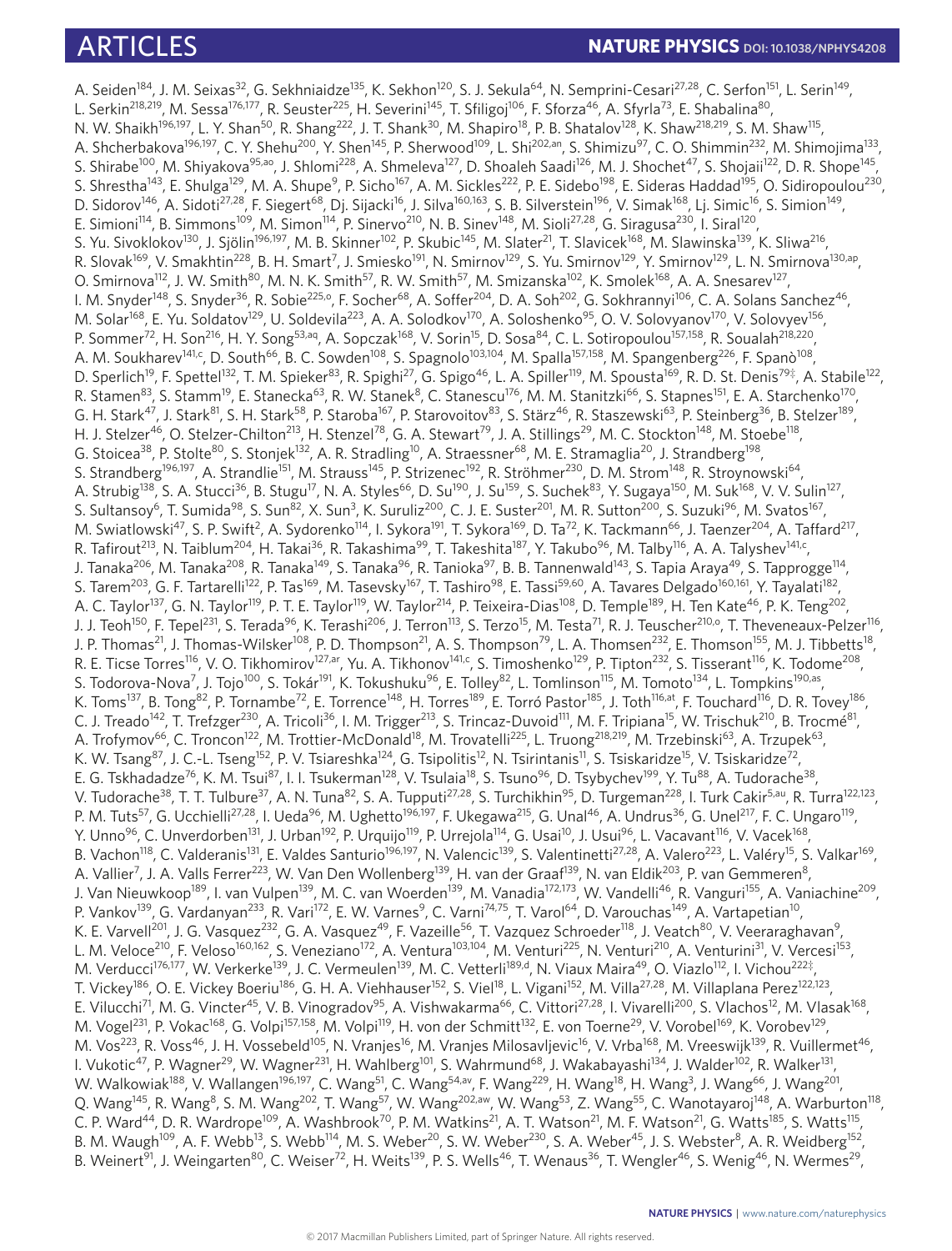M. D. Werner<sup>94</sup>, P. Werner<sup>46</sup>, M. Wessels<sup>83</sup>, K. Whalen<sup>148</sup>, N. L. Whallon<sup>185</sup>, A. M. Wharton<sup>102</sup>, A. White<sup>10</sup>, M. J. White<sup>1</sup>, R. White<sup>49</sup>, D. Whiteson<sup>217</sup>, F. J. Wickens<sup>171</sup>, W. Wiedenmann<sup>229</sup>, M. Wielers<sup>171</sup>, C. Wiglesworth<sup>58</sup>, L. A. M. Wiik-Fuchs<sup>29</sup>, A. Wildauer<sup>132</sup>, F. Wilk<sup>115</sup>, H. G. Wilkens<sup>46</sup>, H. H. Williams<sup>155</sup>, S. Williams<sup>139</sup>, C. Willis<sup>121</sup>, S. Willocq<sup>117</sup>, J. A. Wilson<sup>21</sup>, l. Wingerter-Seez<sup>7</sup>, F. Winklmeier<sup>148</sup>, O. J. Winston<sup>200</sup>, B. T. Winter<sup>29</sup>, M. Wittgen<sup>190</sup>, M. Wobisch<sup>110,u</sup>, T. M. H. Wolf<sup>139</sup>, R. Wolff<sup>116</sup>, M. W. Wolter<sup>63</sup>, H. Wolters<sup>160,162</sup>, S. D. Worm<sup>21</sup>, B. K. Wosiek<sup>63</sup>, J. Wotschack<sup>46</sup>, M. J. Woudstra<sup>115</sup>, K. W. Wozniak<sup>63</sup>, M. Wu<sup>47</sup>, S. L. Wu<sup>229</sup>, X. Wu<sup>73</sup>, Y. Wu<sup>120</sup>, T. R. Wyatt<sup>115</sup>, B. M. Wynne<sup>70</sup>, S. Xella<sup>58</sup>, Z. Xi<sup>120</sup>, L. Xia<sup>52</sup>, D. Xu<sup>50</sup>, L. Xu<sup>36</sup>, B. Yabsley<sup>201</sup>, S. Yacoob<sup>193</sup>, D. Yamaguchi<sup>208</sup>, Y. Yamaguchi<sup>150</sup>, A. Yamamoto<sup>96</sup>, S. Yamamoto<sup>206</sup>, T. Yamanaka<sup>206</sup>, K. Yamauchi<sup>134</sup>, Y. Yamazaki<sup>97</sup>, Z. Yan<sup>30</sup>, H. Yang<sup>55</sup>, H. Yang<sup>18</sup>, Y. Yang<sup>202</sup>, Z. Yang<sup>17</sup>, W.-M. Yao<sup>18</sup>, Y. C. Yap<sup>11</sup>, Y. Yasu<sup>96</sup>, E. Yatsenko<sup>7</sup>, K. H. Yau Wong<sup>29</sup>, J. Ye<sup>64</sup>, S. Ye<sup>36</sup>, I. Yeletskikh<sup>95</sup>, E. Yigitbasi<sup>30</sup>, E. Yildirim<sup>114</sup>, K. Yorita<sup>227</sup>, K. Yoshihara<sup>155</sup>, C. Young<sup>190</sup>, C. J. S. Young<sup>46</sup>, S. Youssef<sup>30</sup>, D. R. Yu<sup>18</sup>, J. Yu<sup>10</sup>, J. Yu<sup>94</sup>, L. Yuan<sup>97</sup>, S. P. Y. Yuen<sup>29</sup>, I. Yusuff<sup>44,ax</sup>, B. Zabinski<sup>63</sup>, G. Zacharis<sup>12</sup>, R. Zaidan<sup>15</sup>, A. M. Zaitsev<sup>170,aj</sup>, N. Zakharchuk<sup>66</sup>, J. Zalieckas<sup>17</sup>, A. Zaman<sup>199</sup>, S. Zambito<sup>82</sup>, D. Zanzi<sup>119</sup>, C. Zeitnitz<sup>231</sup>, M. Zeman<sup>168</sup>, A. Zemla<sup>61</sup>, J. C. Zeng<sup>222</sup>, Q. Zeng<sup>190</sup>, O. Zenin<sup>170</sup>, T. Ženiš<sup>191</sup>, D. Zerwas<sup>149</sup>, D. Zhang<sup>120</sup>, F. Zhang<sup>229</sup>, G. Zhang<sup>53,aq</sup>, H. Zhang<sup>51</sup>, J. Zhang<sup>8</sup>, L. Zhang<sup>72</sup>, L. Zhang<sup>53</sup>, M. Zhang<sup>222</sup>, R. Zhang<sup>29</sup>, R. Zhang<sup>53,av</sup>, X. Zhang<sup>54</sup>, Y. Zhang<sup>50</sup>, Z. Zhang<sup>149</sup>, X. Zhao<sup>64</sup>, Y. Zhao<sup>54,ay</sup>, Z. Zhao<sup>53</sup>, A. Zhemchugov<sup>95</sup>, J. Zhong<sup>152</sup>, B. Zhou<sup>120</sup>, C. Zhou<sup>229</sup>, L. Zhou<sup>64</sup>, M. Zhou<sup>50</sup>, M. Zhou<sup>199</sup>, N. Zhou<sup>52</sup>, C. G. Zhu<sup>54</sup>, H. Zhu<sup>50</sup>, J. Zhu<sup>120</sup>, Y. Zhu<sup>53</sup>, X. Zhuang<sup>50</sup>, K. Zhukov<sup>127</sup>, A. Zibell<sup>230</sup>, D. Zieminska<sup>91</sup>, N. I. Zimine<sup>95</sup>, C. Zimmermann<sup>114</sup>, S. Zimmermann<sup>72</sup>, Z. Zinonos<sup>132</sup>, M. Zinser<sup>114</sup>, M. Ziolkowski<sup>188</sup>, L. Živković<sup>16</sup>, G. Zobernig<sup>229</sup>, A. Zoccoli<sup>27,28</sup>, R. Zou<sup>47</sup>, M. zur Nedden<sup>19</sup>, L. Zwalinski<sup>46</sup>

### **Primary affiliations**

<sup>1</sup>Department of Physics, University of Adelaide, Adelaide, Australia. <sup>2</sup>Physics Department, SUNY Albany, Albany, New York, USA. <sup>3</sup>Department of Physics, University of Alberta, Edmonton, Alberta, Canada. <sup>4</sup>Department of Physics, Ankara University, Ankara, Turkey. <sup>5</sup>Istanbul Aydin University, Istanbul, Turkey. <sup>6</sup>Division of Physics, TOBB University of Economics and Technology, Ankara, Turkey. <sup>7</sup>LAPP, CNRS/IN2P3 and Université Savoie Mont Blanc, Annecy-le-Vieux, France. <sup>8</sup>High Energy Physics Division, Argonne National Laboratory, Argonne, Illinois, USA. <sup>9</sup>Department of Physics, University of Arizona, Tucson, Arizona, USA. <sup>10</sup> Department of Physics, The University of Texas at Arlington, Arlington, Texas, USA. <sup>11</sup> Physics Department, National and Kapodistrian University of Athens, Athens, Greece. <sup>12</sup>Physics Department, National Technical University of Athens, Zografou, Greece. <sup>13</sup>Department of Physics, The University of Texas at Austin, Austin, Texas, USA. <sup>14</sup>Institute of Physics, Azerbaijan Academy of Sciences, Baku, Azerbaijan. <sup>15</sup>Institut de Física d'Altes Energies (IFAE), The Barcelona Institute of Science and Technology, Barcelona, Spain. <sup>16</sup>Institute of Physics, University of Belgrade, Belgrade, Serbia. <sup>17</sup> Department for Physics and Technology, University of Bergen, Bergen, Norway. <sup>18</sup> Physics Division, Lawrence Berkeley National Laboratory and University of California, Berkeley, California, USA. <sup>19</sup>Department of Physics, Humboldt University, Berlin, Germany. <sup>20</sup>Albert Einstein Center for Fundamental Physics and Laboratory for High Energy Physics, University of Bern, Bern, Switzerland. <sup>21</sup>School of Physics and Astronomy, University of Birmingham, Birmingham, UK. <sup>22</sup> Department of Physics, Bogazici University, Istanbul, Turkey. <sup>23</sup> Department of Physics Engineering, Gaziantep University, Gaziantep, Turkey. <sup>24</sup>Istanbul Bilgi University, Faculty of Engineering and Natural Sciences, Istanbul, Turkey. <sup>25</sup>Bahcesehir University, Faculty of Engineering and Natural Sciences, Istanbul, Turkey. <sup>26</sup>Centro de Investigaciones, Universidad Antonio Narino, Bogota, Colombia. <sup>27</sup> INFN Sezione di Bologna, Bologna, Italy. <sup>28</sup>Dipartimento di Fisica e Astronomia, Università di Bologna, Bologna, Italy. <sup>29</sup>Physikalisches Institut, University of Bonn, Bonn, Germany. <sup>30</sup>Department of Physics, Boston University, Boston, Massachusetts, USA. <sup>31</sup>Department of Physics, Brandeis University, Waltham, Massachusetts, USA. <sup>32</sup>Universidade Federal do Rio De Janeiro COPPE/EE/IF, Rio de Janeiro, Brazil. <sup>33</sup>Electrical Circuits Department, Federal University of Juiz de Fora (UFJF), Juiz de Fora, Brazil. <sup>34</sup>Federal University of Sao Joao del Rei (UFSJ), Sao Joao del Rei, Brazil. <sup>35</sup>Instituto de Fisica, Universidade de Sao Paulo, Sao Paulo, Brazil. <sup>36</sup>Physics Department, Brookhaven National Laboratory, Upton, New York, USA. <sup>37</sup>Transilvania University of Brasov, Brasov, Romania. <sup>38</sup>Horia Hulubei National Institute of Physics and Nuclear Engineering, Bucharest, Romania. <sup>39</sup> Department of Physics, Alexandru Ioan Cuza University of Iasi, Iasi, Romania. 40 National Institute for Research and Development of Isotopic and Molecular Technologies, Physics Department, Cluj Napoca, Romania. <sup>41</sup>University Politehnica Bucharest, Bucharest, Romania. <sup>42</sup>West University in Timisoara, Timisoara, Romania. <sup>43</sup>Departamento de Física, Universidad de Buenos Aires, Buenos Aires, Argentina. <sup>44</sup> Cavendish Laboratory, University of Cambridge, Cambridge, UK. <sup>45</sup> Department of Physics, Carleton University, Ottawa, Ontario, Canada. <sup>46</sup>CERN, Geneva, Switzerland. <sup>47</sup>Enrico Fermi Institute, University of Chicago, Chicago, Illinois, USA. <sup>48</sup>Departamento de Física, Pontificia Universidad Católica de Chile, Santiago, Chile. <sup>49</sup>Departamento de Física, Universidad Técnica Federico Santa María, Valparaíso, Chile. <sup>50</sup>Institute of High Energy Physics, Chinese Academy of Sciences, Beijing, China. <sup>51</sup>Department of Physics, Nanjing University, Jiangsu, China. <sup>52</sup>Physics Department, Tsinghua University, Beijing 100084, China. <sup>53</sup>Department of Modern Physics, University of Science and Technology of China, Anhui, China. <sup>54</sup>School of Physics, Shandong University, Shandong, China. <sup>55</sup>Department of Physics and Astronomy, Key Laboratory for Particle Physics, Astrophysics and Cosmology, Ministry of Education, Shanghai Key Laboratory for Particle Physics and Cosmology, Shanghai Jiao Tong University, Shanghai (also at PKU-CHEP), China. 56Université Clermont Auvergne, CNRS/IN2P3, LPC, Clermont-Ferrand, France. 57 Nevis Laboratory, Columbia University, Irvington, New York, USA. 58 Niels Bohr Institute, University of Copenhagen, Kobenhavn, Denmark. 59 INFN Gruppo Collegato di Cosenza, Laboratori Nazionali di Frascati, Rende, Italy. <sup>60</sup>Dipartimento di Fisica, Università della Calabria, Rende, Italy. <sup>61</sup>AGH University of Science and Technology, Faculty of Physics and Applied Computer Science, Krakow, Poland. <sup>62</sup> Marian Smoluchowski Institute of Physics, Jagiellonian University, Krakow, Poland. <sup>63</sup>Institute of Nuclear Physics Polish Academy of Sciences, Krakow, Poland. <sup>64</sup> Physics Department, Southern Methodist University, Dallas, Texas, USA. <sup>65</sup> Physics Department, University of Texas at Dallas, Richardson, Texas, USA. <sup>66</sup>DESY, Hamburg and Zeuthen, Germany. <sup>67</sup>Lehrstuhl für Experimentelle Physik IV, Technische Universität Dortmund, Dortmund, Germany. <sup>68</sup>Institut für Kern- und Teilchenphysik, Technische Universität Dresden, Dresden, Germany. <sup>69</sup>Department of Physics, Duke University, Durham, North Carolina, USA. <sup>70</sup>SUPA - School of Physics and Astronomy, University of Edinburgh, Edinburgh, UK. <sup>71</sup>INFN Laboratori Nazionali di Frascati, Frascati, Italy. <sup>72</sup>Fakultät für Mathematik und Physik, Albert-Ludwigs-Universität, Freiburg, Germany. <sup>73</sup>Departement de Physique Nucleaire et Corpusculaire, Université de Genève, Geneva, Switzerland. <sup>74</sup>INFN Sezione di Genova, Genova, Italy. <sup>75</sup>Dipartimento di Fisica, Università di Genova, Genova, Italy. <sup>76</sup>E. Andronikashvili Institute of Physics, Iv. Javakhishvili Tbilisi State University, Tbilisi, Georgia. <sup>77</sup> High Energy Physics Institute, Tbilisi State University, Tbilisi, Georgia. <sup>78</sup>II Physikalisches Institut, Justus-Liebig-Universität Giessen, Giessen, Germany. <sup>79</sup>SUPA - School of Physics and Astronomy, University of Glasgow, Glasgow, UK. 80II Physikalisches Institut, Georg-August-Universität, Göttingen, Germany. 81Laboratoire de Physique Subatomique et de Cosmologie, Université Grenoble-Alpes, CNRS/IN2P3, Grenoble, France. <sup>82</sup>Laboratory for Particle Physics and Cosmology, Harvard University, Cambridge, Massachusetts, USA. 83Kirchhoff-Institut für Physik, Ruprecht-Karls-Universität Heidelberg, Heidelberg, Germany. 84Physikalisches Institut, Ruprecht-Karls-Universität Heidelberg, Heidelberg, Germany. <sup>85</sup>ZITI Institut für Technische Informatik, Ruprecht-Karls-Universität Heidelberg, Mannheim, Germany. <sup>86</sup>Faculty of Applied Information Science, Hiroshima Institute of Technology, Hiroshima, Japan. <sup>87</sup>Department of Physics, The Chinese University of Hong Kong, Shatin, N.T., Hong Kong, China. 88 Department of Physics, The University of Hong Kong, Hong Kong, China.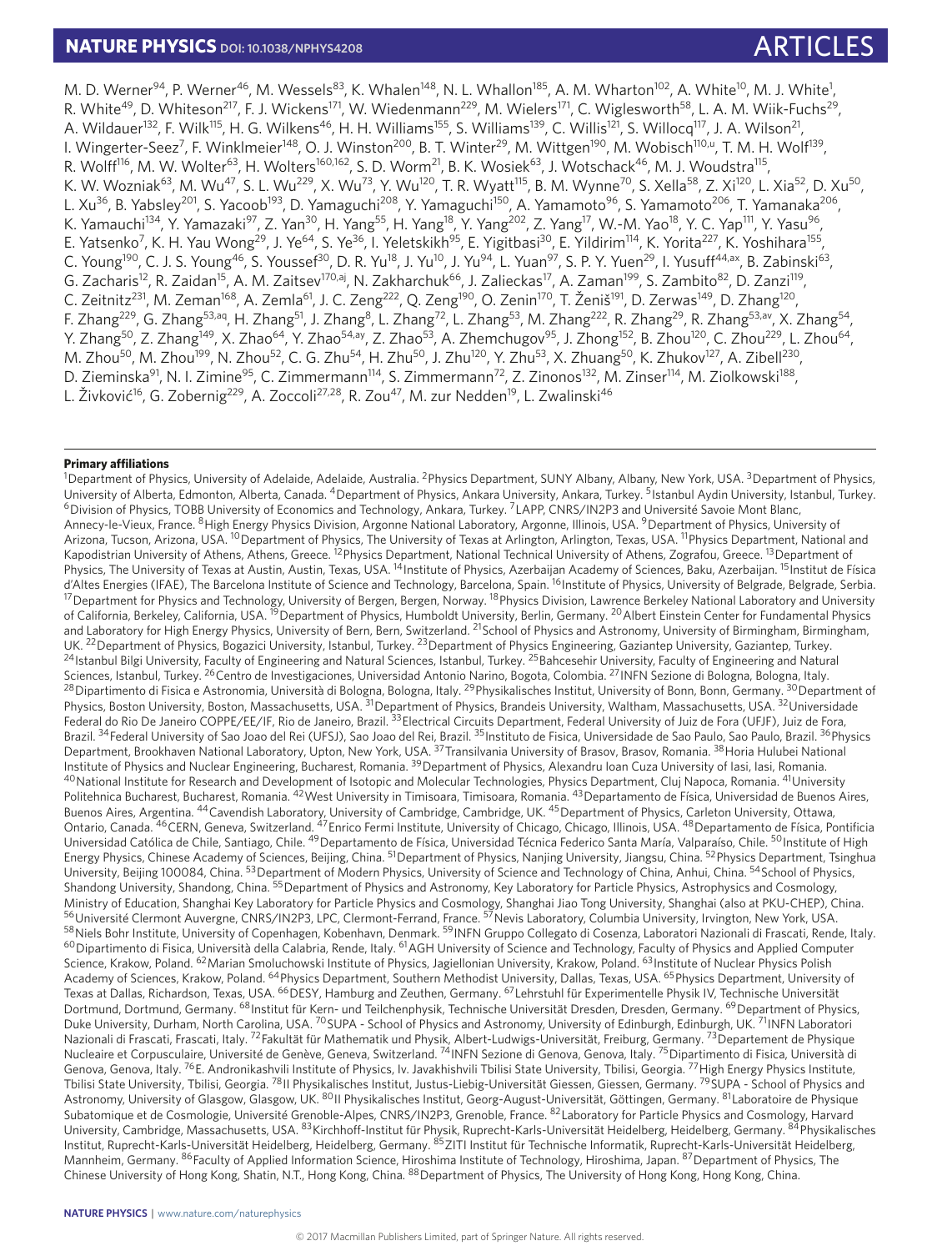89 Department of Physics and Institute for Advanced Study, The Hong Kong University of Science and Technology, Clear Water Bay, Kowloon, Hong Kong, China. <sup>90</sup>Department of Physics, National Tsing Hua University, Taiwan, Taiwan. <sup>91</sup>Department of Physics, Indiana University, Bloomington, Indiana, USA. 92 Institut für Astro- und Teilchenphysik, Leopold-Franzens-Universität, Innsbruck, Austria. 93 University of Iowa, Iowa City, Iowa, USA. <sup>54</sup>Department of Physics and Astronomy, Iowa State University, Ames, Iowa, USA. <sup>95</sup>Joint Institute for Nuclear Research, JINR Dubna, Dubna, Russia. <sup>96</sup>KEK, High Energy Accelerator Research Organization, Tsukuba, Japan. <sup>97</sup>Graduate School of Science, Kobe University, Kobe, Japan. <sup>98</sup>Faculty of Science, Kyoto University, Kyoto, Japan. <sup>99</sup>Kyoto University of Education, Kyoto, Japan. <sup>100</sup>Department of Physics, Kyushu University, Fukuoka, Japan. <sup>101</sup>Instituto de Física La Plata, Universidad Nacional de La Plata and CONICET, La Plata, Argentina. <sup>102</sup>Physics Department, Lancaster University, Lancaster, UK. <sup>103</sup>INFN Sezione di Lecce, Lecce, Italy. <sup>104</sup>Dipartimento di Matematica e Fisica, Università del Salento, Lecce, Italy. <sup>105</sup>Oliver Lodge Laboratory, University of Liverpool, Liverpool, UK. <sup>106</sup>Department of Experimental Particle Physics, Jožef Stefan Institute and Department of Physics, University of Ljubljana, Ljubljana, Slovenia. <sup>107</sup> School of Physics and Astronomy, Queen Mary University of London, London, UK, <sup>108</sup> Department of Physics, Royal Holloway University of London, Egham, UK. <sup>109</sup>Department of Physics and Astronomy, University College London, London, UK. <sup>110</sup>Louisiana Tech University, Ruston, Louisiana, USA. <sup>111</sup> Laboratoire de Physique Nucléaire et de Hautes Energies, UPMC and Université Paris-Diderot and CNRS/IN2P3, Paris, France. <sup>112</sup>Fysiska Institutionen, Lunds Universitet, Lund, Sweden. <sup>113</sup>Departamento de Fisica Teorica C-15, Universidad Autonoma de Madrid, Madrid, Spain. <sup>114</sup>Institut für Physik, Universität Mainz, Mainz, Germany. <sup>115</sup>School of Physics and Astronomy, University of Manchester, Manchester, UK. <sup>116</sup>CPPM, Aix-Marseille Université and CNRS/IN2P3, Marseille, France. <sup>117</sup> Department of Physics, University of Massachusetts, Amherst, Massachusetts, USA. <sup>118</sup> Department of Physics, McGill University, Montreal, Quebec, Canada. <sup>119</sup>School of Physics, University of Melbourne, Victoria, Australia. <sup>120</sup>Department of Physics, The University of Michigan, Ann Arbor, Michigan, USA. <sup>121</sup>Department of Physics and Astronomy, Michigan State University, East Lansing, Michigan, USA. <sup>122</sup>INFN Sezione di Milano, Milano, Italy. <sup>123</sup>Dipartimento di Fisica, Università di Milano, Milano, Italy. <sup>124</sup>B.I. Stepanov Institute of Physics, National Academy of Sciences of Belarus, Minsk, Republic of Belarus. <sup>125</sup>Research Institute for Nuclear Problems of Byelorussian State University, Minsk, Republic of Belarus. <sup>126</sup>Group of Particle Physics, University of Montreal, Montreal, Quebec, Canada. <sup>127</sup> P.N. Lebedev Physical Institute of the Russian Academy of Sciences, Moscow, Russia. <sup>128</sup> Institute for Theoretical and Experimental Physics (ITEP), Moscow, Russia. <sup>129</sup>National Research Nuclear University MEPhI, Moscow, Russia. <sup>130</sup>D.V. Skobeltsyn Institute of Nuclear Physics, M.V. Lomonosov Moscow State University, Moscow, Russia. <sup>131</sup>Fakultät für Physik, Ludwig-Maximilians-Universität München, München, Germany. <sup>132</sup>Max-Planck-Institut für Physik (Werner-Heisenberg-Institut), München, Germany. <sup>133</sup>Nagasaki Institute of Applied Science, Nagasaki, Japan. <sup>134</sup>Graduate School of Science and Kobayashi-Maskawa Institute, Nagoya University, Nagoya, Japan. <sup>135</sup>INFN Sezione di Napoli, Napoli, Italy. <sup>136</sup>Dipartimento di Fisica, Università di Napoli, Napoli, Italy. <sup>137</sup>Department of Physics and Astronomy, University of New Mexico, Albuquerque, New Mexico, USA. <sup>138</sup>Institute for Mathematics, Astrophysics and Particle Physics, Radboud University Nijmegen/Nikhef, Nijmegen, the Netherlands. <sup>139</sup>Nikhef National Institute for Subatomic Physics and University of Amsterdam, Amsterdam, the Netherlands. <sup>140</sup> Department of Physics, Northern Illinois University, DeKalb, Illinois, USA. <sup>141</sup>Budker Institute of Nuclear Physics, SB RAS, Novosibirsk, Russia. <sup>142</sup>Department of Physics, New York University, New York, New York, USA. <sup>143</sup>Ohio State University, Columbus, Ohio, USA. <sup>144</sup>Faculty of Science, Okayama University, Okayama, Japan. <sup>145</sup>Homer L. Dodge Department of Physics and Astronomy, University of Oklahoma, Norman, Oklahoma, USA. <sup>146</sup>Department of Physics, Oklahoma State University, Stillwater, Oklahoma, USA. <sup>147</sup>Palacký University, RCPTM, Olomouc, Czech Republic. <sup>148</sup>Center for High Energy Physics, University of Oregon, Eugene, Oregon, USA. <sup>149</sup>LAL, Univ. Paris-Sud, CNRS/IN2P3, Université Paris-Saclay, Orsay, France. <sup>150</sup>Graduate School of Science, Osaka University, Osaka, Japan. <sup>151</sup>Department of Physics, University of Oslo, Oslo, Norway. <sup>152</sup>Department of Physics, Oxford University, Oxford, UK. <sup>153</sup>INFN Sezione di Pavia, Pavia, Italy. <sup>154</sup>Dipartimento di Fisica, Università di Pavia, Pavia, Italy. <sup>155</sup>Department of Physics, University of Pennsylvania, Philadelphia, Pennsylvania, USA. <sup>156</sup>National Research Centre "Kurchatov Institute" B.P. Konstantinov Petersburg Nuclear Physics Institute, St Petersburg, Russia. <sup>157</sup> INFN Sezione di Pisa, Pisa, Italy. <sup>158</sup>Dipartimento di Fisica E. Fermi, Università di Pisa, Pisa, Italy. <sup>159</sup>Department of Physics and Astronomy, University of Pittsburgh, Pittsburgh, Pennsylvania, USA. <sup>160</sup>Laboratório de Instrumentação e Física Experimental de Partículas - LIP, Lisboa, Portugal. <sup>161</sup>Faculdade de Ciências, Universidade de Lisboa, Lisboa, Portugal. <sup>162</sup> Department of Physics, University of Coimbra, Coimbra, Portugal. <sup>163</sup> Centro de Física Nuclear da Universidade de Lisboa, Lisboa, Portugal. <sup>164</sup>Departamento de Fisica, Universidade do Minho, Braga, Portugal. <sup>165</sup>Departamento de Fisica Teorica y del Cosmos and CAFPE, Universidad de Granada, Granada (Spain), Portugal. <sup>166</sup>Dep Fisica and CEFITEC of Faculdade de Ciencias e Tecnologia, Universidade Nova de Lisboa, Caparica, Portugal. <sup>167</sup>Institute of Physics, Academy of Sciences of the Czech Republic, Praha, Czech Republic. <sup>168</sup>Czech Technical University in Prague, Praha, Czech Republic. <sup>169</sup>Charles University, Faculty of Mathematics and Physics, Prague, Czech Republic. <sup>170</sup>State Research Center Institute for High Energy Physics (Protvino), NRC KI, Russia. <sup>171</sup>Particle Physics Department, Rutherford Appleton Laboratory, Didcot, UK. <sup>172</sup>INFN Sezione di Roma, Roma, Italy. <sup>173</sup>Dipartimento di Fisica, Sapienza Università di Roma, Roma, Italy. <sup>174</sup>INFN Sezione di Roma Tor Vergata, Roma, Italy. <sup>175</sup>Dipartimento di Fisica, Università di Roma Tor Vergata, Roma, Italy. <sup>176</sup>INFN Sezione di Roma Tre, Roma, Italy. <sup>177</sup>Dipartimento di Matematica e Fisica, Università Roma Tre, Roma, Italy. <sup>178</sup>Faculté des Sciences Ain Chock, Réseau Universitaire de Physique des Hautes Energies - Université Hassan II, Casablanca, Morocco. <sup>179</sup>Centre National de l'Energie des Sciences Techniques Nucleaires, Rabat, Morocco. <sup>180</sup>Faculté des Sciences Semlalia, Université Cadi Ayyad, LPHEA-Marrakech, Morocco. <sup>181</sup>Faculté des Sciences, Université Mohamed Premier and LPTPM, Oujda, Morocco. <sup>182</sup>Faculté des sciences, Université Mohammed V, Rabat, Morocco. <sup>183</sup>DSM/IRFU (Institut de Recherches sur les Lois Fondamentales de l'Univers), CEA Saclay (Commissariat à l'Energie Atomique et aux Energies Alternatives), Gif-sur-Yvette, France. <sup>184</sup>Santa Cruz Institute for Particle Physics, University of California Santa Cruz, Santa Cruz, California, USA. 185 Department of Physics, University of Washington, Seattle, Washington, USA. <sup>186</sup> Department of Physics and Astronomy, University of Sheffield, Sheffield, UK. <sup>187</sup>Department of Physics, Shinshu University, Nagano, Japan. <sup>188</sup>Department Physik, Universität Siegen, Siegen, Germany. <sup>189</sup>Department of Physics, Simon Fraser University, Burnaby, British Columbia, Canada. <sup>190</sup>SLAC National Accelerator Laboratory, Stanford, California, USA. <sup>191</sup>Faculty of Mathematics, Physics & Informatics, Comenius University, Bratislava, Slovak Republic. <sup>192</sup> Department of Subnuclear Physics, Institute of Experimental Physics of the Slovak Academy of Sciences, Kosice, Slovak Republic. <sup>193</sup>Department of Physics, University of Cape Town, Cape Town, South Africa. <sup>194</sup>Department of Physics, University of Johannesburg, Johannesburg, South Africa. <sup>195</sup> School of Physics, University of the Witwatersrand, Johannesburg, South Africa. <sup>196</sup>Department of Physics, Stockholm University, Stockholm, Sweden. <sup>197</sup>The Oskar Klein Centre, Stockholm, Sweden. <sup>198</sup>Physics Department, Royal Institute of Technology, Stockholm, Sweden. <sup>199</sup> Departments of Physics & Astronomy and Chemistry, Stony Brook University, Stony Brook, New York, USA. <sup>200</sup> Department of Physics and Astronomy, University of Sussex, Brighton, UK. <sup>201</sup>School of Physics, University of Sydney, Sydney, Australia. <sup>202</sup>Institute of Physics, Academia Sinica, Taipei, Taiwan. <sup>203</sup>Department of Physics, Technion: Israel Institute of Technology, Haifa, Israel. <sup>204</sup>Raymond and Beverly Sackler School of Physics and Astronomy, Tel Aviv University, Tel Aviv, Israel. <sup>205</sup>Department of Physics, Aristotle University of Thessaloniki, Thessaloniki, Greece. <sup>206</sup>International Center for Elementary Particle Physics and Department of Physics, The University of Tokyo, Tokyo, Japan. 207 Graduate School of Science and Technology, Tokyo Metropolitan University, Tokyo, Japan. <sup>208</sup> Department of Physics, Tokyo Institute of Technology, Tokyo, Japan. <sup>209</sup>Tomsk State University, Tomsk, Russia. <sup>210</sup>Department of Physics, University of Toronto, Toronto, Ontario, Canada. <sup>211</sup>INFN-TIFPA, Trento, Italy. <sup>212</sup>University of Trento, Trento, Italy. <sup>213</sup>TRIUMF, Vancouver, British Columbia, Canada. <sup>214</sup>Department of Physics and Astronomy, York University, Toronto, Ontario, Canada. <sup>215</sup>Faculty of Pure and Applied Sciences, and Center for Integrated Research in Fundamental Science and Engineering, University of Tsukuba, Tsukuba, Japan. <sup>216</sup>Department of Physics and Astronomy, Tufts University, Medford, Massachusetts, USA. <sup>217</sup>Department of Physics and Astronomy, University of California Irvine, Irvine, California, USA. <sup>218</sup>INFN Gruppo Collegato di Udine, Sezione di Trieste, Udine, Italy. <sup>219</sup>ICTP, Trieste, Italy. <sup>220</sup>Dipartimento di Chimica, Fisica e Ambiente, Università di Udine, Udine, Italy. <sup>221</sup>Department of Physics and Astronomy, University of Uppsala, Uppsala, Sweden. <sup>222</sup>Department of Physics, University of Illinois, Urbana, Illinois, USA. <sup>223</sup>Instituto de Fisica Corpuscular (IFIC) and Departamento de Fisica Atomica, Molecular y Nuclear and Departamento de Ingeniería Electrónica and Instituto de Microelectrónica de Barcelona (IMB-CNM), University of Valencia and CSIC, Valencia, Spain. <sup>224</sup>Department of Physics, University of British Columbia, Vancouver, British Columbia, Canada. <sup>225</sup>Department of